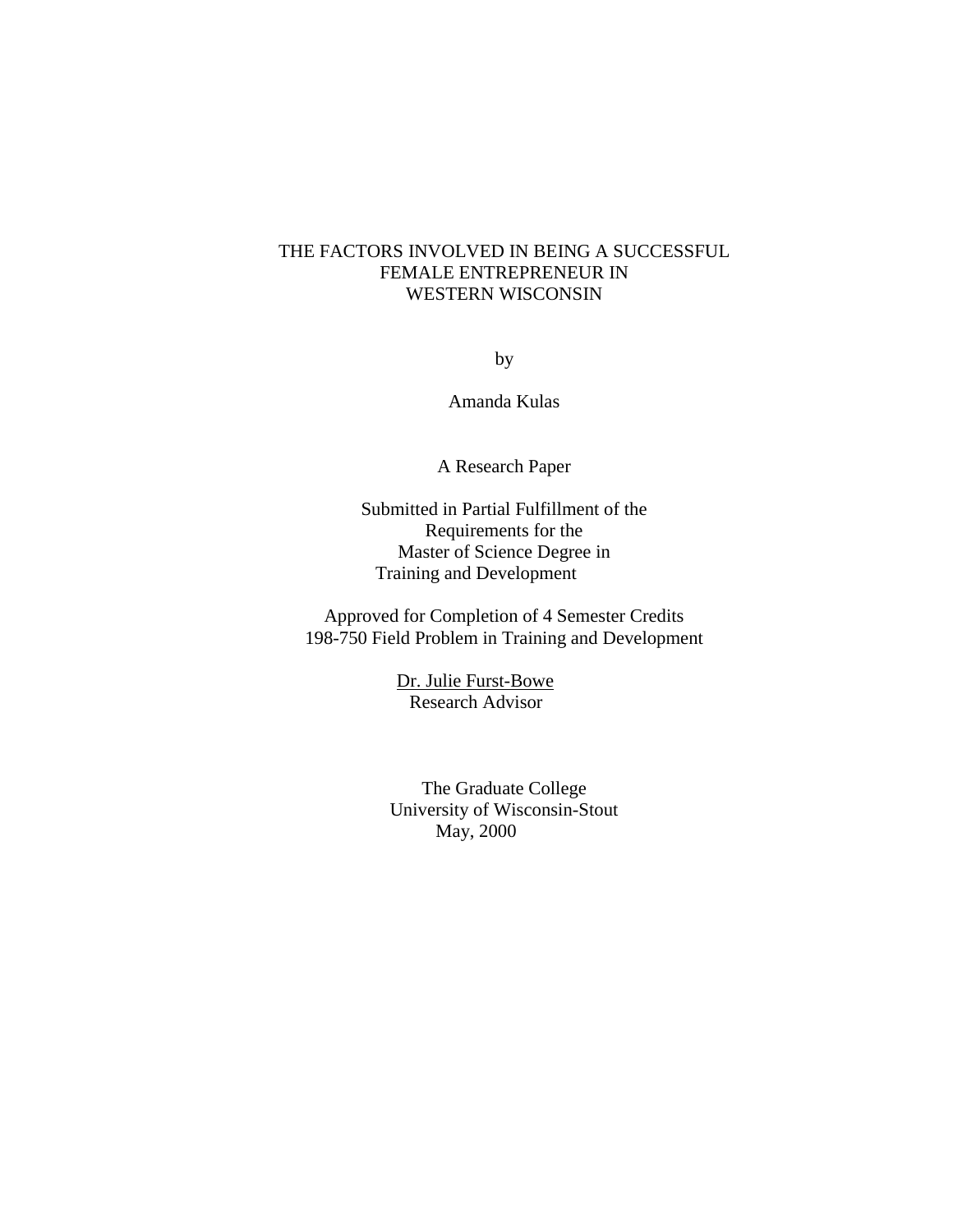# The Graduate College University of Wisconsin-Stout Menomonie, Wisconsin 54751

### ABSTRACT

| Kulas                                      | Amanda                                    | M.                                      |    |  |  |
|--------------------------------------------|-------------------------------------------|-----------------------------------------|----|--|--|
| (Writer) (Last Name)                       | (First)                                   | (Initial)                               |    |  |  |
|                                            |                                           |                                         |    |  |  |
| THE FACTORS INVOLVED IN BEING A SUCCESSFUL |                                           |                                         |    |  |  |
|                                            |                                           |                                         |    |  |  |
|                                            | FEMALE ENTREPRENEUR IN WESTERN WISCONSIN  |                                         |    |  |  |
| (Title)                                    |                                           |                                         |    |  |  |
| <b>Training and Development</b>            |                                           | Dr. Julie Furst-Bowe May, 2000          | 70 |  |  |
| (Graduate Major)                           |                                           | (Research Advisor) (Month/Year) (Pages) |    |  |  |
|                                            |                                           |                                         |    |  |  |
|                                            | A.P.A                                     |                                         |    |  |  |
|                                            | (Name of Style Manual Used in this Study) |                                         |    |  |  |

The combination of women and entrepreneurship is the fastest growing business segment. For the majority of small business owners, they contribute their success to an entrepreneurial idea that occurred to them. This entrepreneurial idea is one of many women's pathways to being an entrepreneur. Other reasons why more and more women are becoming self-employed is because of barriers of the "glass ceiling," freedom and flexibility, work place related issues and unchallenged tasks and duties of the job.

There is a plethora of characteristics that mold a successful female entrepreneur. The list goes on and on, but among the top are the qualities of leadership, control, responsibility, self-confidence, high energy levels, assertiveness and commitment of time, money and resources. Entrepreneurs must also be willing to put in long hours and hard work. Personal achievement, along with a vision, love, best, attitude, personal and student should also be an important part of one's entrepreneurial traits. Risk taking and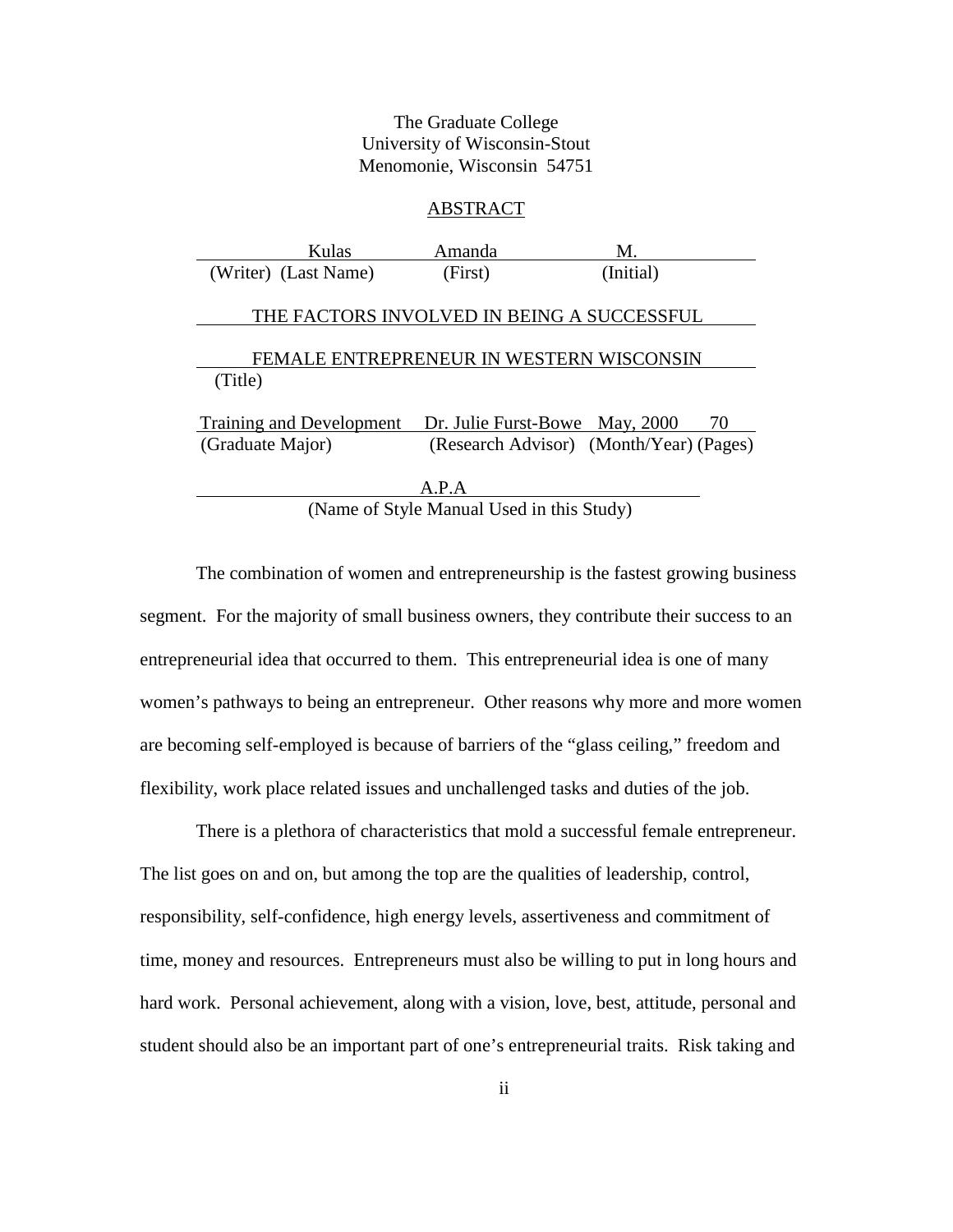compassion are also essential in beginning a successful business endeavor.

Women entrepreneurship isn't only about success, but it sometimes consists of barriers, obstacles and challenges. The number one hurdle many women have to overcome is the lack of collateral. Women also expressed a concern for maintaining profitability, stereotypes and negative attitudes they confront, as well as barriers in technology. Some women face constraints by society, family and women themselves.

For the female gender, balancing all acts of life, from family to career is a concern. Up and beyond the barriers mentioned, women also lack socialization to entrepreneurship in the home, school, and society, due to the exclusion from business markets.

A vital tip that women entrepreneurs must remember is that starting a business is a gradual process. It is necessary to take one characteristics in and energy. These are important to remember when starting out. But, it's also important to set business, as well as personal goals. When constructing these goals, an entrepreneur should consider the six questions of What? Why? How? When? Who? and Where?.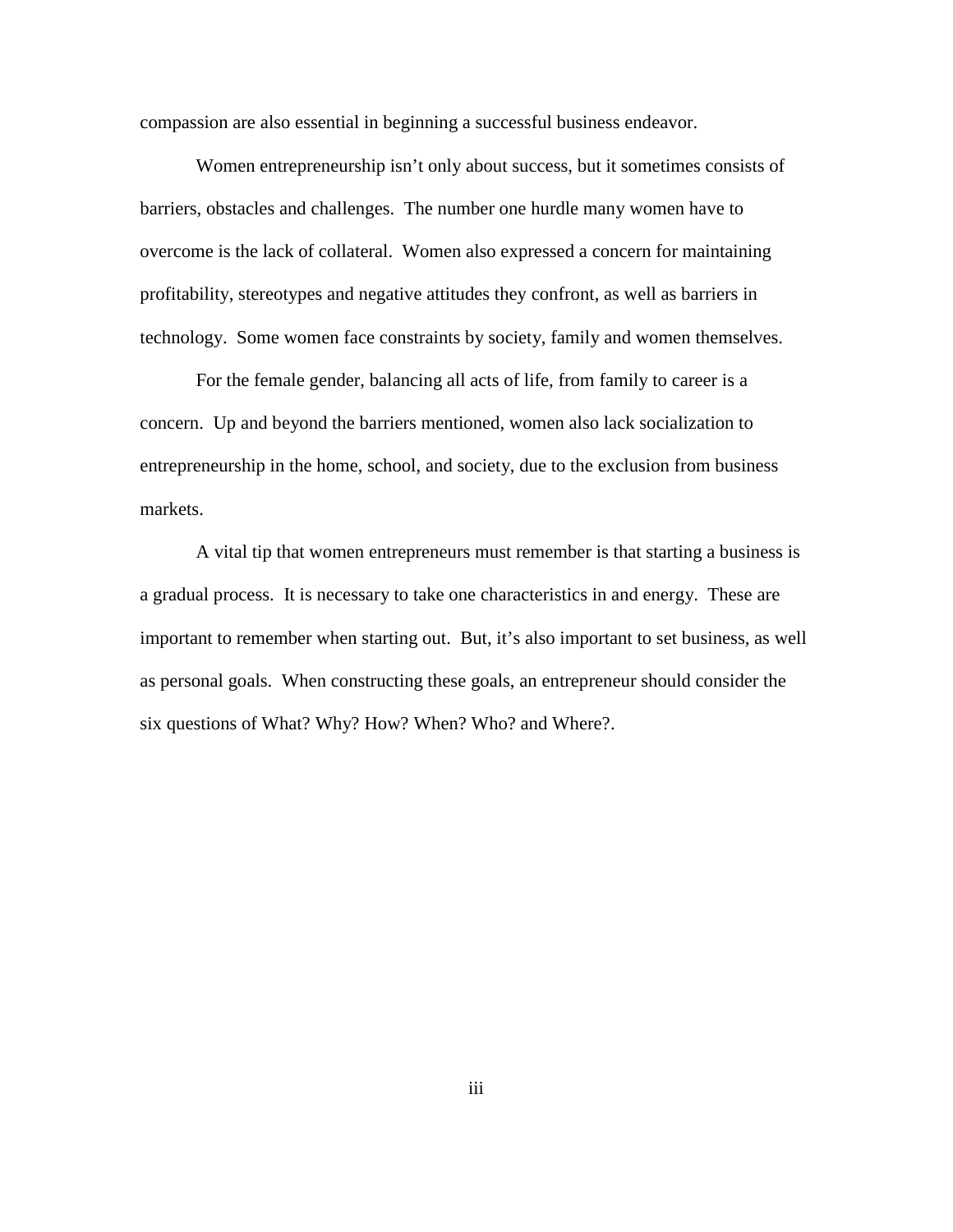# Acknowledgements

It is pertinent to express my genuine appreciation to a few of the people who have contributed to the successful completion of this study. Of course, Dr. Julie Furst-Bowe deserves my thanks, my advisor for this study in the graduate program.

Also, a special thanks to my program director, Dr. Joe Benkowski. Thank you.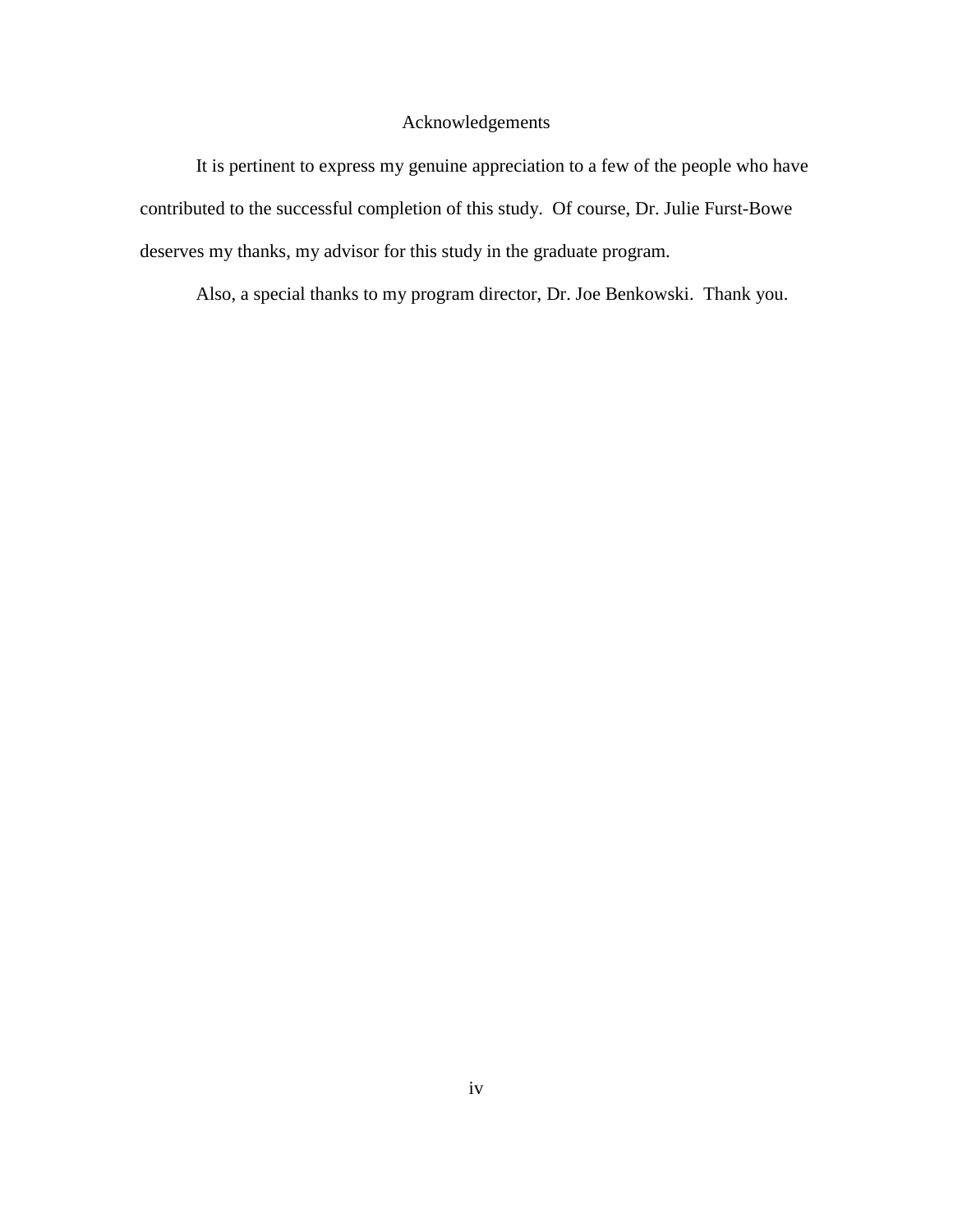# Table of Contents

|                 |                                                           | Page          |
|-----------------|-----------------------------------------------------------|---------------|
| <b>ABSTRACT</b> |                                                           | $\mathbf{ii}$ |
|                 | <b>ACKNOWLEDGEMENTS</b>                                   | iv            |
| <b>CHAPTER</b>  |                                                           |               |
| $\mathbf I$     | Introduction                                              | $\mathbf{1}$  |
|                 | Background of the Problem                                 | 1             |
|                 | <b>Statement of the Problem</b>                           | 3             |
|                 | Method of Study                                           | 4             |
|                 | Significance of Study                                     | 4             |
|                 | <b>Assumptions</b>                                        | 5             |
|                 | Limitations                                               | 5             |
|                 | <b>Definition of Terms</b>                                | 5             |
|                 | Summary of Introduction                                   | 6             |
| $\mathbf{I}$    | REVIEW OF RELATED LITERATURE                              | 7             |
|                 | Women's Pathways to Entrepreneurship                      | 7             |
|                 | <b>Characteristics of Successful Female Entreprenerus</b> | 10            |
|                 | Barriers Found by Women Entrepreneurs                     | 15            |
|                 | <b>Starting a Business</b>                                | 19            |
|                 | Summary of Review of Related Literature                   | 21            |
| III             | METHODOLOGY OF PROCEDURES                                 | 23            |
|                 | Introduction                                              | 23            |
|                 | Research Design                                           | 23            |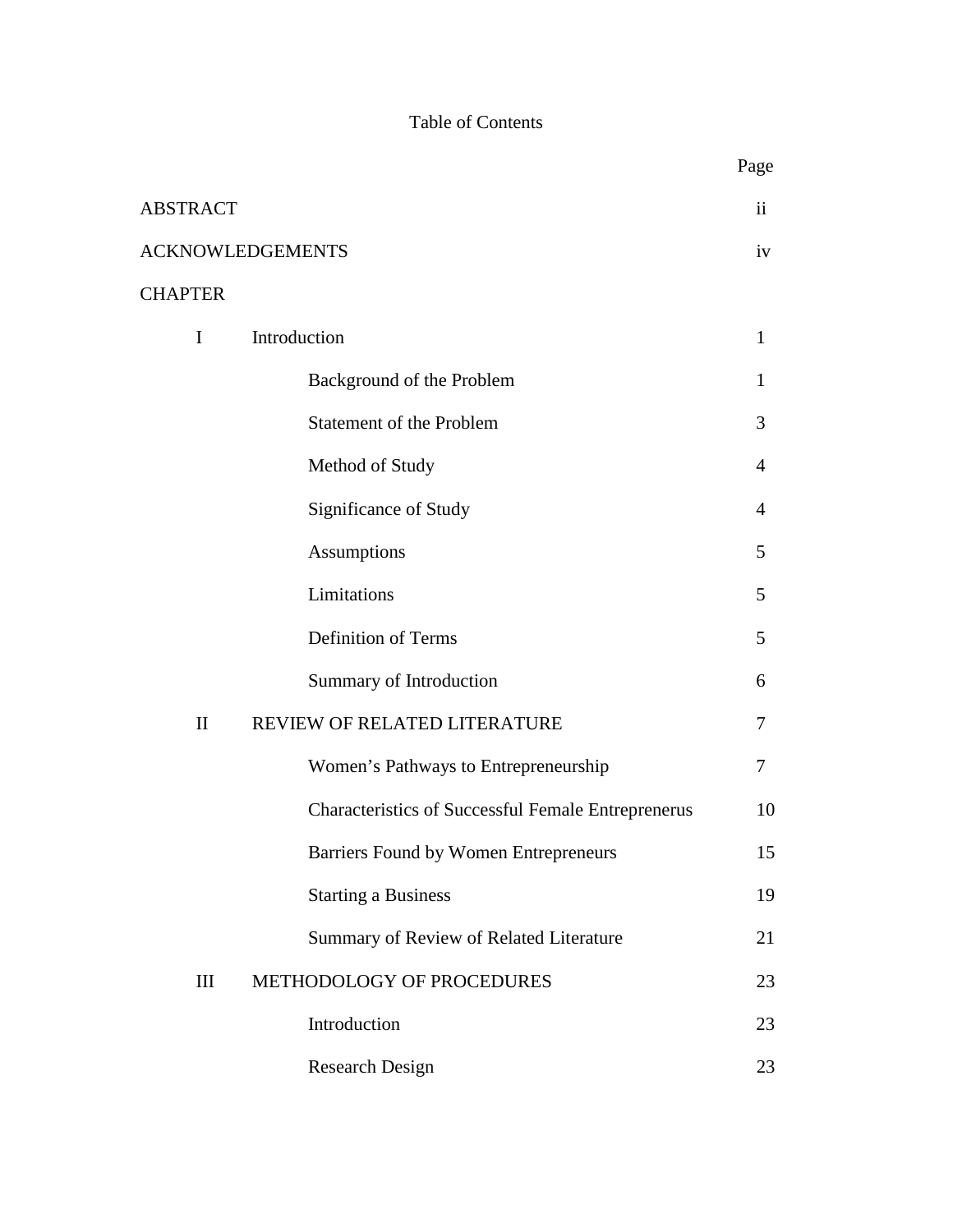| 24 |
|----|
| 24 |
| 25 |
| 25 |
| 26 |
| 27 |
| 59 |
| 59 |
| 59 |
| 61 |
| 63 |
| 65 |
| 65 |
| 66 |
| 67 |
|    |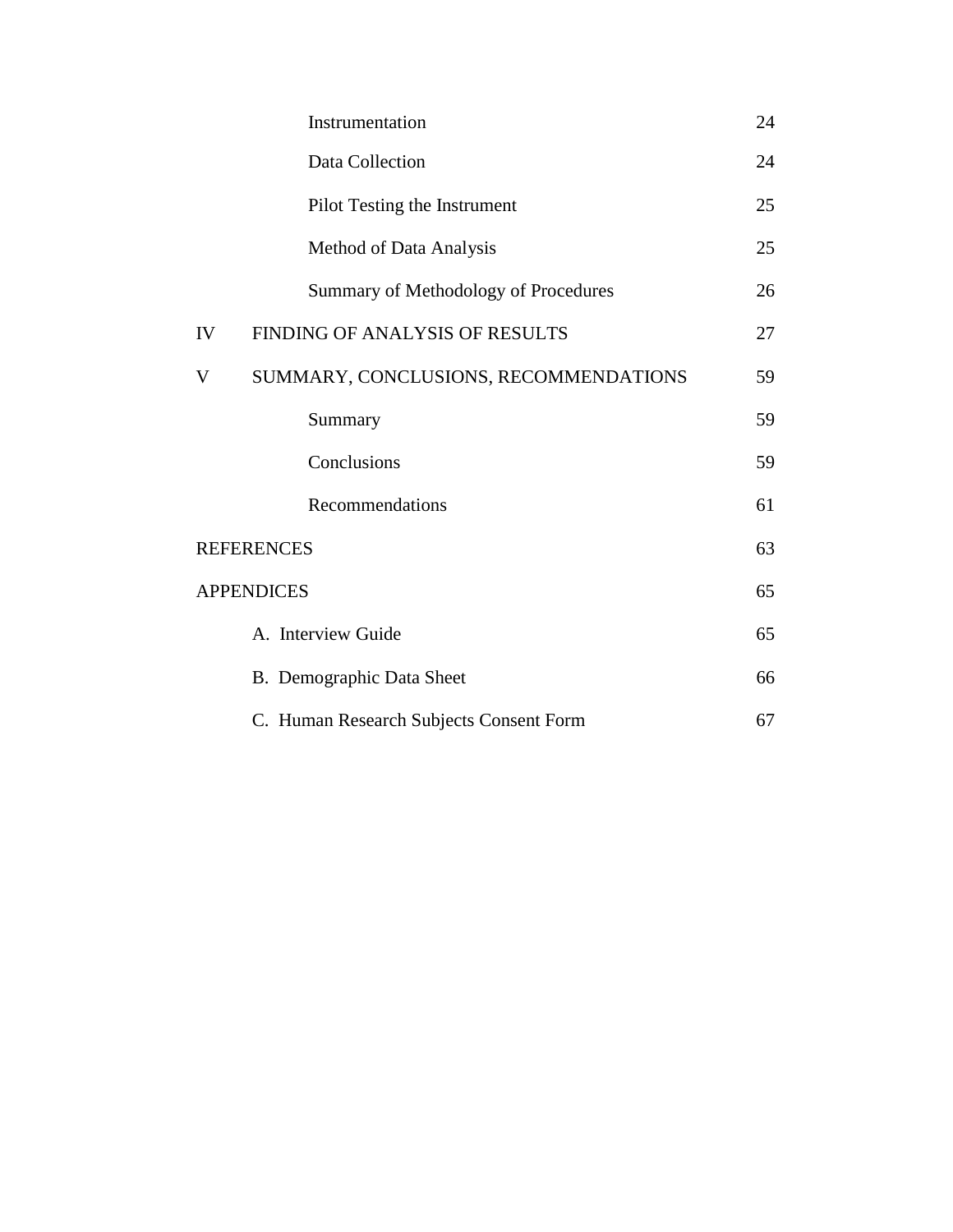### Chapter I

### **Introduction**

## Background of the Problem

Jennifer Starr and Marcia Yudkin (1997) define a female entrepreneur as "a woman who has started her own business." The Wellesley report (1997) says that an entrepreneur is "someone who has played a significant role in the start and building of a business and has held some equity."

Many women entrepreneurs started their own businesses for various reasons. Frustrations with the current conditions of corporate America, such as lack of flexibility, the perceived existence of a "glass ceiling," stressful work environments and unchallenging work assignments were just a few reasons for abandoning the established companies (Holliday, 1998).

Moore and Buttner (1997) suggest that "traditional" women entrepreneurs before the 1980s, tended to be proprietors of small, slow growing service businesses with low earnings and few assets. However throughout the past decade, many women have left corporations to start their own firms, which tend to be in the more nontraditional female business sectors such as construction, automotive dealerships and gasoline service stations. By 1992, there were 5.9 million women-owned businesses, and these businesses could be found in every industrial sector. These women are categorized as the "second generation" of women entrepreneurs who started to appear in the 1980's. The researchers suggest that there was a desire, among these women, for self-determination and seeking challenge. In starting a business for oneself, respect, recognition, and self-esteem are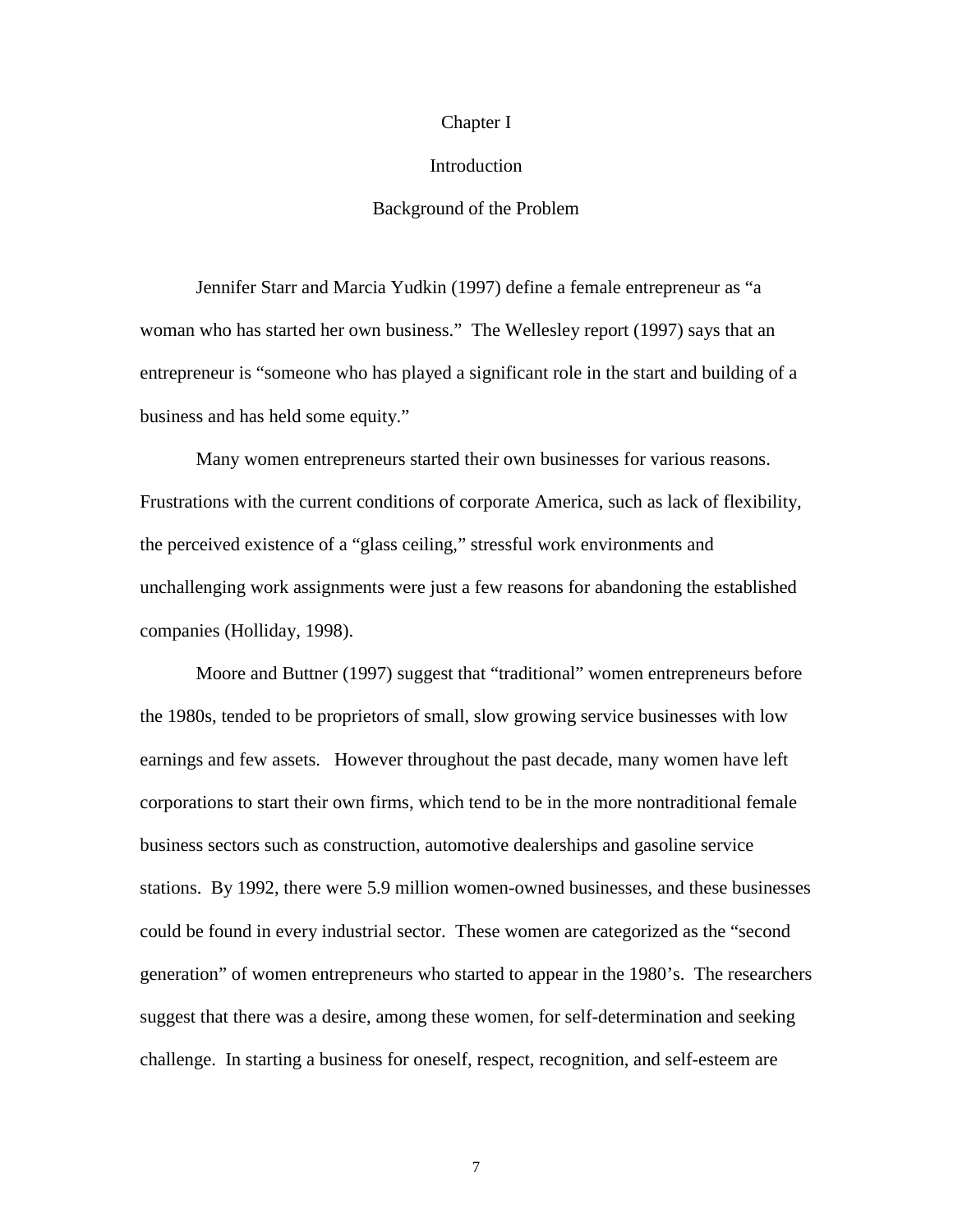gained which are usually the backbone of self-determination and challenge (U.S. Department of Labor, 1999).

Because of the changing business world, women entrepreneurs are participating in the United States global marketplace at the same level as all U.S. business owners (Chestnut, 1998). According to a report by the National Foundation for Women Business Owners (1999), nearly 9.1 million businesses in the Unites States are now owned and operated by women, and by the year 2000 they will represent 50% of all businesses, and employ 27.5 million people. These female business owners in turn will generate over \$3.6 trillion in sales annually. These numbers are growing at a phenomenal rate. The number of women-owned businesses in the U.S. has more than doubled in the past 12 years. Between 1987 and 1996, the number of women-owned firms has grown 78 percent according to the Small Business Administration and the National Foundation of Women Business Owners.

The top growth industries for women-owned businesses between 1992 and 1999 were construction, wholesale trade, transportation, agribusiness and manufacturing. However, the largest share of women-owned businesses continues to be in the service sector. More than half (52%) of the firms are in service, 19% are in retail trade and 10 % are in finance, insurance and real estate. And according to the National Foundation of Women Business Owners (1999), "maintaining the success and furthering the growth of their enterprises is a high priority for women entrepreneurs." This idea is apparent in the fact that the greatest growth for women-owned firms continues to be in the "nontraditional" industries (Hudson Valley Business Journal, 1999).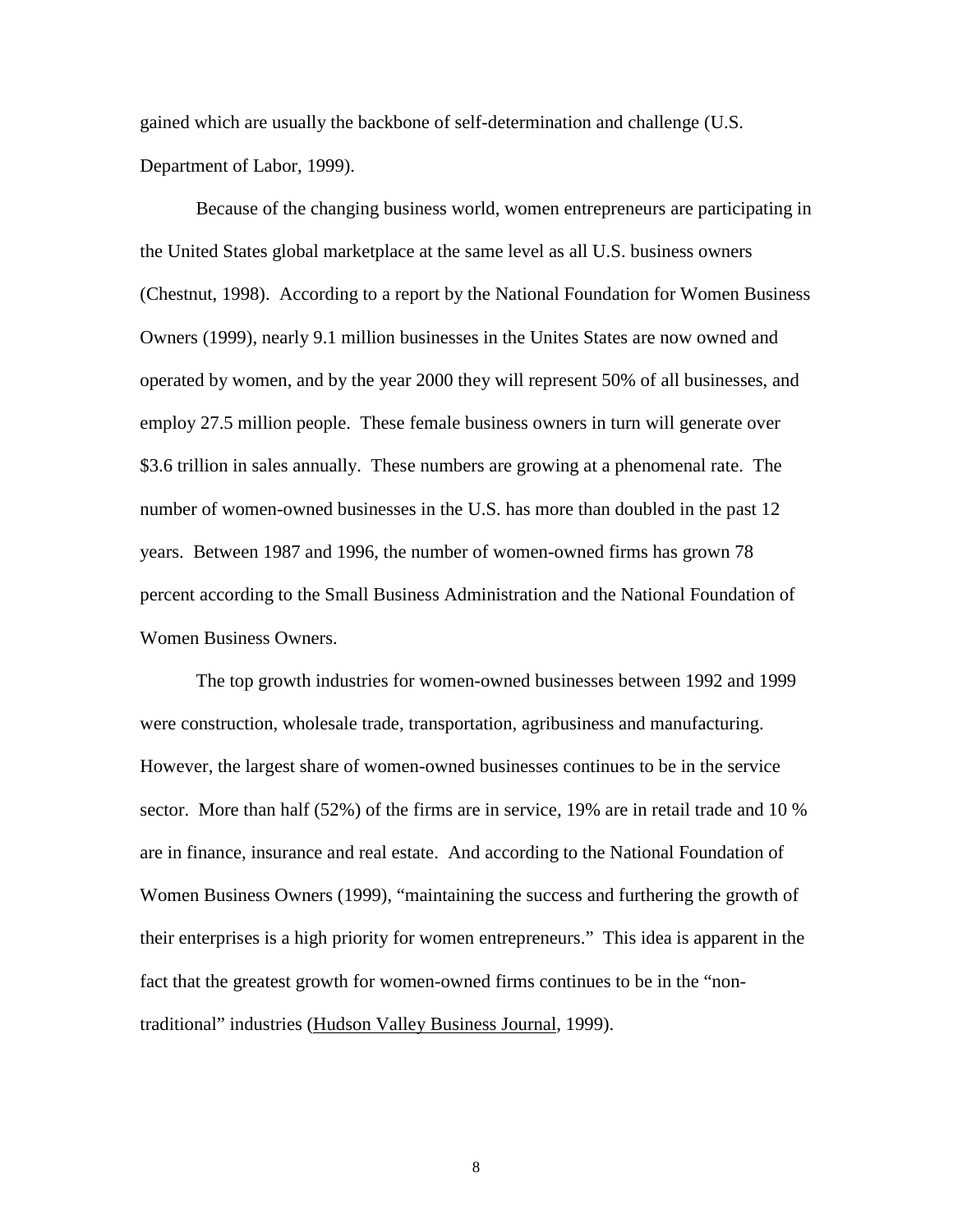These statistics demonstrate that women are changing the face of the American economy at a speed that stuns those who follow the demographics of American business. These women entrepreneurs are active in the business marketplace and are more likely to stay in business than the average U.S. company (Chestnut, 1998). They're accessing, capital, buying technology, using the Internet to expand their businesses, and are establishing retirement plans in much the same way as their male counterparts (Hudson Valley Business Journal, 1999).

Researchers have found that women-owned firms around the world comprise between one-fourth and one-third of the formal economy in the business sector. Therefore, regardless of race or background, women entrepreneurs share some of the same business fears and concerns, but the majority are optimistic about the future of their business over the next two years (Rosenthal, 1999). As Tammie Chestnut (1998) says, "It's plain and simple: women have economic clout."

Despite the growing number of women entrepreneurs, there are many questions still unanswered about these women who are changing the impact in the marketplace, the American economy, and the statistics of small business owners.

Statement of the Problem and Purpose of the Study

Little research has been conducted on the characteristics of successful female entrepreneurs, the barriers that female entrepreneurs encounter, the knowledge that is needed to start a successful business and how women's pathways to entrepreneurship are defined.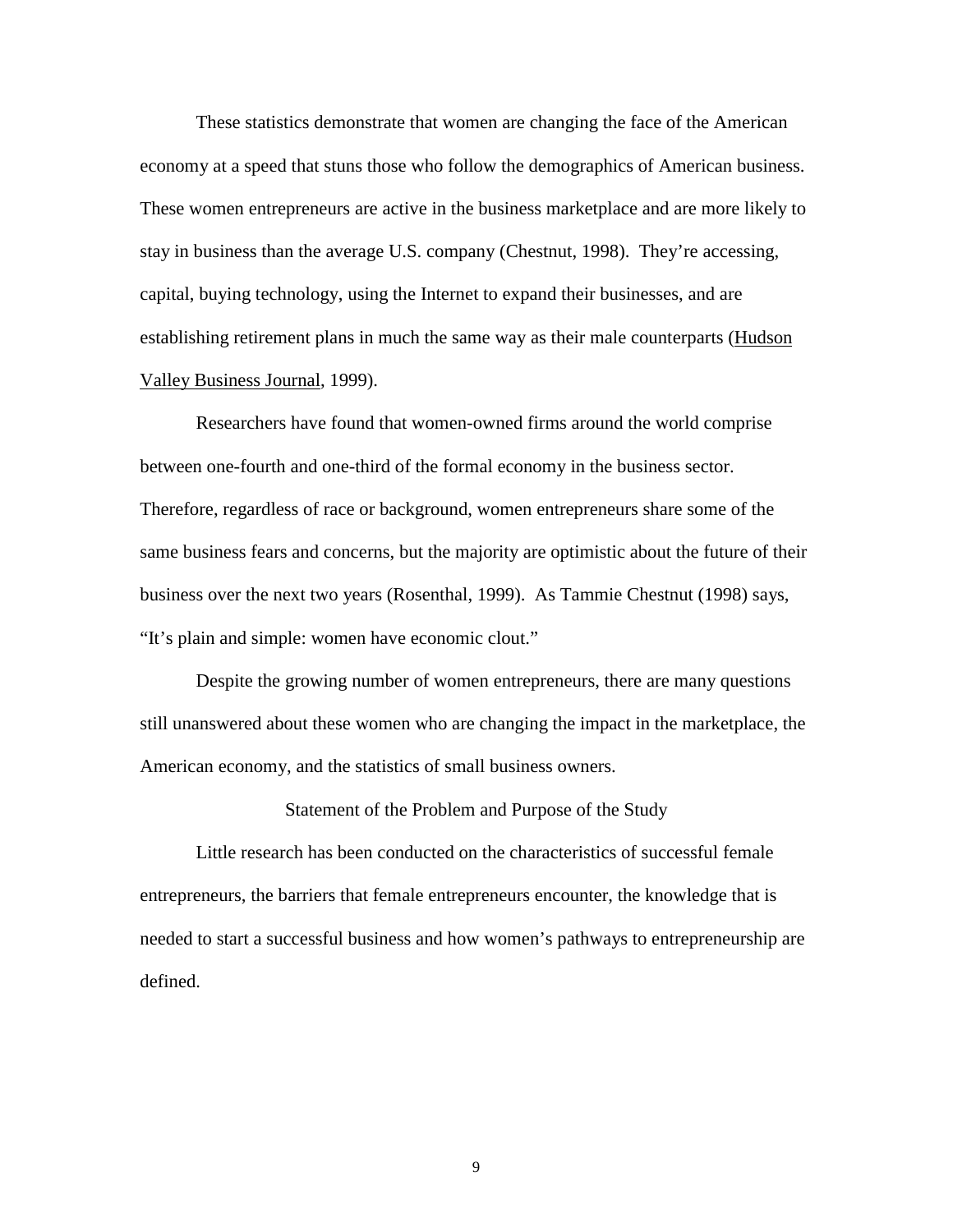#### Research Questions

This study sought to provide information on the following research questions:

- 1. What are the characteristics of successful women entrepreneurs?
- 2. What barriers do female entrepreneurs encounter?
- 3. What knowledge is needed to start a successful business?
- 4. What are women's pathways to entrepreneurship?

## Method of Study

This study utilized a qualitative research design. Data was collected through a series of personal interviews. An interview guide was developed to interview the respondents. The respondents included women who owned small businesses in western Wisconsin. Ten women entrepreneurs were interviewed for this study during the period of November and December 1999.

## Significance of the Study

The purpose of this study is to gain additional insight on the characteristics of female entrepreneurs. It is important to gain knowledge and understanding of these women and the routes and obstacles they took to get to where they are. Another reason for this study is to define the various backgrounds of women entrepreneurs and the reasons why they choose entrepreneurship. There is a variety of start up challenges associated with entrepreneurship, some easy and some more complex, that this study sought to explore. This study will also describe what steps and processes that could benefit these females in the future, and identify what sort of support they need financially and educationally.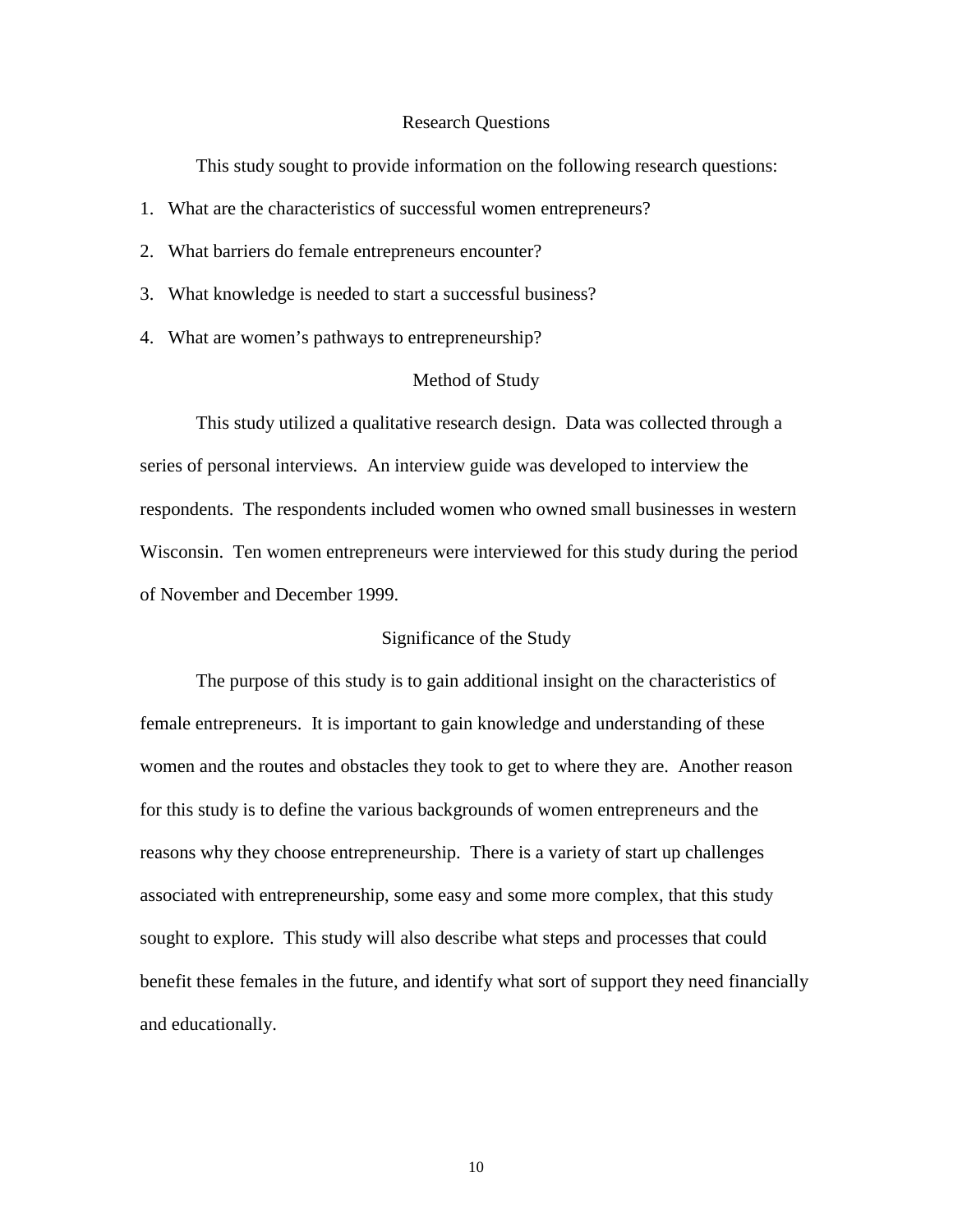### Assumptions

The following assumptions….

- It was assumed that the respondents would answer the questions to the best of their knowledge.
- It was assumed that an ideal location to conduct the interview would be outside of the subject's work place to provide uninterrupted time, so other locations were sought for the interviews.

# Limitations

There are several factors that limit this study:

- The findings from the interviews are not generalizable to the broad population but reflect perceived reality for the group of women interviewed.
- There was a time constraint that the female entrepreneurs faced. Therefore a time limit was allotted for each interview.

# Definition of Terms

The following terms are used throughout this study:

Entrepreneur - Someone who has played a significant management role in the start and

building of the business and has held some equity (Wellesley report, 1997).

Female Entrepreneur – A woman who has started her own business

(Starr and Yudkin, 1997).

Entrepreneruship – An entrepreneur who can recognize a great opportunity and add value, using the necessary resources (Davis and Long, 1999).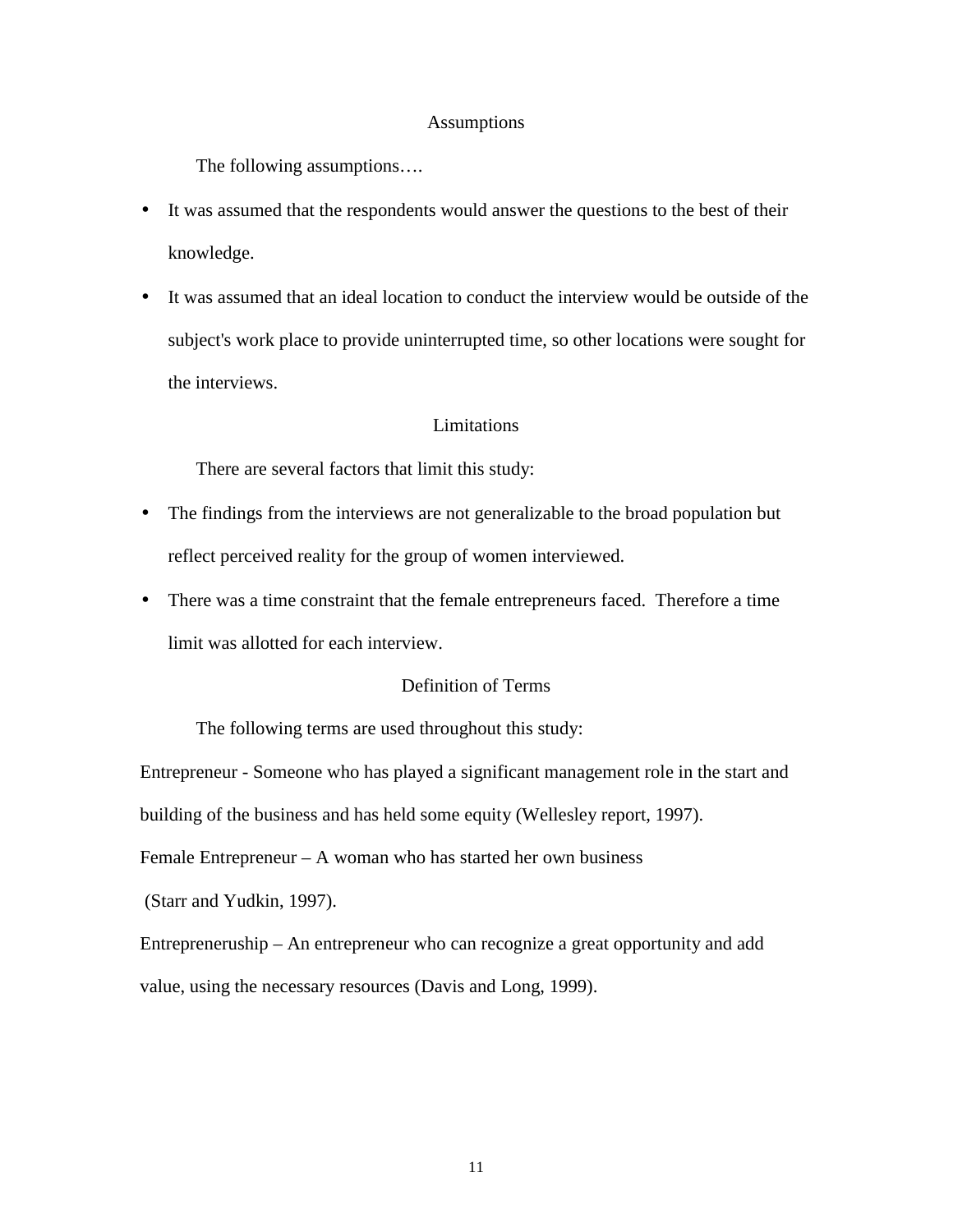# Summary

Female entrepreneurs are making their way into the world of entrepreneurship at an astonishing rate. Despite the barriers and stereotypes women business owners commonly face, "there are no gender boundaries in the basic makeup of entrepreneurs," according to Ericksen (1999). Women tend to use their experience of being daughters, wives and mothers to clarify the definition of being an entrepreneur. After all, these female entrepreneurs have been pioneers in uniting the balance of work and family. "Just as the nineteenth century was viewed as the Industrial Age and the twentieth century as the Corporate Age, the twenty-first century looms as the Entrepreneurial Age, with women entrepreneurs as the major players (Ericksen, 1999)."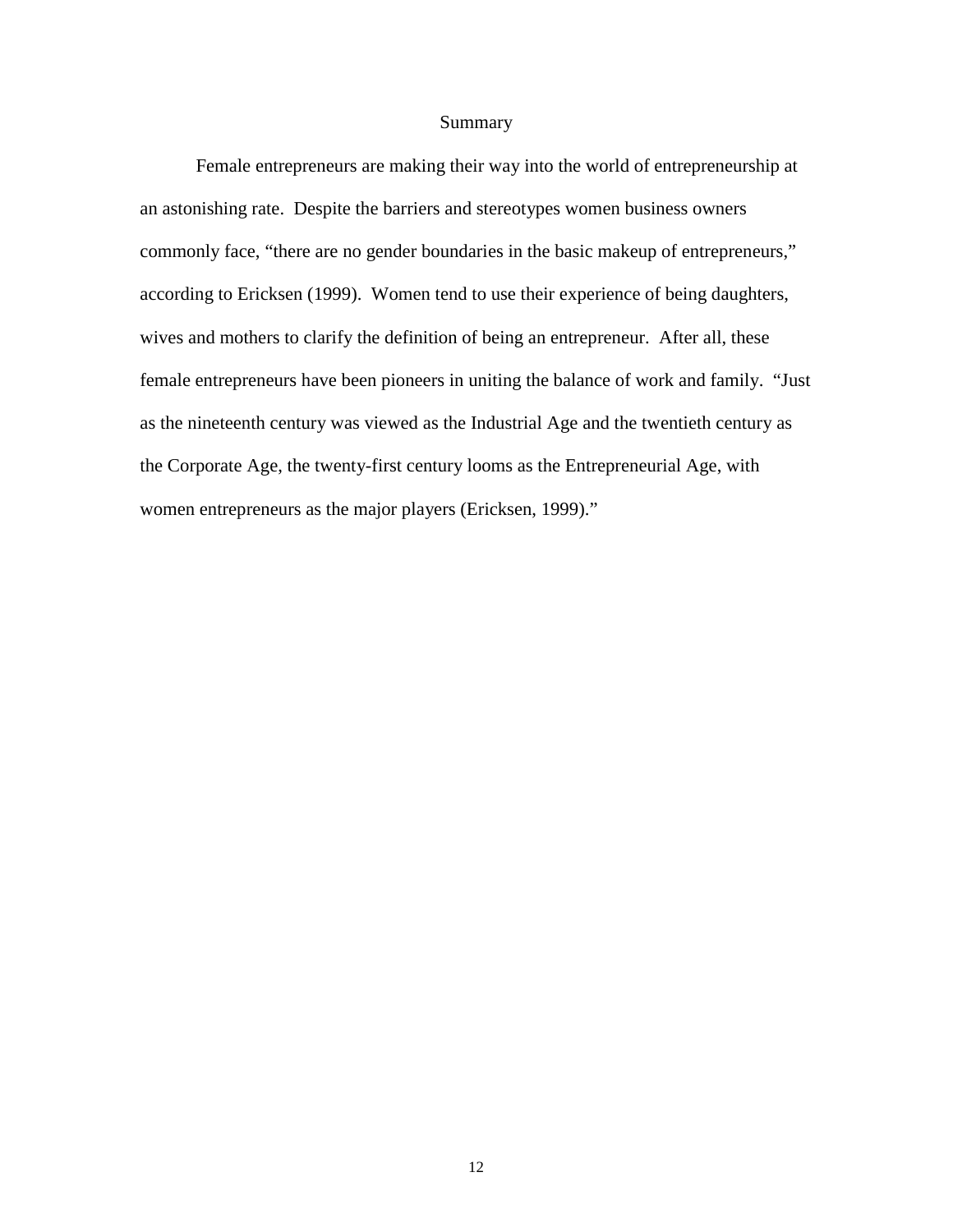#### Chapter II

## Review of Related Literature

In this chapter the following topics are presented: women's pathways to entrepreneurship, the characteristics of a successful female entrepreneurs, barriers found by women entrepreneurs and starting a business.

#### Women's Pathways to Entrepreneurship

According to the United States Small Business Administration, women entrepreneurs are the fastest growing segment of the small business owner population (Davis and Long, 1999). In fact, 50% of all U.S. businesses will be owned by a woman by the year 2000 (Chestnut, 1998). The U.S. Census Bureau and the National Foundation for Women Business Owners recently conducted studies, which concluded that this trend is only expected to climb (1997).

So why are these women turning to entrepreneurship? The primary reason is that women are launching new businesses because they were inspired by an entrepreneurial idea (Rosenthal, 1998). For these women, these innovative ideas are opportunities for them to do for themselves what they were doing for their employers (Rosenthal, 1998).

A nationally-representative survey of 800 women and men business owners, sponsored by Salomon Smith Barney, was conducted to better understand why the number of women-owned businesses in the U.S. is on the rise by nearly twice that of the national average. The study proved that 44 % of women said that their motivation for starting their own business was due to being able to implement their entrepreneurial idea (Rosenthal, 1998).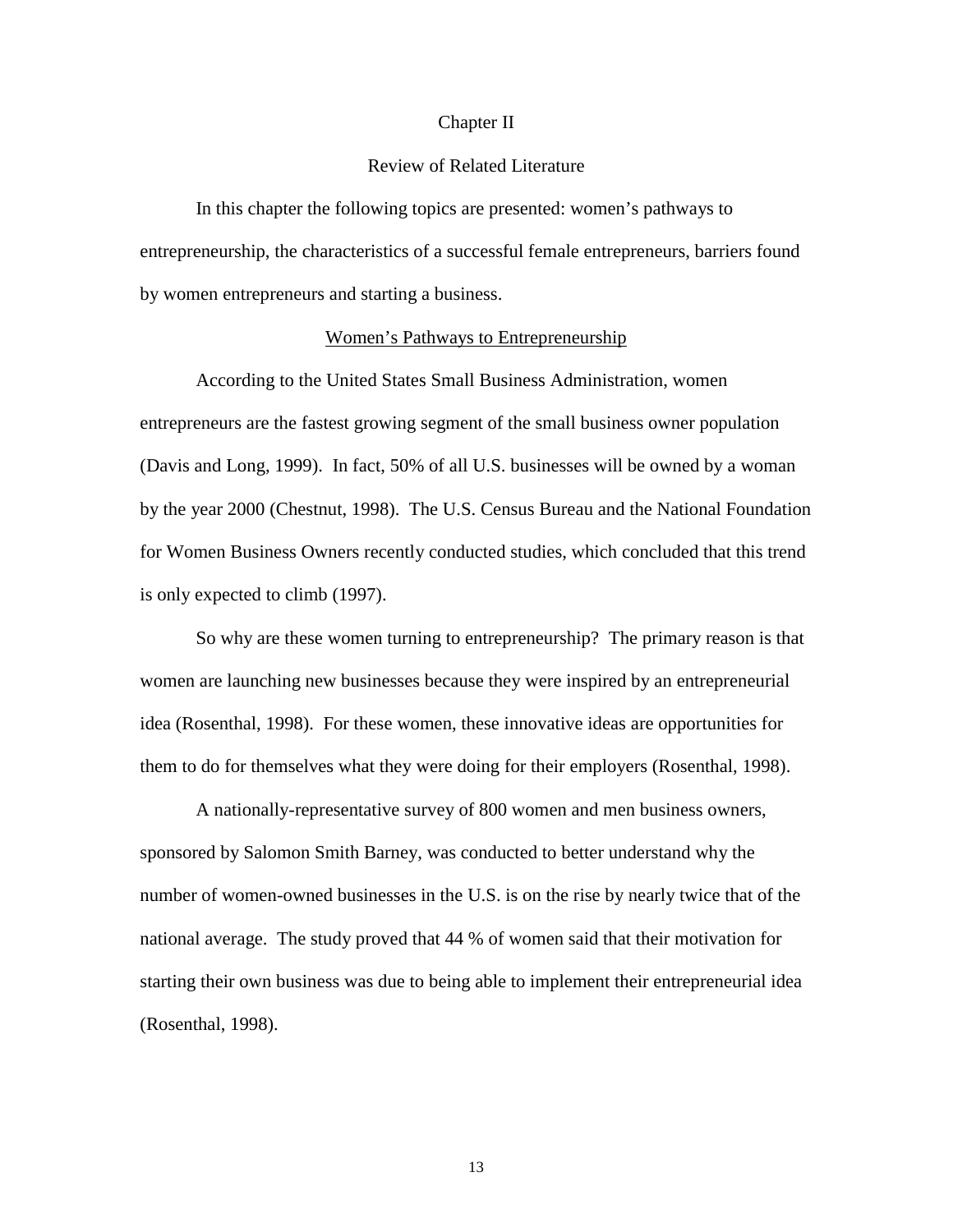The study also showed that 29% of the women left their corporate position because of "glass ceiling" issues (Rosenthal, 1998). The "glass ceiling" limited their earnings and advancement. Other components of the "glass ceiling" included failure to have contributions recognized, perceptions of not being taken seriously, and seeing others being promoted ahead of them (Holliday, 1998).

The study showed that 24% of the population surveyed said more money, and 11% said greater flexibility were the only ways that would attract them back to the corporate world. However, more than half of the women surveyed said that nothing would attract them back to corporate America. On the contrary, "being one's boss and having greater freedom are among the greatest rewards of entrepreneurship cited by women business owners, while dealing with employee problems and long hours are among the greatest dislikes." (Rosenthal, 1998)

The survey also revealed other interesting information about women entrepreneurs: 1) women entrepreneurs are less likely to come from a large company, 2) they are more likely to have nonprofit organization experience, 3) women who started their own businesses within the past 10 years usually come from management positions prior to starting their business, and 4) women business-owners are more likely to have started a business rather than to have purchased one. (Rosenthal, 1998)

A further examination of the motivations behind women becoming entrepreneurs identifies workplace issues. These frustrations with previous work environment, or conditions in corporate America are another driving factor in the trend. Lisa Moore, a female entrepreneur, started her own company due to male co-workers harassing her by telling her that a woman's place was not at their particular company (Ryneeki, 1994).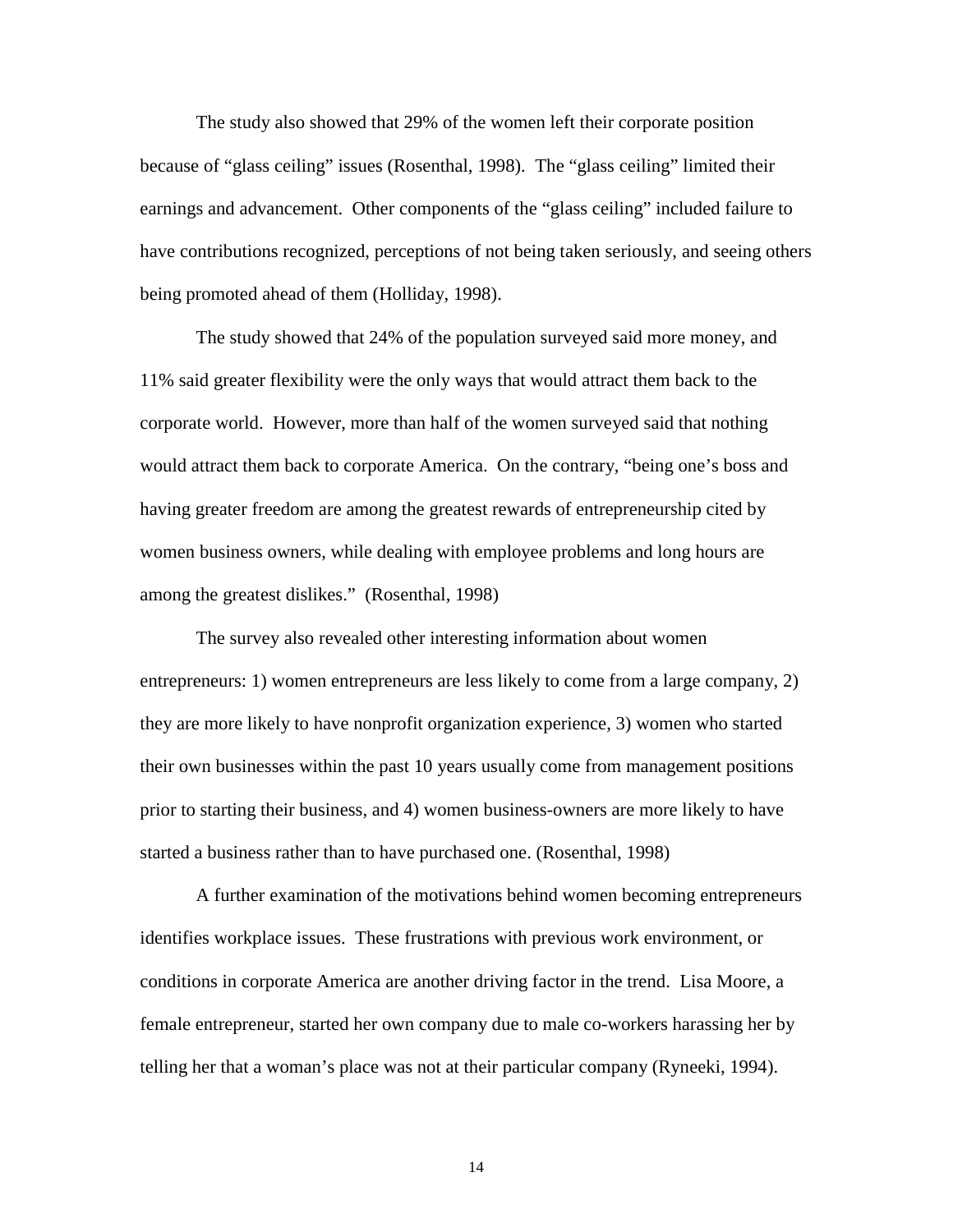Further explanation indicated that their attitudes toward her were crude, purposely trying to make her feel uncomfortable and eventually trying to get rid of her. This is just one example of an unhappy work environment (Ryneeki, 1994).

"There have also been significant increases in the number of women entrepreneurs who cite that they were not challenged in their previous jobs (Rosenthal 1998)." One researcher discovered an employee by the name of Judy Moriarty Lewis. This employee was a former manager for JML Inc., a software-consulting firm, who believed that she had profound computer skills and training as an economic specialist. But the problem was she wasn't using her skills to her full potential (Ryneeki, 1994). She knew that this wouldn't be possible until she went off on her own, because in a large company employees are more focused and less likely to put all their skills to use (Ryneeki, 1994).

 Motives for turning to entrepreneurship still included more, even beyond the interest to pursue a life-long dream. Some women wanted to run a business that allowed them to spend more time at home. Topping the list of key departure issues, female business owners desired flexibility beyond the nine-to five confines (Holliday, 1998). Flexibility in their work schedules was needed for various reasons. "While child-care obligations headed the list, participation in community affairs came in second. Personal health-related issues and elder care rounded out the list (Holliday, 1998)."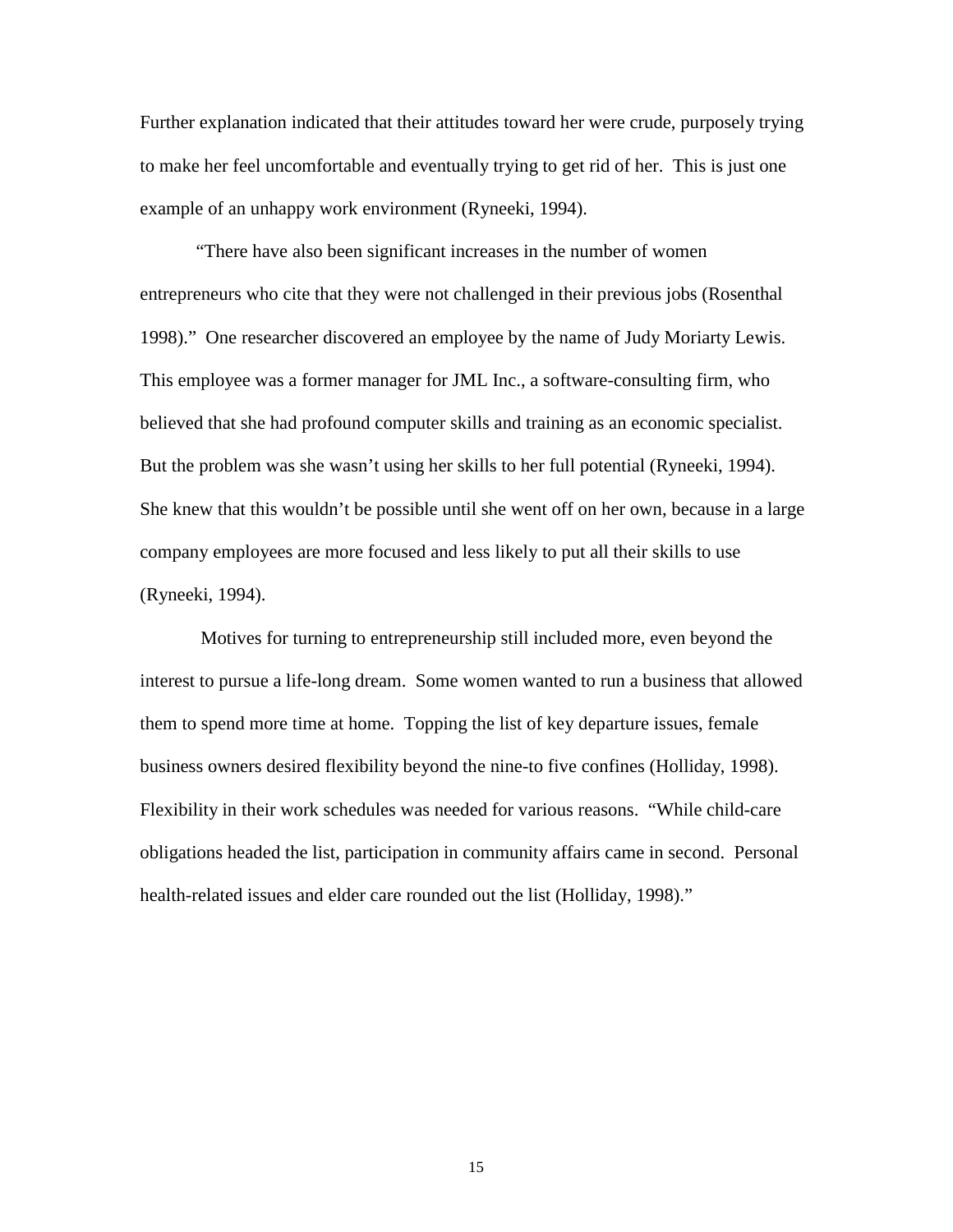#### Characteristics of Successful Female Entrepreneurs

There are certain characteristics that entrepreneurs all have in common, whether male or female. But for women there are also certain traits that aid in the success factor. Women have braved the skepticism, hostility and indifference to make way in a world that used to be male dominated.

Clark (1999) believes that, "Entrepreneurs are different than most business people." Clark views an entrepreneur as one who searches for leadership, instead of being one who follows. He believes that they are also the ones who want to be in control and responsible for their own actions, usually possessing a great deal of self-confidence. As Clark (1999) says, "they believe that they can succeed where others have failed." Entrepreneurs also possess a vast amount of energy and drive for accomplishment, far beyond the average person. This vast amount of energy and drive is a critical characteristic for anyone starting their own business. And last, but not least, the number one rule to understand is long hours and hard work. Also to achieve success with a business, a vision needs to be in place, with a focus on the future.

The list of attributes of success doesn't stop there. Entrepreneurs also need to have an elaborate organization of skills, not only for a composition of individuals but for capital and other resources required to build a business from scratch, as well. Entrepreneurs must also understand that proactivity is essential, which means seizing the moment and taking initiative. Possessing a sense of assertiveness, but not usually aggressiveness is a common trait among women and men alike. This concludes that having the drive to achieve, being constantly on the look out for opportunities, and again waiting to seize the moment is an important part of entrepreneurship (Clark, 1999).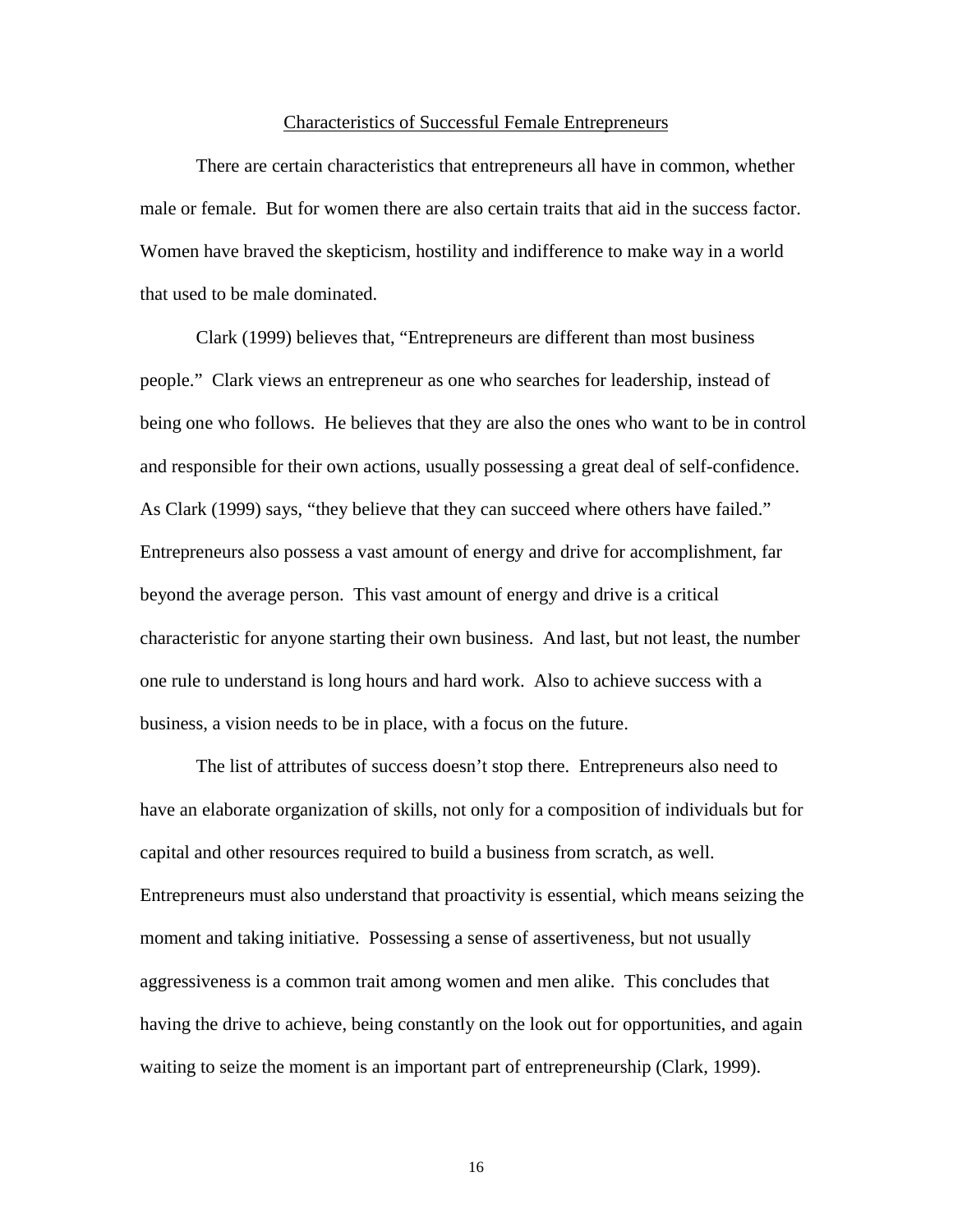In conjunction, there must be a superior level of commitment of time, money, and resources. Entrepreneurs always need to be willing to do the job right, with long-term success in mind rather than the short-term gain (Clark, 1999). Without these roles, achieving success in a business setting is out of the question.

According to Gitomer, author of, Set a Goal of Being the Best and the Details Fall into Place, (1999) there is a formula that consists of six elements to personal achievement in attaining success as a small business entrepreneur. The six elements are vision, love, best, attitude, personal, and student. "Vision" refers to your own personal vision. "Best" is concerned with being the best at what you do and striving to be the best you can be. "Attitude" is thinking positively and not selling yourself short. "Personal" is translated as personal achievement and setting personal goals to focus on oneself. And as far as the "student" element, it was suggested by a Jim Rohn seminar that, "whatever you want, study is first. If you want to be a success, hang around successful people and study success. Be a student first and always a student. Not just a teacher, a student teacher." As Gitomer says, "Striving to be the best was revealed as the most powerful element, but unless you couple it with a personal vision to see the big picture and a love of what you do, you will never achieve best." (Gitomer, 1999)

There are four basic critical needs in order for women to be successful in this arena of entrepreneurship. First, one must have an innovative idea. This idea should be something that is a need, or a need not currently being met, or met well. An innovative idea can come from an area of imagination, problem solving, unsatisfied customers, work, hobbies, demographic change in society, or just luck (Davis and D Long, 1999).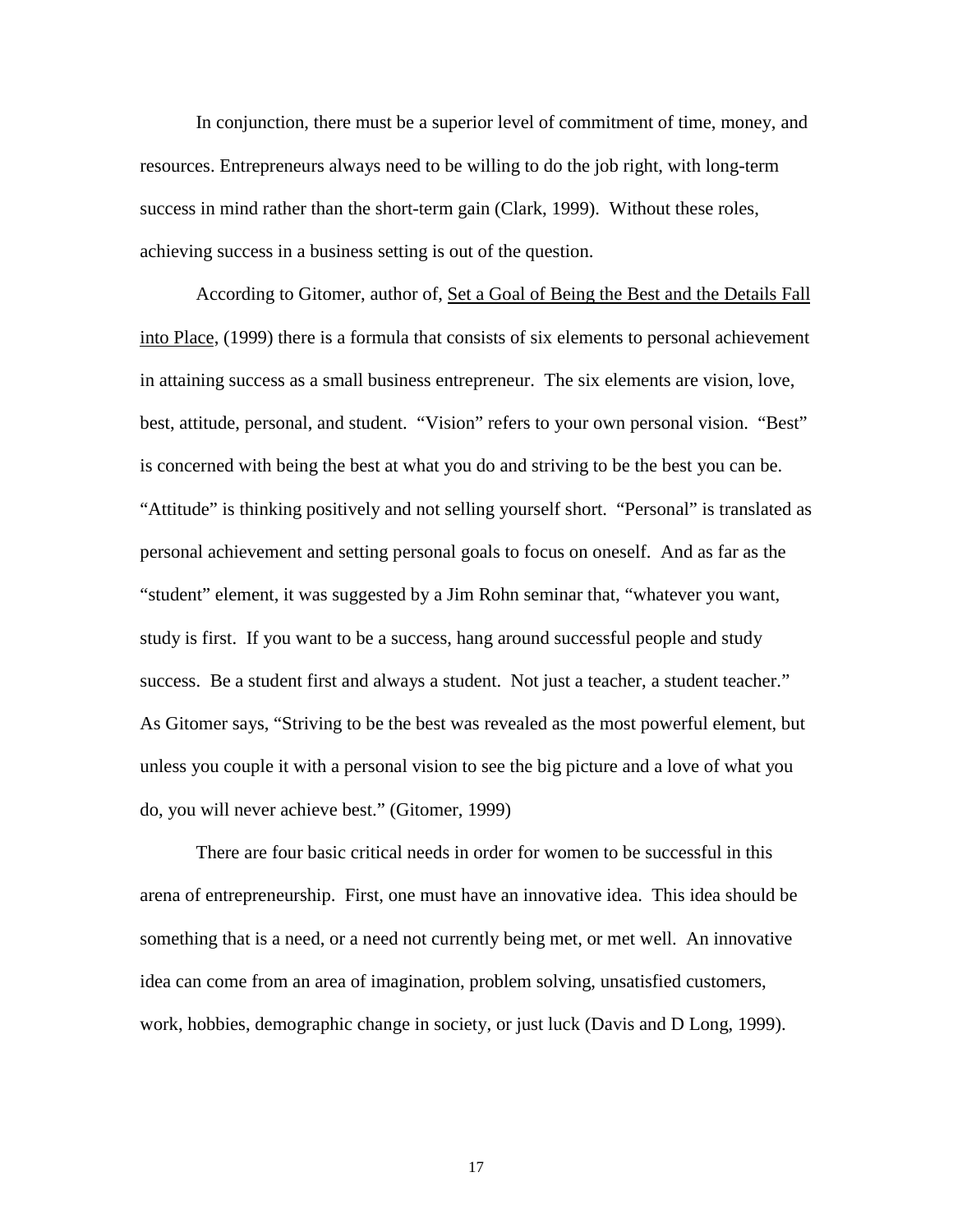In addition to an innovative idea, one must possess some entrepreneurial characteristics. Among the most critical of these traits are vision, creativity, flexibility, persistence, and a strong desire to achieve. Equally important, as mentioned previously, is the notion of a high energy level and ambition to work hard. Other substantial traits that an entrepreneur should own are strong management, organizational, communication, negotiation and problem-solving skills (Davis and D Long, 1999).

A roadmap to success, also known as a business plan, is also a necessary need for women and men alike. In creating a strategic plan, a clear picture is painted as to how the business relates to the industry, and how effectively the mission and vision can be communicated. Goals and objectives are set in tune with current status and expected financial and management needs. In relation to the business plan, it is a good idea to have long-term strategies. These determine the future direction of the business over a three to five year period (David and D Long, 1999).

According to Market Street Research Owner, Julie Pokela, skill recognition is important in order for women to succeed (1999). She explains that she's not a risk taker and believes that most women aren't. "She believes that women have a few things to learn from men, such as how to be more aggressive with risk (O'Brien, 1999)." But, on the other hand, "she thinks that women bring a lot to the table that men might not (O'Brien, 1999)."

For example, she says that women are taught to listen. "This skill, combined with greater compassion, often helps in the developing of strong ties with customers, and also develops a comfortable, positive environment in which to work (O'Brien, 1999)."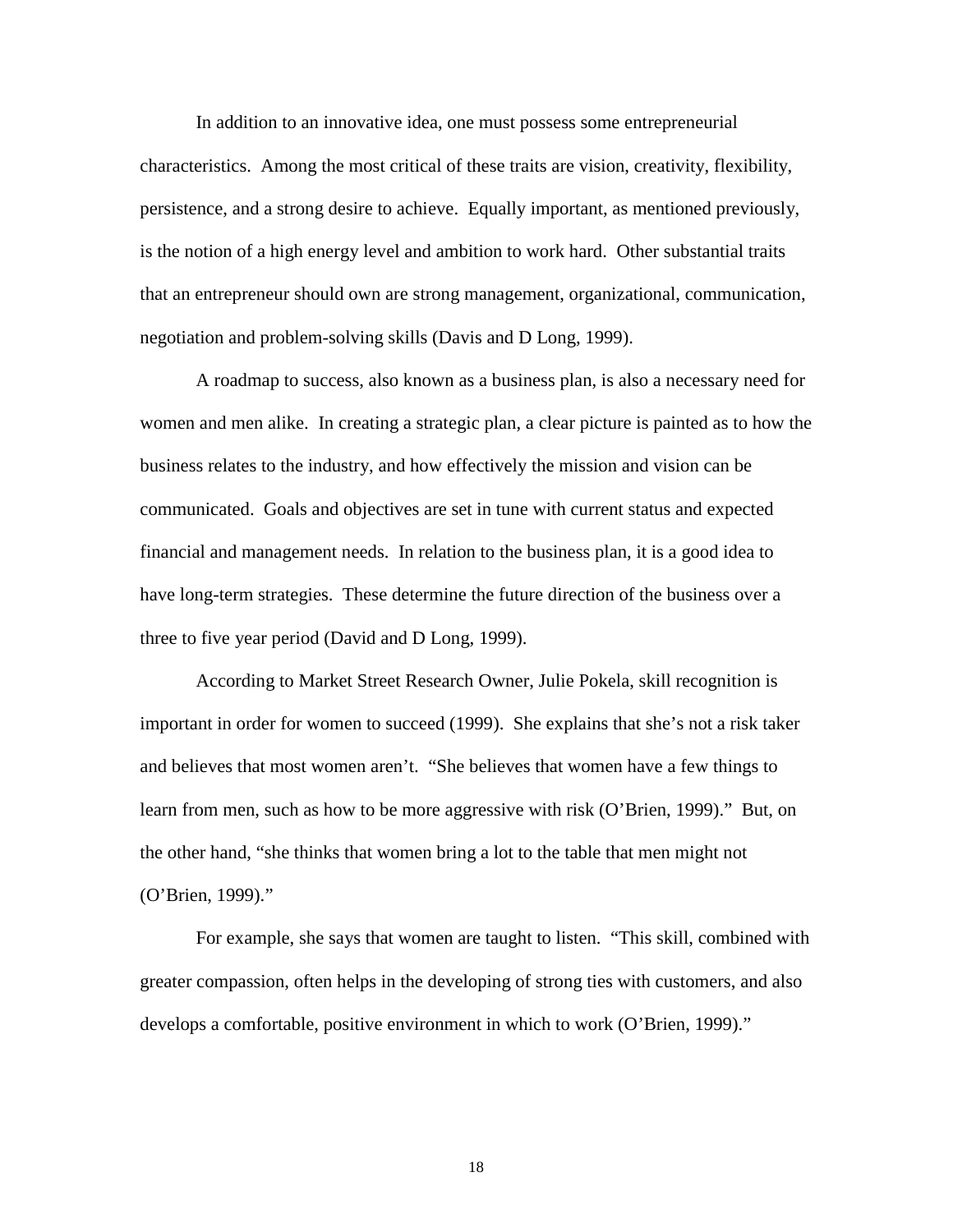"Many experts believe that, as business owners and entrepreneurs, women tend to bring a more human element to the workplace, women emphasize employee training, teamwork, and a less rigid management style that seeks a quality product instead of ageold power trips (Ryneeki, 1994)." As computer consultant, Lisa Kianoff, president of the Women's Business Ownership Council puts it, "Traditional women's roles have given them a lot of skills for running a business." After all she says, "Women know how to take care of the household, how to keep things organized and make ends meet, and that's what trained then to be entrepreneurs." (Ryneeki, 1994)

Not only are the traditional roles of women an asset to them, but women's nontraditional styles attest to their success in a variety of characteristics. More than half of women business owners emphasize "right brain", or intuition, rather than "left brain." This emphasizes analysis, which is the processing of information methodically and also developing procedures. The intuitive process allows one to see opportunities that aren't always evident and to recognize whether or not they are right without the use of reason and analysis (U.S. Small Business Administration, 1997).

Another commonality among women business owners is the way in which they make decisions, which is usually more whole-brained. Using the whole brain allows one to use creative and analytical processes, which is a critical characteristic for anyone in small business management. Women business owners also tend to ponder decisions, weighing options and outcomes before making a final decision. In addition, women are quick to gather information from business associates and acquaintances. An advantage to this is the interactions and relationships built upon shared knowledge (U.S. Small Business Administration, 1997).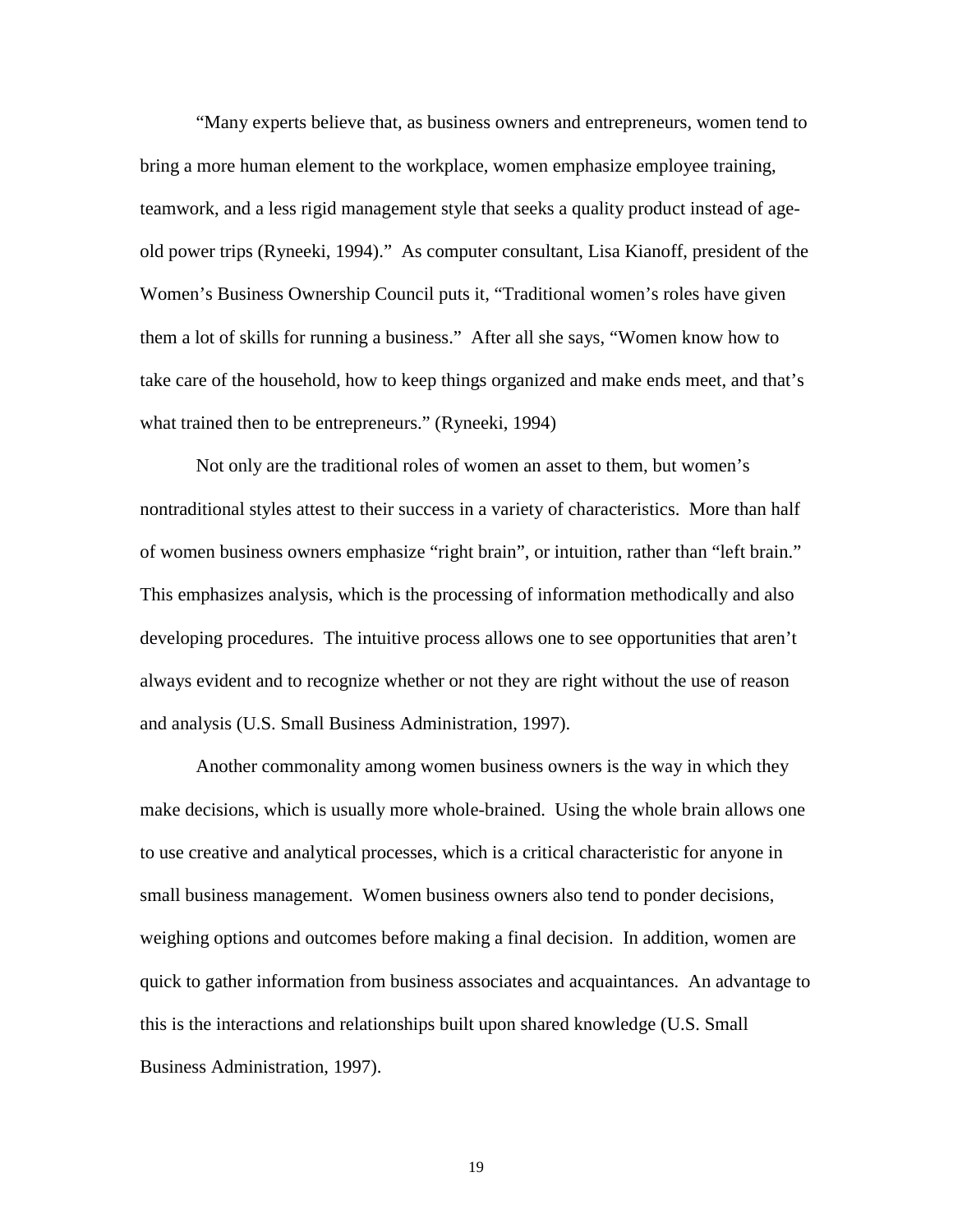Women entrepreneurs customarily illustrate their business in family terms and envision their business relationships as a network. Behind the driving factor of motivation and productivity is women's "personal touch." Women are also multi-task individuals, having the ability to balance chores and priorities. Being flexible and adaptable is an essential quality to possess, whether in business for oneself or for someone else, especially when responsibilities include performing multiple duties (U.S. Small Business Administration, 1997).

Another characteristic among female entrepreneurs is the joy, success and satisfaction brought to them by attentively building relationships with customers and employees, mastering control of their own destiny, and from accomplishing something that they consider worthwhile. It's a fact that we spend the majority of our lives at work, therefore if our work and personal values don't jive, conflict will arise. However, women entrepreneurs have learned to use this concept to their advantage, using their internal conflict as a motivator to mold the life they yearn (U.S. Small Business Administration, 1997).

In general, entrepreneurs resemble each other more than the working population. No matter their sex, in comparison to the working population, entrepreneurs tend to be more logical and analytical in the way they make decisions (U.S. Small Business Administration, 1997).

Demographically, there are common traits among female entrepreneurs. These entrepreneurs are more frequently married, have children, are well educated, and somewhat older than their female managerial counterparts (Bowen & Hisrich, 1986; Brockhaus, 1982; Charboneau, 1981; Hisrich & Brush, 1986; Montagno et al., 1986;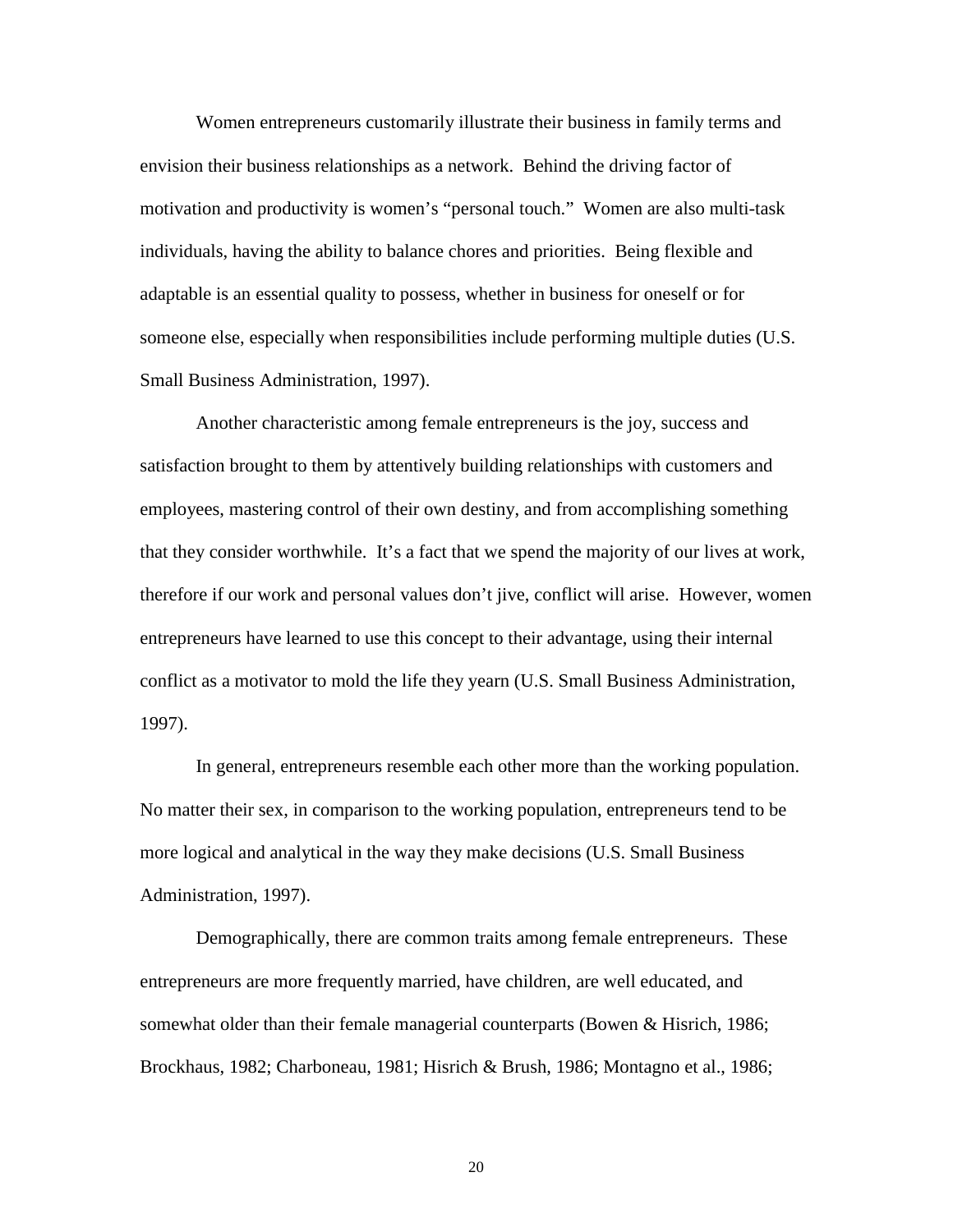Shapero & Sokol, 1982). Women entrepreneurs also possess a greater amount of autonomy, optimal use of capabilities, scheduling flexibility, power and extended financial parameters (Brodsky, 1993).

# Barriers Found by Women Entrepreneurs

The statement, "no place for women," in relation to owning a business, is misconceived and is to some extent the fault of history. "This is partly because many of the oldest businesses were entrenched decades before women became seriously involved at the ownership level," says Business First-Western New York (No Place for Women, 1997). Other stereotypes about men and women have also played a part in that statement.

"Ironically, it is often the traits of being a woman that get in the way of starting a business," stated David Ryneeki, author of the article, Business has New Face. For example, because of lack of collateral, banks have historically been reluctant to give loans to women without a co-signer.

Women entrepreneurs are also faced with other issues of concern. The National Foundation for Women Business Owners (NFWBO) said that, "The most important issues cited by women business owners around the globe include maintaining business profitability, managing cash flow and bill payment, and finding and keeping quality employees." Other issues that they found of concern for women entrepreneurs were gaining access to technology, access to capital for business growth, and government corruption (NFWBO, 1999).

The NFWBO also reported that, "When women business owners were asked about their barriers in technology use in their firms, the most significant factors listed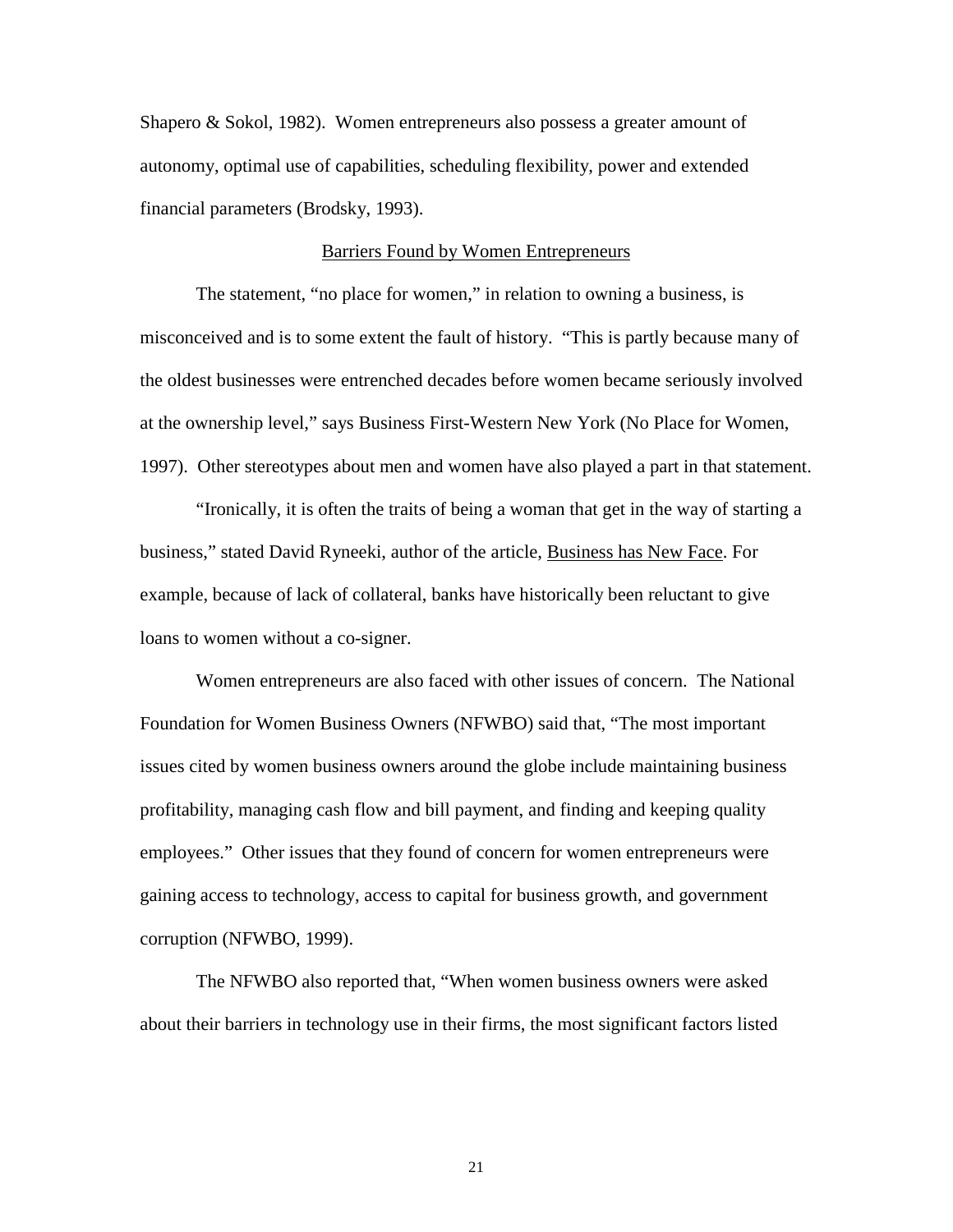were the cost of hardware and software; the difficulty of keeping systems serviced or upgraded; and the lack of information or training about how to use the technology."

Another major obstacle for women is a trait referred to as the "person-centered view." "This view puts blame of limited progression of women on factors that are internal to the female gender (Crampton and Mishra, 1999)." In addition, women encounter the presence of constraints imposed upon them by society, the family, and women themselves. However, some researchers find these constraints to be myths, preconceived notions, and unsupported ideas. An example of this is that females are often characterized as being dependent, passive, fragile, nonaggressive, noncompetitive, inner-orientated, empathic, sensitive, subjective, intuitive, and supportive (Crampton and Mishra, 1999). However, these traits don't necessarily define all females.

The traditional role of the female gender consists of balancing all acts of life. Not only is a women's upward mobility in the work force important, so to is tending to the family, along with balancing a professional career, all while maintaining the behavioral expectations placed on women by society. It just goes to prove that work-life balance is an important issue to women entrepreneurs. In conjunction and often not faced by males, is the fact that the majority of the burden of child rearing is still placed on the mother, which imposes additional responsibility on a career woman (Crampton and Mishra, 1999).

One article stated, "that another related barrier facing women is the negative attitudes and stereotypes created by society toward the career women. The first stereotype is that women assume more of the physical work involved in running a household than do men. Second, women assume a 'higher level' of household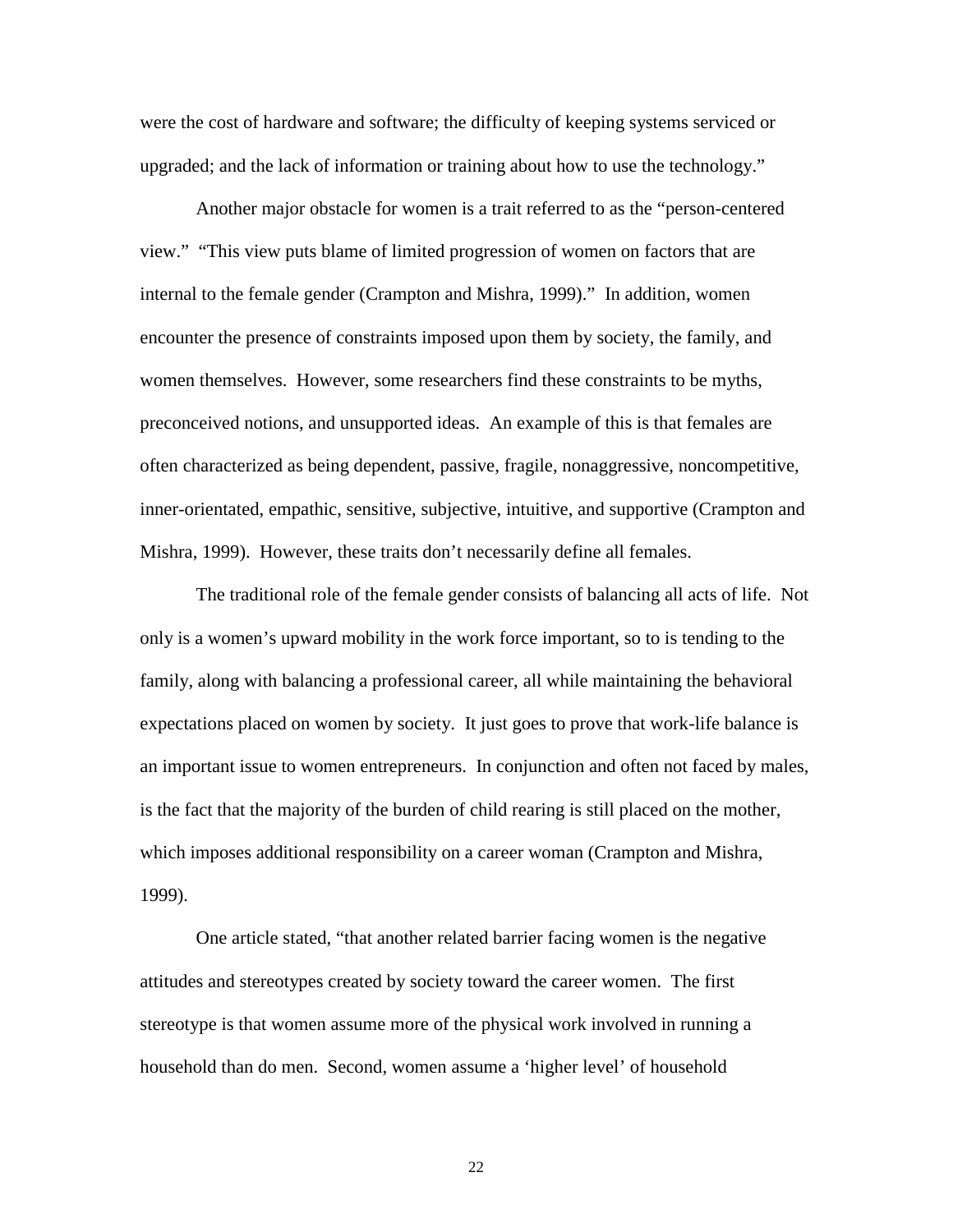responsibilities. The third, and most discouraging of these explanations, is that the man's job is considered more important. The stereotypes reported with the highest frequency were that women lack career commitment, are not tough enough, don't want to work long or unusual hours, are too emotional, won't relocate, lack quantitative and analytical skills and have trouble making decisions. Some feel that women are less committed to their work. But obviously, not all women fit this stereotype." (Crampton and Mishra, 1999)

Other barriers that women entrepreneurs face are not usually encountered by men, such as lack of socialization to entrepreneurship in the home, school and society. Other barriers facing women entrepreneurs are the exclusion from traditional business networks; lack of access to capital and information. Some women encounter discriminatory attitudes of lenders, as well as gender stereotypes of expectations. These stereotypes consist of attitudes that women entrepreneurs are seen as dabblers or hobbyists. Socialized ambivalence about competition and profit, along with lack of selfconfidence are also problems that usually only women entrepreneurs have to deal with (Women and Entrepreneurship, 1992).

Not only are technical needs a challenge for women entrepreneurs, but also perhaps a larger challenge are the non-technical needs. These non-technical needs consist of correction of erroneous assumptions and perceptions, and also the need to develop networks and mentors. Just as men and women hold the stereotypical ideas alike, so to are false misconceptions about favoritism of both men and women and their business ventures. Women need to understand that there are not different requirements placed on them when they attempt to secure financing for their business start-ups.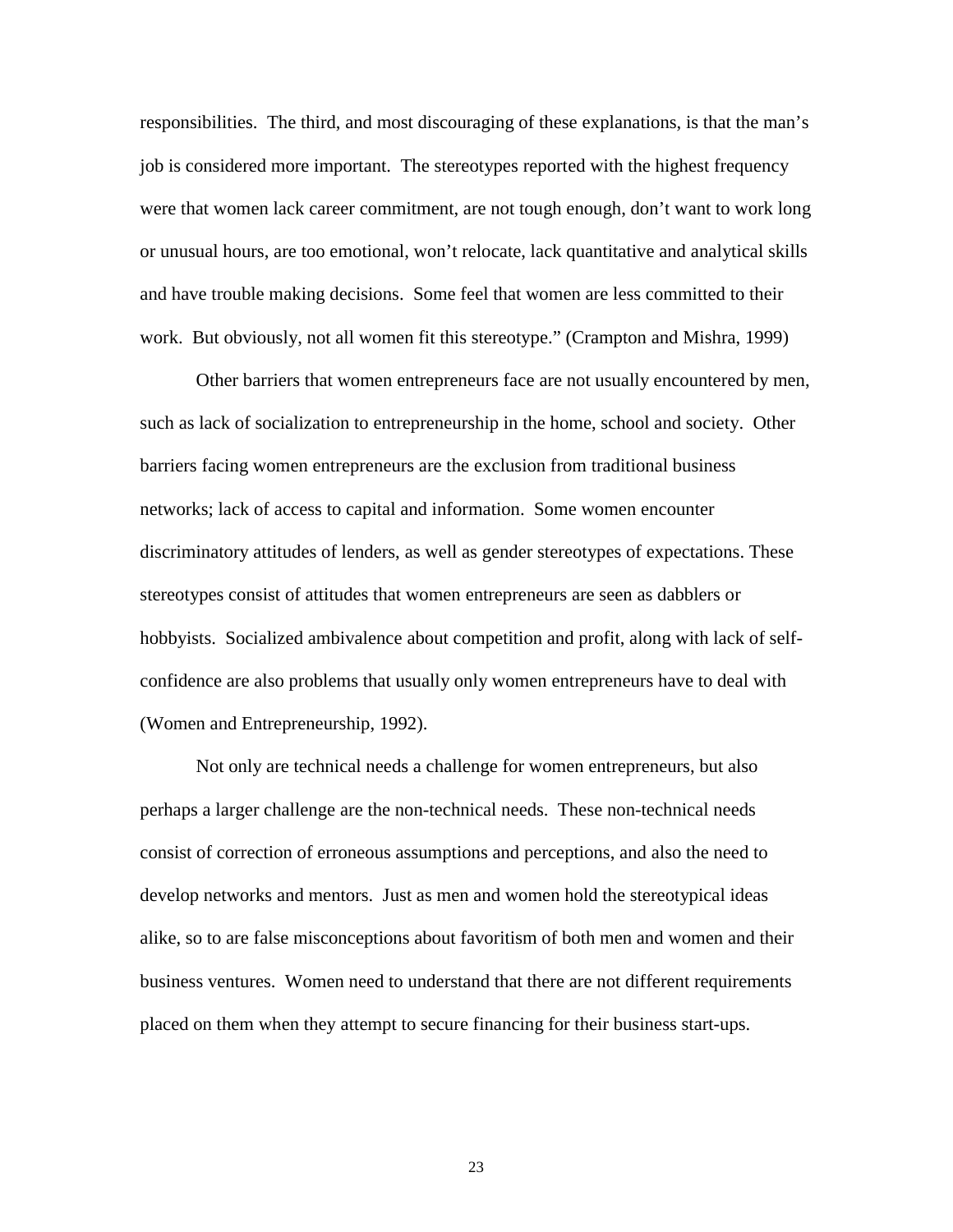The second non-technical need for female entrepreneurs is networking and mentoring. Once again based on history, men have built up networks and mentors based on generations and generations of business ownership. Women are traditionally new to this concept. How many females can actually turn to an aunt, mother, best friend, or a best friend's sister for advice on a business start-up or an expansion or other issues involved in running a business? Women are still in the process of developing their own network of supporters and mentors. (Davis and D Long, 1999)

Seeking mentors in it self can be difficult due to lack of available and willing female counselors/teachers. As Crapton and Mishra said (1999), "it's not always just a matter of what you know, but of whom you know and who knows you." Due to the shorter supply of female executives, as compared to male executives, women often have to result to males as their mentors. According to Jon Cotton and Belle Ragins (1999), there are conflicts that can develop in a cross-gender mentoring relationship.

A misconception, held usually by men, is the fact that women operate their businesses the same way men do and have the same thought processes (Davis and D Long, 1999). However, according to the authors, women generally are more risk adverse, patient, and detail orientated then their male counterparts. This patience is shown in the approach of the start-up and growth of a business, and is even more exhibited in their attention to working through details on the front end.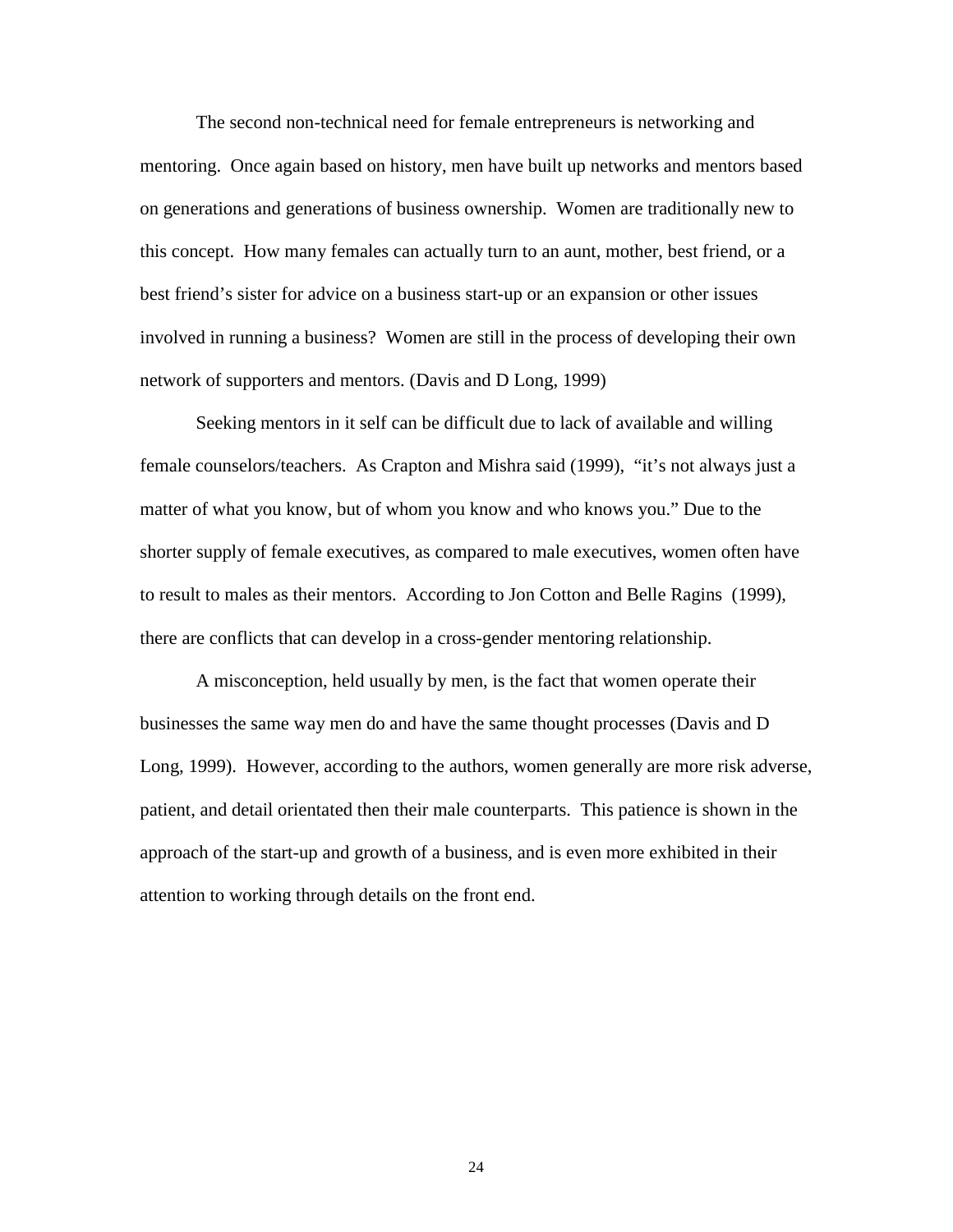#### Starting a Business

According to author Gregory Erickson (1999), "Building a business is like lifting weights. You don't lift a hundred pounds the first day. You gradually build it up." Building a successful business is rarely an overnight accomplishment, especially success on a large scale for women and minority business owners. But once a firm is deeply rooted, a well-run business, with the same potential as other growing enterprises, can be victorious over bias and tradition (Business First, 1997).

Researchers have found that the most important characteristics for success of small business start-ups include knowledge, time, planning, resources, and energy. Being self-employed usually requires extra effort in these areas, as compared to being employed for someone else. For example, an entrepreneur should focus on personal skills and education, strengths and weaknesses, attitude and willingness to work long hours, a business plan, capital and cash, and finally what actions will be taken to implement the business (U.S. Small Business Administration, 1997).

Approaching the future with a plan of action highly depends on the first of the five functions of business management, which is planning. The first step in this process is to develop goals, long term, as well as short term for the business. These goals should be quantitative in manner, which in other words means that every goal should be measurable. Tracking the progress towards reaching each goal is necessary (U.S. Small Business Administration, 1997).

The goals, which are targets for the business, should answer the following questions: What? Why? How? When? Who? and Where?. These target questions of the business goals commonly revolve around: Sales Volume, Profit, Customer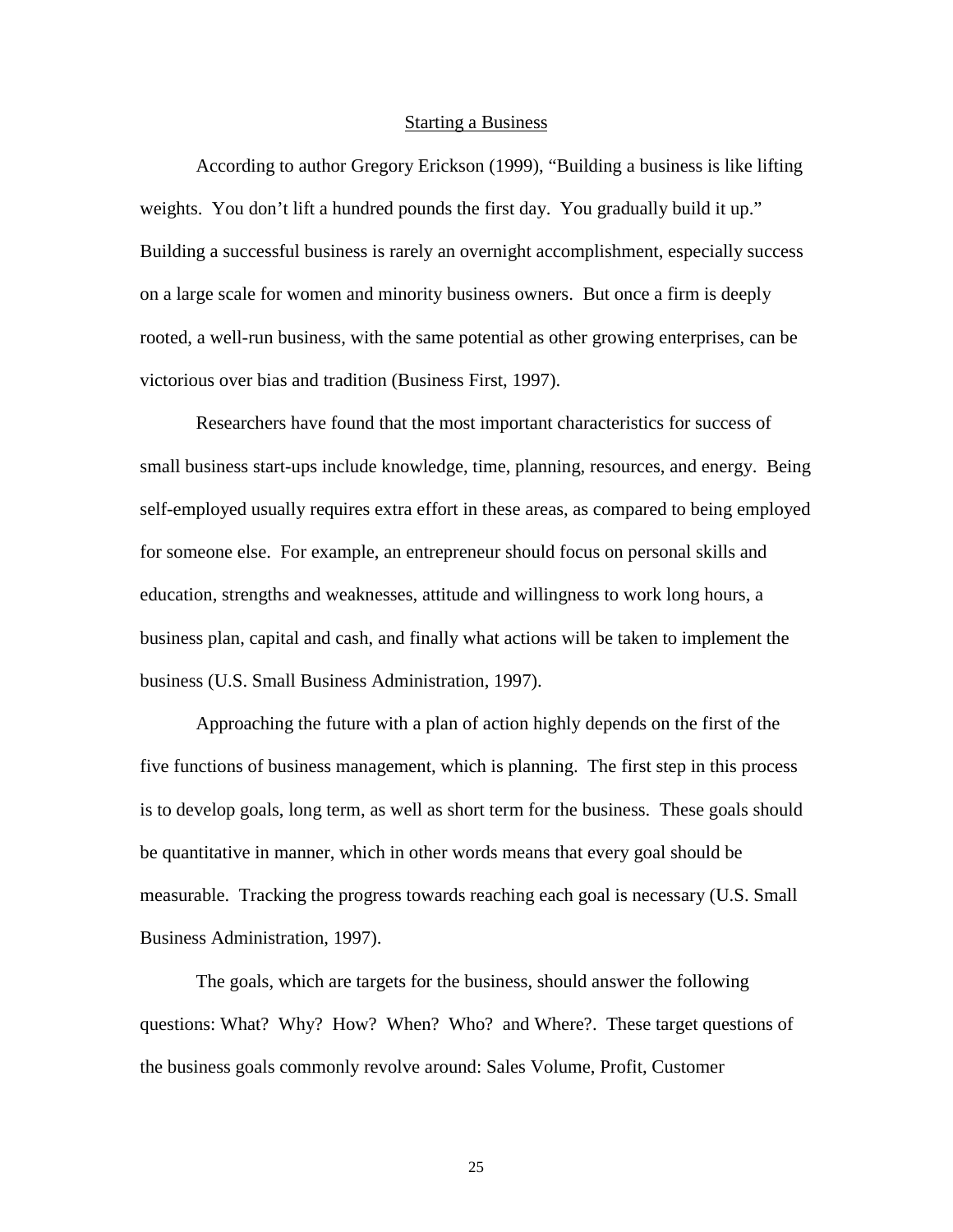Satisfaction, Owner Compensation, Number of Employees, Owner Time Commitment and Assets (U.S. Small Business Administration, 1997).

Personal goal setting is just as crucial as business goal setting. It is not only critical for determining whether or not one should start a business, but also it is important to know how it fits into the entrepreneur's life. Researchers have found that personal goal setting is recommended because the business will have an impact on every aspect of life. There is no price to pay for setting goals, however there is a price for not setting goals (U.S. Small Business Administration, 1997).

Why is it that 97% of the population does not set goals? There are two major reasons: 1) fear is preventing them from doing so, and 2) there is a risk that the goal might not be reached. A major reason why women don't set goals is due to the fact that there is a discrimination problem between the really important goals and the "nice to have," but not necessary ones. To help in solving this problem five questions can be answered: 1) Is it really MY goal? 2) Is it morally right and fair? 3) Are my short-range goals consistent with my long-term goals? 4) Can I commit myself emotionally to completing the project? and 5) Can I visualize myself reaching this goal? In answering "no" to any of these questions means that reconsideration to that particular goal is recommended (U.S. Small Business Administration, 1997).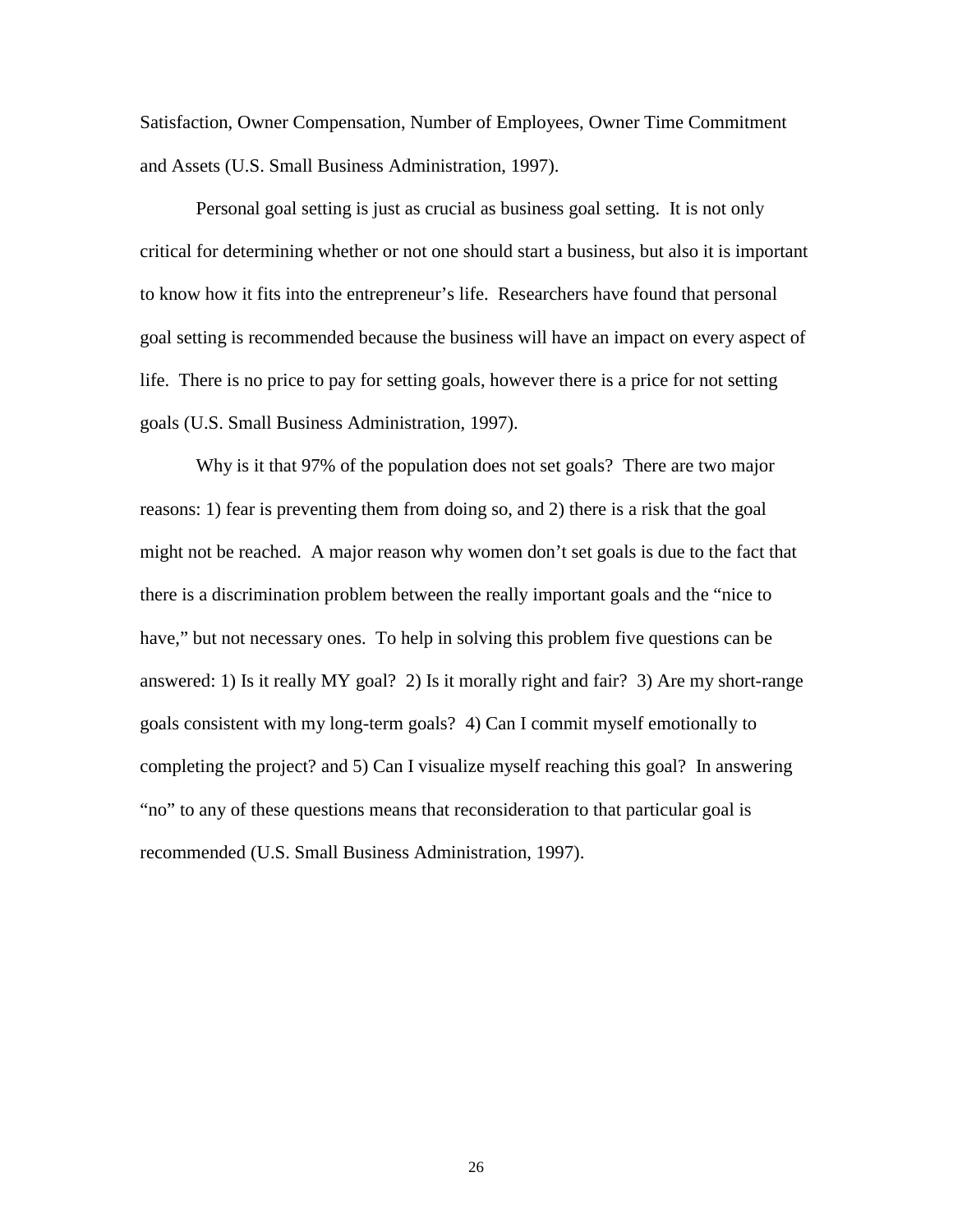#### Summary

In conclusion, the combination of women and entrepreneurship is the fastest growing segment of business. For the majority of these small business owners they contribute their success to an entrepreneurial idea that occurred to them. The entrepreneurial idea is one of many women's pathways to being an entrepreneur. Other reasons why more and more women are becoming self-employed is because of barriers of the "glass ceiling," freedom and flexibility, work place related issues and unchallenged tasks and duties on the job.

There is a plethora of characteristics that mold a successful female entrepreneur. The list goes on and on, but among the top are the qualities of leadership, control, responsibility, self-confidence, high energy levels, assertiveness and commitment of time, money and resources. Entrepreneurs must also be willing to put in long hours and hard work. Personal achievement, along with a vision, love, best, attitude, personal and student should also be an important part of one's entrepreneurial traits. Risk taking and compassion are also essential in beginning a successful business endeavor.

Women entrepreneurship isn't only about success, but it sometimes consists of barriers, obstacles and challenges. The number one hurdle many women have to overcome is the lack of collateral. Women also expressed a concern for maintaining profitability, stereotypes and negative attitudes they confront and technology barriers. Some women face constraints by society, family and women themselves.

For the female gender, balancing all acts of life, from family to career is a concern. Up and beyond the barriers mentioned, women also lack socialization to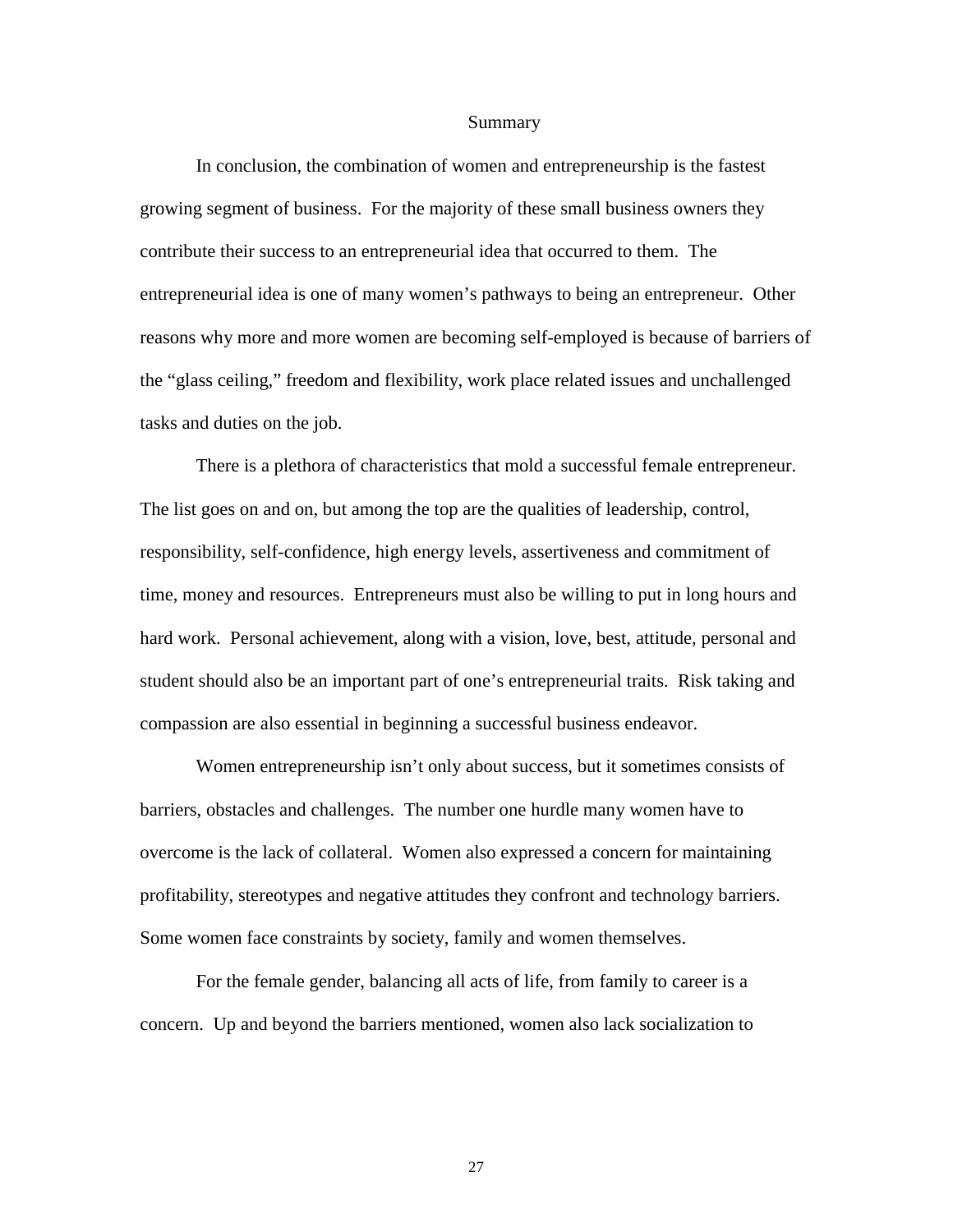entrepreneurship in the home, school, and society, due to the exclusion from business markets.

A vital tip that women entrepreneurs must remember is that starting a business is a gradual process. It is necessary to take one step at a time. Successful characteristics in starting a business include knowledge, time, planning, resources, and energy. These are important to remember when starting out. But, it's also important to set business, as well as personal goals. When constructing these goals, an entrepreneur should consider the six questions of What? Why? How? When? Who? and Where?.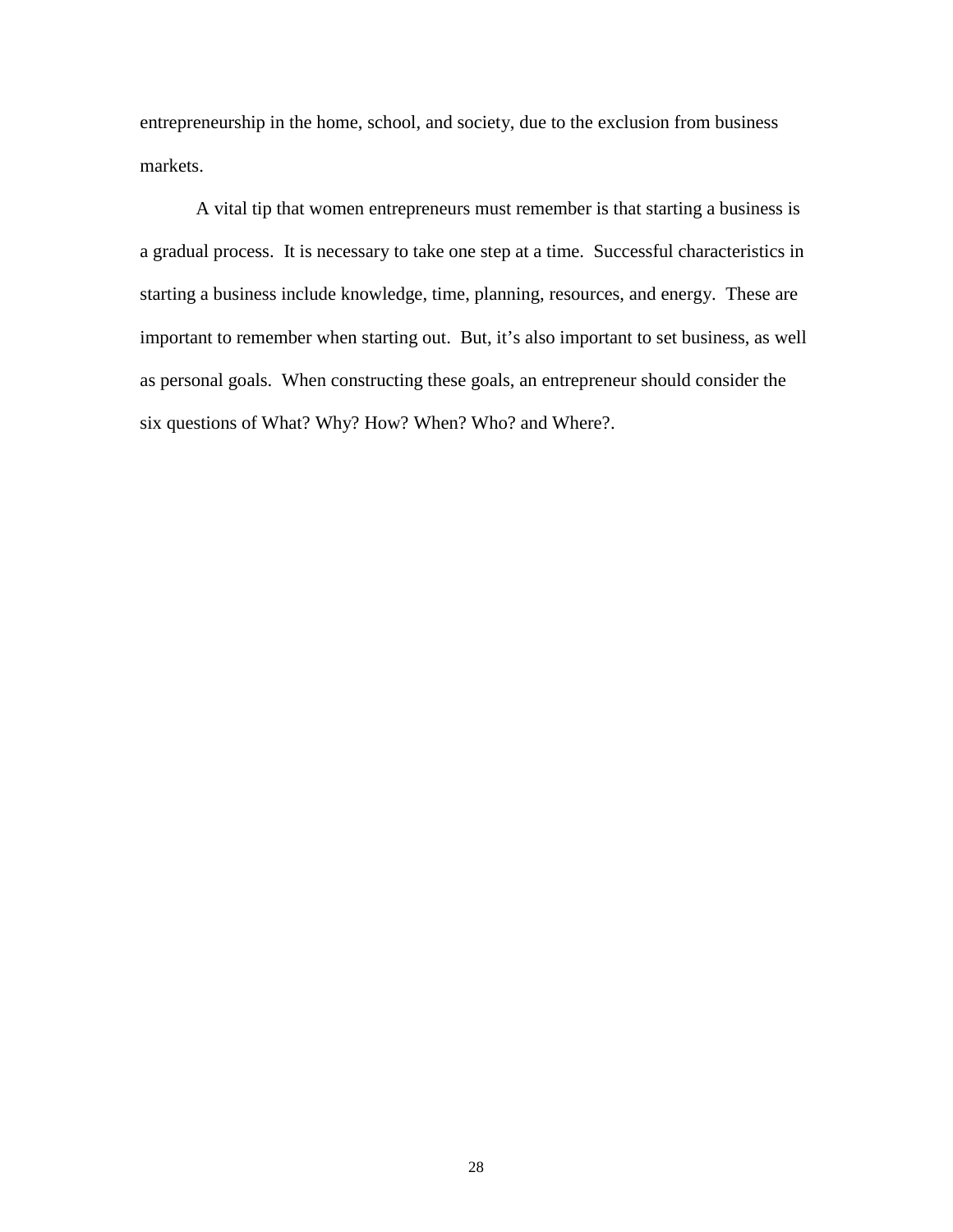#### Chapter III

### Methodology of Procedures

# Introduction

In this chapter the following topics are presented: the general descriptions of the research design, population, data collection, pilot testing the instrument and method of data analysis.

# Research Design

This qualitative study investigated the characteristics that both contribute to and hinder successful female entrepreneurs in west central Wisconsin. The study sought to find out the facts and opinions of women business owners regarding entrepreneurlism as it pertains to the female gender. The interview questions were:

- 1. What was the number one reason why you choose to go into business for yourself?
- 2. What are the skills and knowledge needed to start a successful business, whether big or small, service or industry?
- 3. Explain the characteristics you believe to contribute to being a successful female entrepreneur, from before the business was started to the present day.
- 4. Describe the barriers, obstacles, and challenges that you had to overcome as a woman entrepreneur, and how did you deal with them.
- 5. Identify what you think are women's pathways to entrepreneurship, and more specifically what were your pathways to entrepreneurship.
- 6. Describe what you see for women and the future of entrepreneurship.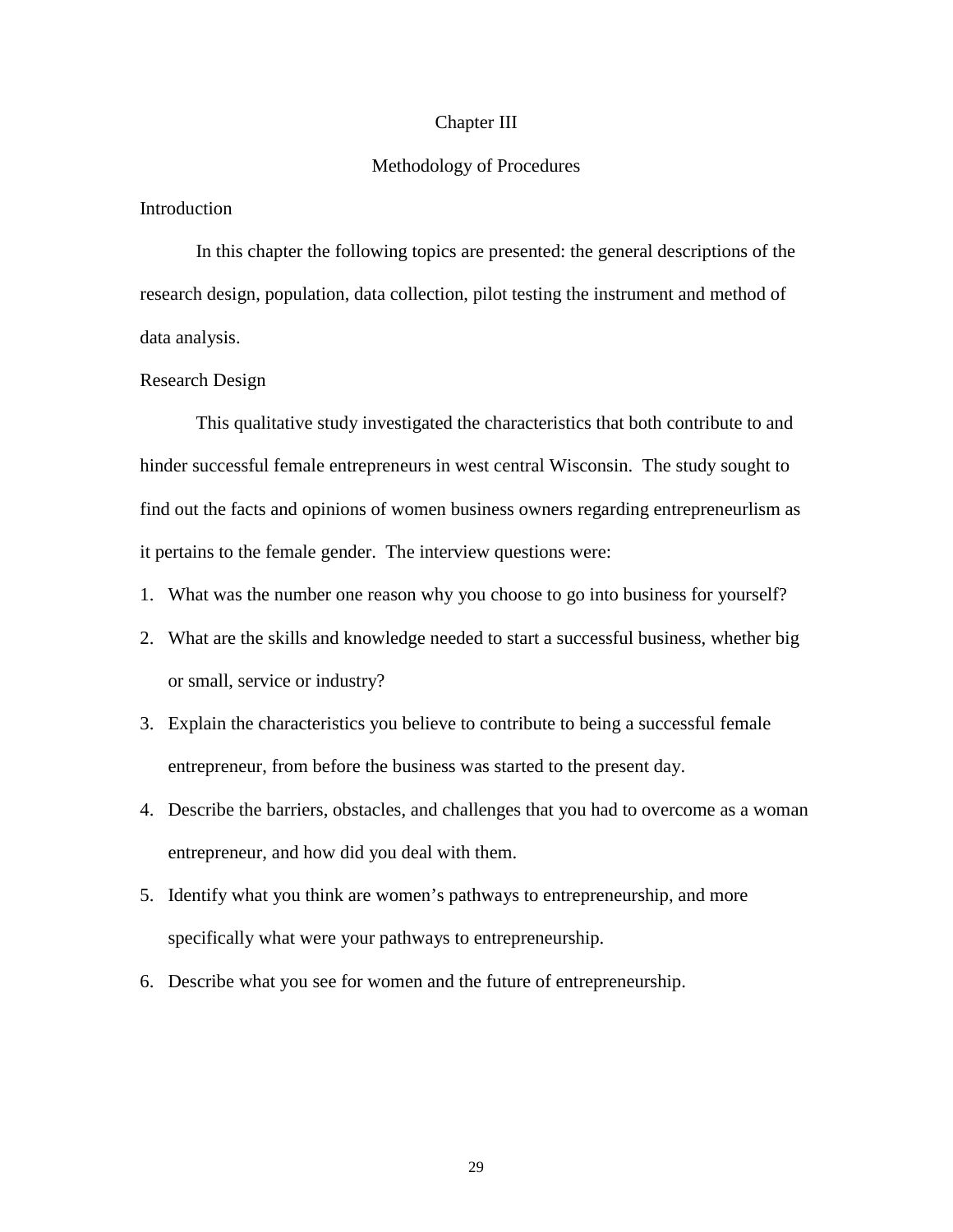### Population

Ten women who own small businesses in west central Wisconsin were deliberately selected through the researcher's acquaintances. These women currently own businesses in four Wisconsin cities, including Chippewa Falls, Eau Claire, La Crosse and Menomonie.

# **Instrumentation**

To understand the view of entrepreneurs, interviews were conducted with ten women business owners. Interviewing is a good data-gathering device due to the fat that people are more willing to talk than to write. Interviewing also brings a more personal side to the study, as well as it permits in-depth and free responses.

This researcher used probes to ask participants to expand upon their responses to the questions (i.e. Tell me more about…, How long did you…, What do you mean…, etc.) in an attempt to further elicit the participant's view.

The developments of the interview questions were derived from the objectives of the study. There were six questions that were both positive and negative in nature. The questions were open-ended to generate explanations, descriptions, and identifiers, which related to entrepreneurship.

#### Data Collection

The interactive personal interview was chosen as the primary method of studying successful female entrepreneurs. Those selected to participate were contacted by telephone. The questions used for the interviews were compiled from the objectives of this study (see Appendix A).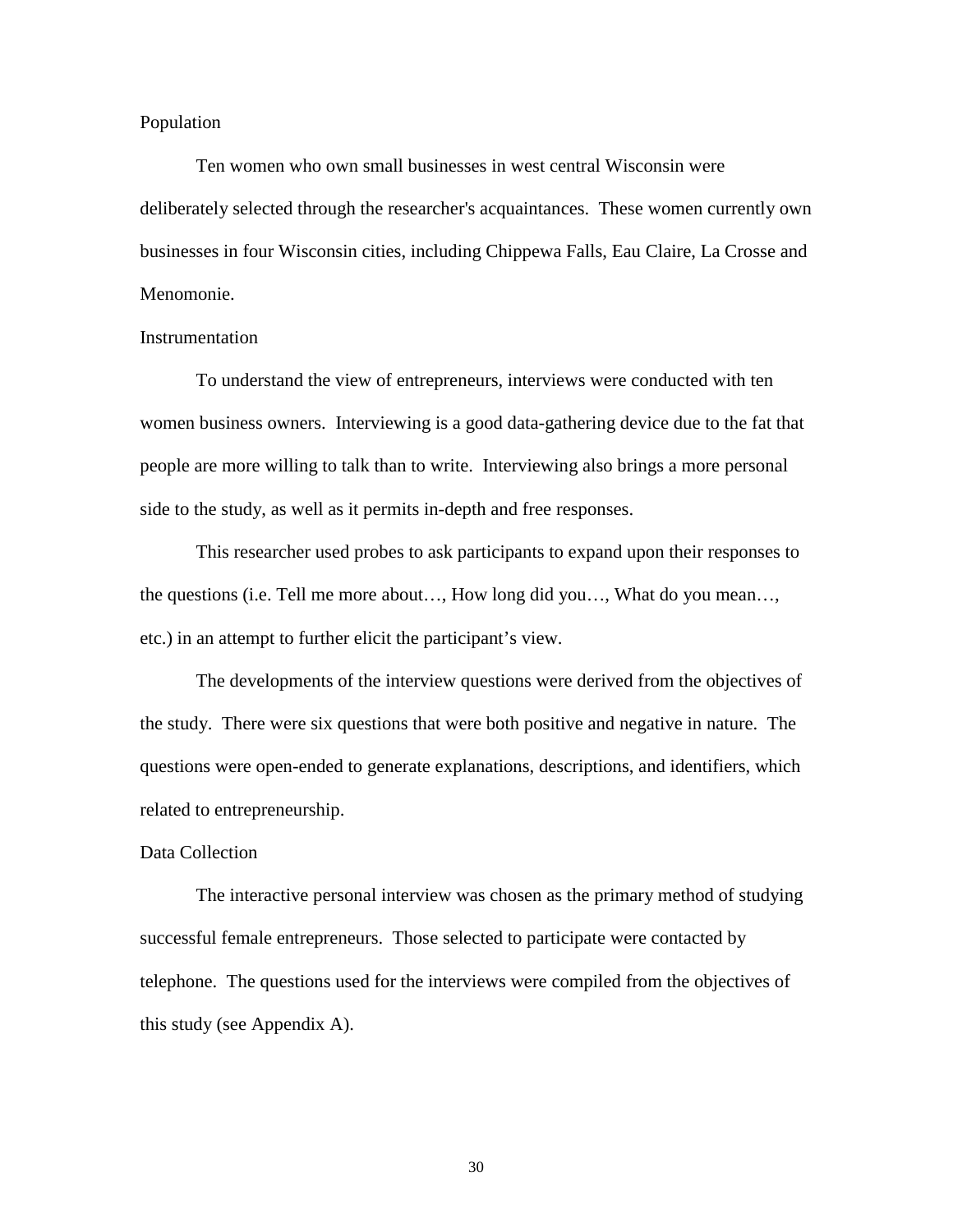A demographic sheet was also designed to obtain personal and work history information (see Appendix B). Personal characteristics included age, martial status, and education level completed. Work experience data included position held, for whom and for how long, for the past three jobs.

The researcher administrated the interactive personal interview and the demographic sheets at the time of the interview. The interviews were conducted in a convenient location, or place of business of the participants. Participants were asked to read a consent form (see Appendix C).

## Pilot Testing the Instrument

Pilot tests of the instruments were conducted to determine content validity. The instruments were administrated to two female entrepreneurs, of which were not used in the study. Their useful comments and criticisms were considered before the interview questions and demographic sheets were finalized.

#### Method of Data Analysis

Ten out of ten women who agreed to be interviewed were in fact questioned. The interview results were transcribed and compiled according to the specific question asked. Further more, the demographic responses were compared to better categorize the female entrepreneurs interviewed. Based on the results of the analysis, conclusions and recommendations were made.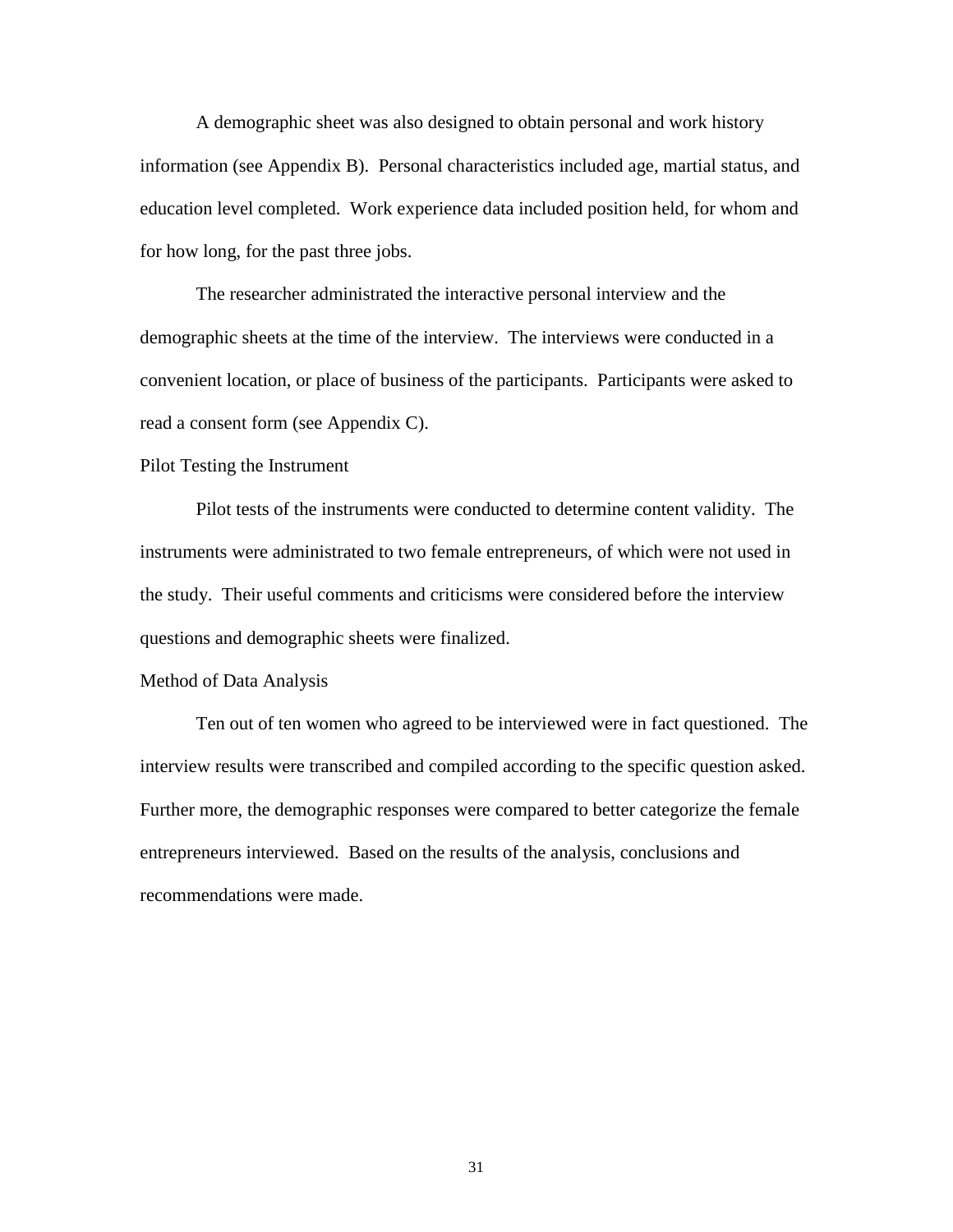Summary

The interview questions and demographic data sheets were created from the objectives of the study. From there the researcher conducted the interviews, using the six standard interview questions, with ten female entrepreneurs in west central Wisconsin. After the interviews were conducted the responses were transcribed and compiled. At that point conclusions and recommendations were made.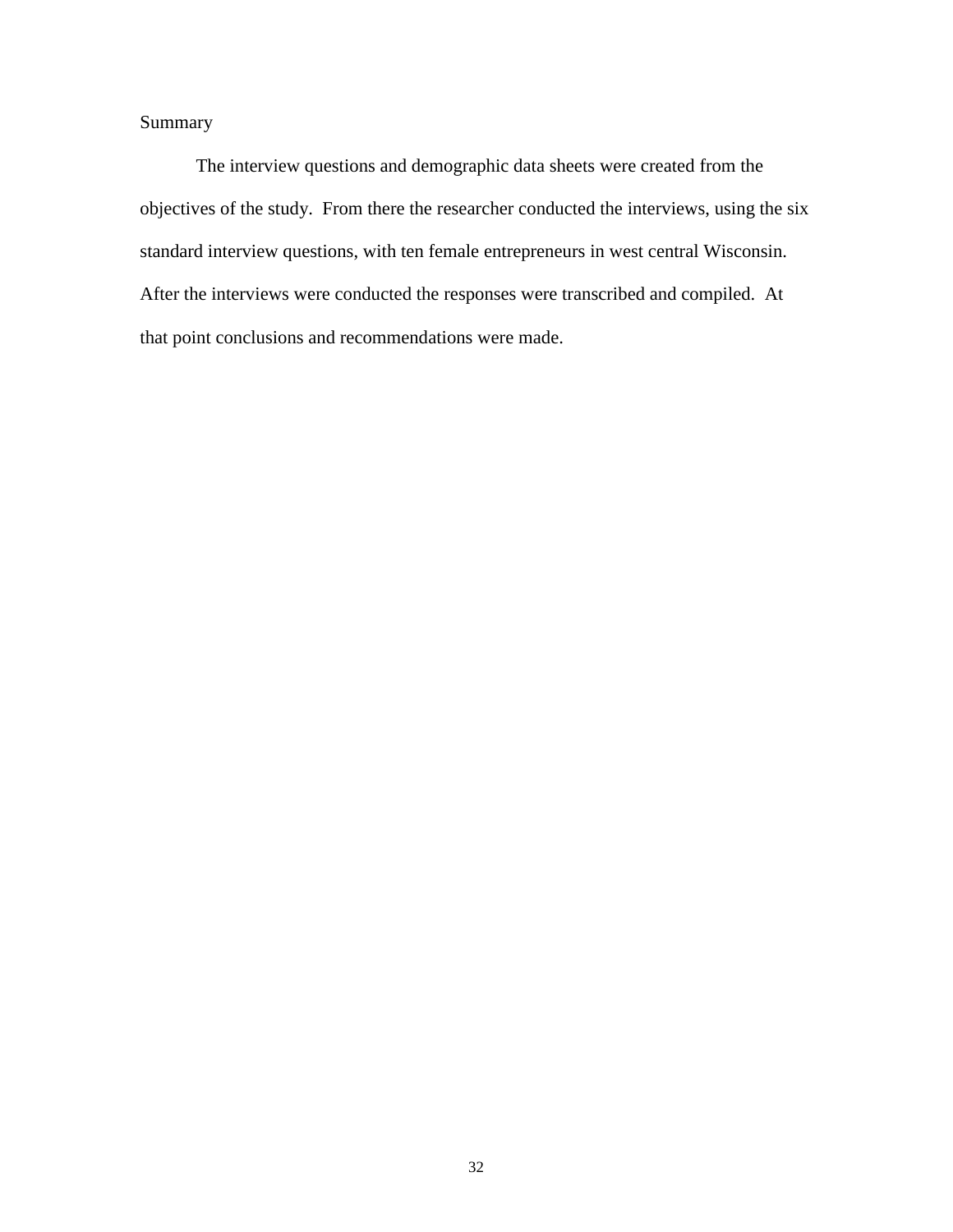#### Chapter IV

# Finding of Analysis of Results

In this chapter the results of the ten women interviewed will be discussed according to the questions asked in the personal interview process.

#### Respondent #1

Respondent #1 was a woman who owned a hair studio in Menomonie, WI. This woman was in her late 30s and has a technical degree. Before opening her own hair salon, she did work as a stylist at a few other places.

Question 1: What was the number one reason why you choose to go into business for yourself?

Respondent #1 was working for another company and basically running the business for someone else. In running the business their way, she became frustrated in knowing that there was a better way to make it work. Having the feelings of dissatisfaction and unhappiness, she decided that it was time to figure out what she could do for herself to get the sense of fulfillment she needed. And that's why she opened her own small business.

Question 2: What are the skills and knowledge needed to start a successful business, whether big or small, service or industry?

Respondent #1 went on to explain that the skills needed to start a successful business could be accrued through past work experiences. A network of family and friends who can help out in different aspects of running a business are an asset. There is no doubt that the apprenticeship skills needed for the particular trade/business are necessary in starting a successful business. People and marketing skills are also required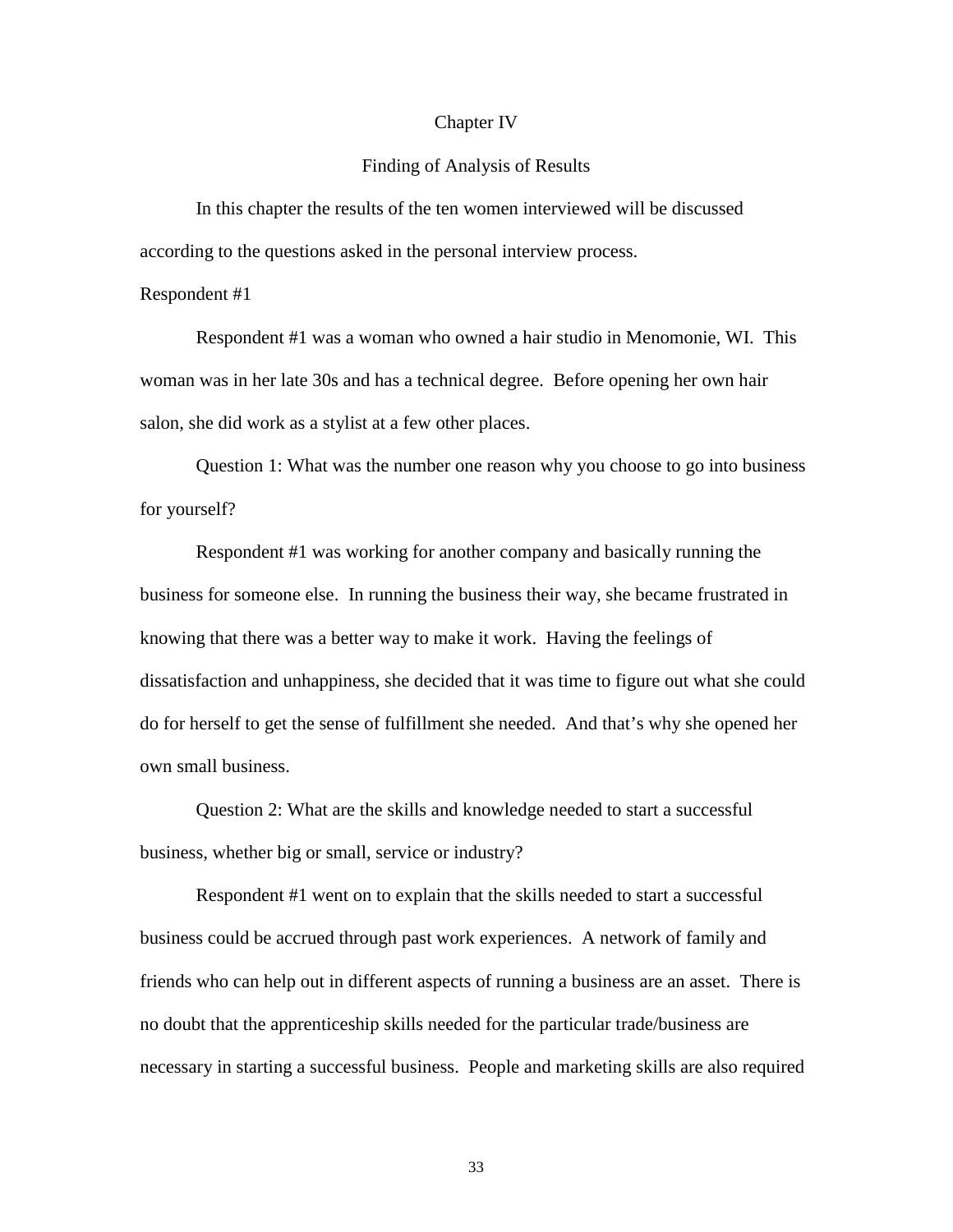in order to get customers and clients in the door. And last but not least, a good reputation and hiring the right employees to work for you are just as important as having the knowledge of the particular profession at hand.

Question 3: Explain the characteristics you believe to contribute to being a successful female entrepreneur, from before the business was started to the present day.

The key, she explained is to put everything you have into the business. Being a hard worker, and working, as hard, if not harder than your employees, is a primary characteristic of being an entrepreneur. Another characteristic is the drive behind willing and wanting to put in long hours. Plus, it's also the drive to encourage your employees to work hard, think positively and respect others. Respondent #1 also said that owner involvement is also really important in contributing to being successful in business endeavors.

Question 4: Describe the barriers, obstacles and challenges that you had to overcome as a women entrepreneur, and how did you deal with them.

Respondent #1 claimed that she faced no barriers as part of being a female, solely because the beauty business is a usually women's business, anyway.

Question 5: Identify what you think are women's pathways to entrepreneurship, and more specifically what were your pathways to entrepreneurship?

A major pathway for Respondent #1 was the drive to want to do something. She further explained that she felt the desire to want to be an entrepreneur, so she just did it. And she strongly believes that you can achieve and accomplish anything and everything if you put your mind to it.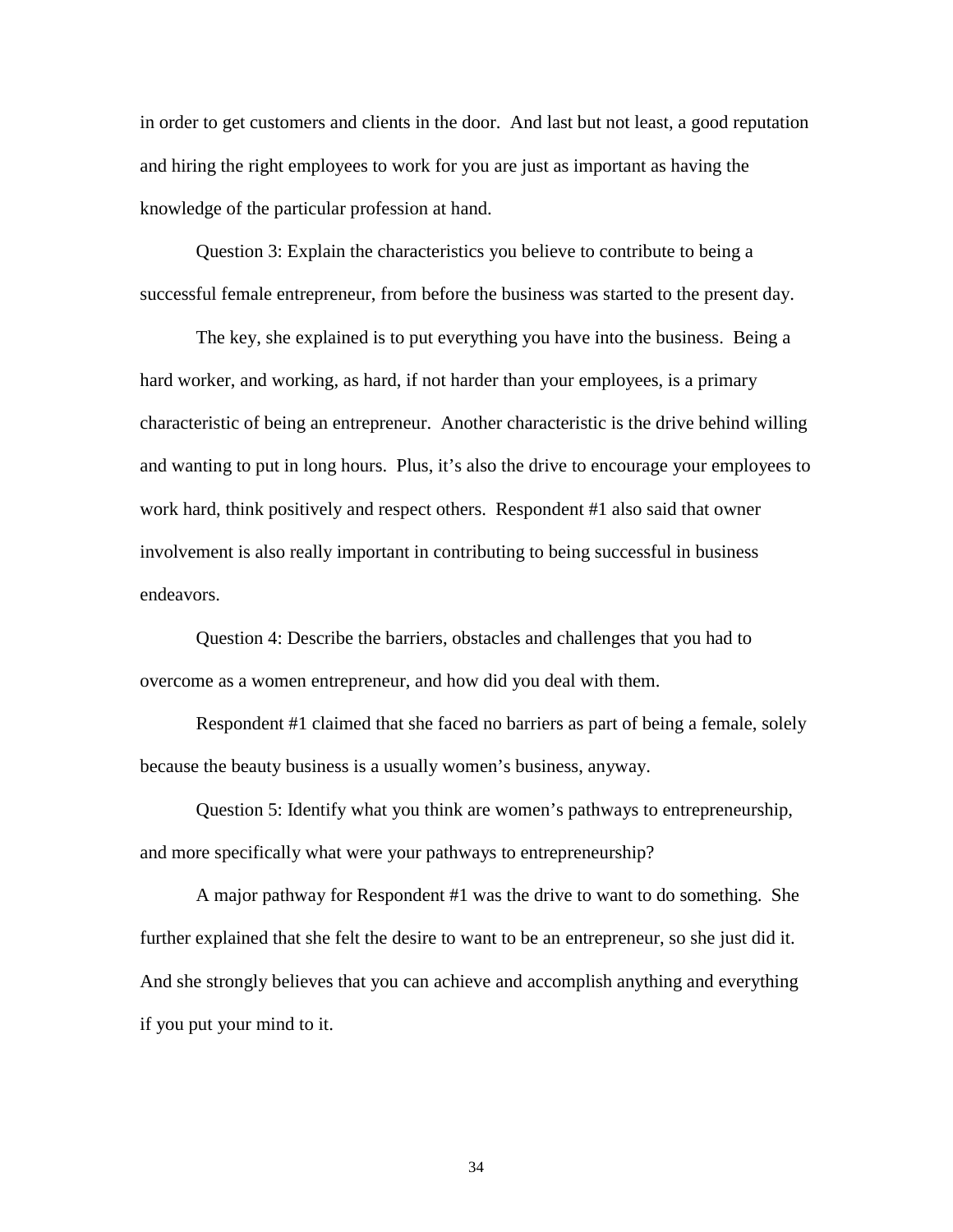Two years prior to going into business for herself she said that she never would have considered opening her own shop. "You come to an age and a certain point in life when you're ready to go out on a limb and be a risk taker," said Respondent #1. In being that risk taker she fell into entrepreneurship. And finally the point came when she could actually run the show the way she wanted to, rather than doing everything for someone else's business. She did admit that it was nice being where she was, just an employee, having the responsibilities and being able to get up and leave whenever she wanted to or had the need to with no strings attached. However it got to the point where she was better off out on her own, being in business for herself.

Question 6: Describe what you see for women and the future of entrepreneurship.

Respondent #1 said that it will become more and more acceptable for females to be small business owners, due to the fact that society is becoming more open. She didn't run into problems when she started her business and she didn't encounter too many challenges at all, so it's hard for her to understand how women find it difficult to start their own business. Especially because she feels that women are sometimes more qualified in certain aspects of running a business then men. This she thinks goes back to how women are brought up, having compassion and trust that trickles down to how they treat their employees and customers. For example, Respondent #1 referred to a couple partnership were the female was the one who basically ran the business, while the male was the brains, with the smarts behind the scenes.

#### Respondent #2

Respondent #2, a successful 49 year-old women entrepreneur, owns a business in Eau Claire that finds solutions to computer and office problems. She has two children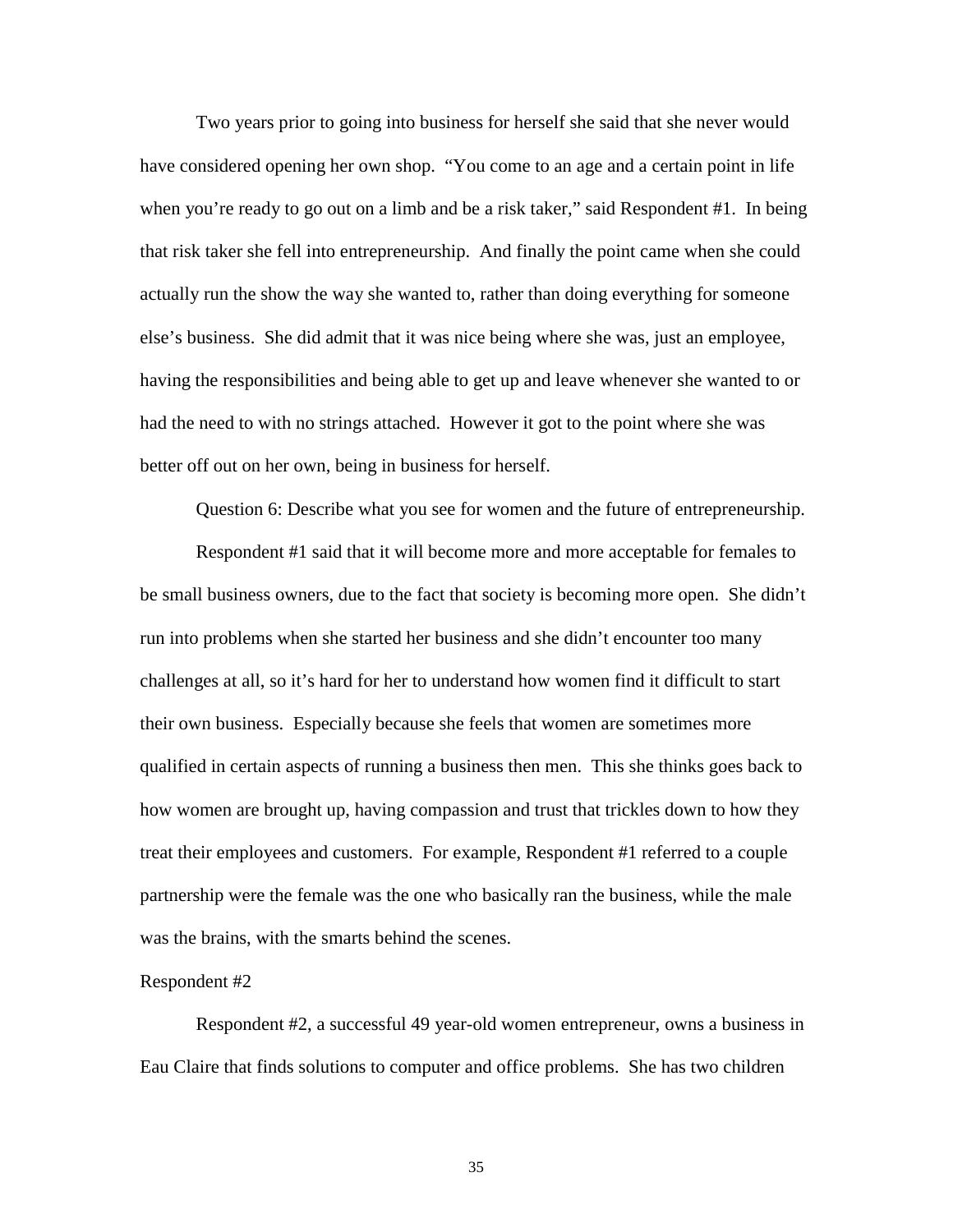and is married. Her past work experience consists of a variety of jobs and she has had some college education

Question 1: What was the number one reason why you choose to go into business for yourself?

"Well," said Respondent #2, "I didn't really choose it and I didn't intend on going into business for myself." However, the reason why she fell into entrepreneurship was because her partner embezzled money from their business. Therefore, she quietly changed the name of the company and started out on her own.

Question 2: What are the skills and knowledge needed to start a successful business, whether big or small, service or industry?

There were four major skills that Respondent #2 claimed were important in starting a successful business. They were knowledge of yourself, knowledge of your product, be able to trust your instincts, be willing to do up and beyond your call of duty to make the business run, and be adaptable. She felt really strongly in possessing these qualities.

Question 3: Explain the characteristics you believe to contribute to being a successful female entrepreneur, from before the business was started to the present day.

The first characteristic that she believed contributed to being a successful female entrepreneur was openness to learn something from everyone she came in contact with, for no one is more knowledgeable or less knowledgeable than herself, and everyone is an expert in their own field. For example, as Respondent #2 put it, "you can learn just as much from a ditch digger as you can from Bill Gates."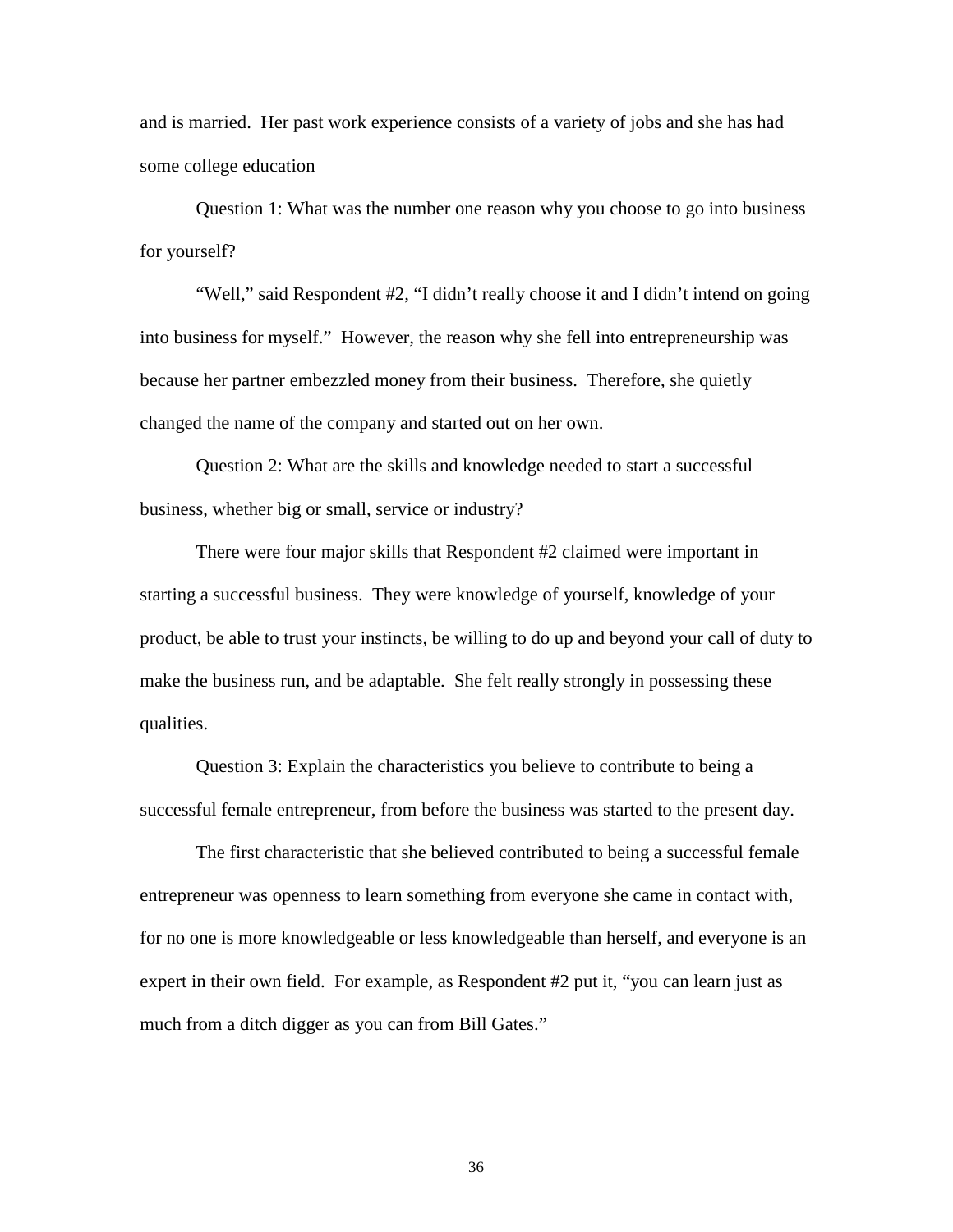Sucking out everything you can from previous work experiences is essential. Respondent #2 suggests taking your life experiences and going from there. In fact, Respondent #2 voiced, "that she learned as much, if not more from being a legal secretary as she has from being a president of a corporation as far as how the business runs."

Question 4: Describe the barriers, obstacles, and challenges that you had to overcome as a woman entrepreneur, and how did you deal with them.

Respondent #2 felt that her biggest obstacle was her own upbringing. She was brought up as a typical 50s woman who had four choices of career paths. She could either be a teacher, nurse, librarian or a housewife, and those were her only choices.

Another challenge for Respondent #2 was realizing that she could be a player in a "man's world." She says at times, she still has a problem overcoming her own self doubts. The third hurdle she had to learn how to conquer was picking up the screwdriver and using it for the first time. This was something that was normally left up to her father or brother, but never her. Learning to have a tool in her hand and actually being able to physically take apart a computer was almost a traumatic experience for Respondent #2. But on the other hand it was truly an enlightening experience.

Question 5: Identify what you think are women's pathways to entrepreneurship, and more specifically, what were your pathways to entrepreneurship.

Respondent #2 thought that women's pathways to entrepreneurship were probably different for each individual woman. She believes that for most women it's possibly meeting the work force and trying to raise a family at the same time that drives the women to try something different from being employed for someone else. In some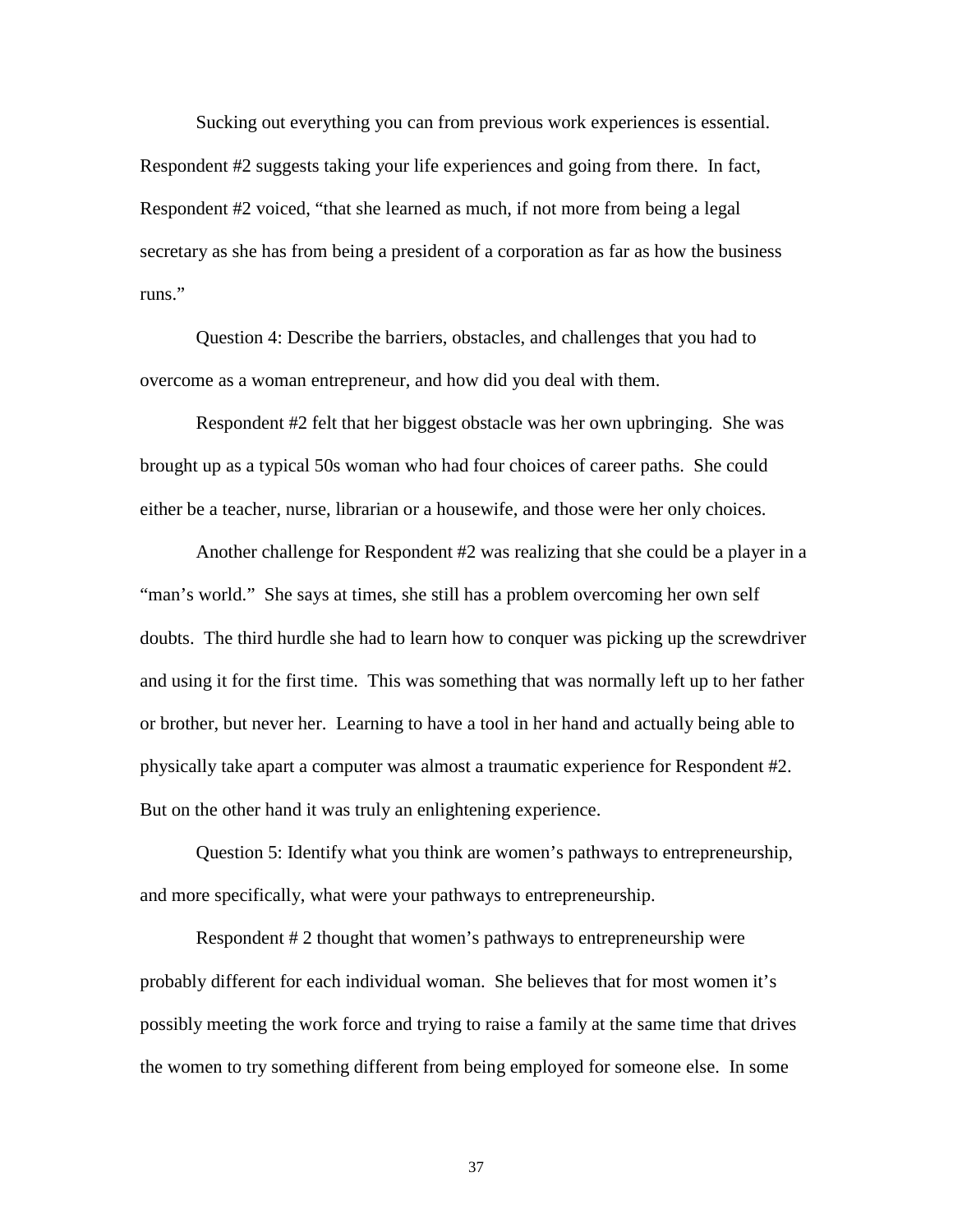cases, it takes being left without a career in which the women have to fend for themselves that they finally evaluate their strengths and weaknesses, and then it's mainly finding a job to go with their positive attributes and lifestyle. From this point, that time in your life has come where you make a career for yourself, taking what you've accumulated from the past and making something out of it.

Respondent #2 got into the computer business when she bought a personal computer for her children for Christmas. At this time, her young son fell in love with the computer and playing various computer games. She said that he, "took to it like a duck in water." This is when she became a software junkie, buying every program that came out that would assist her children in the learning process. But, at this time of computer systems, programming was no where near where it is presently. Respondent #2 was constantly spending all school day long trying to get these programs working while her children were off at school. She broke the computer a few times and had to repair it, and that's when she realized that computer programming wasn't "rocket science." She thought to herself and came to the conclusion that she could do this type of work for a living.

Question 6: Describe what you see for women and the future of entrepreneurship.

"I think that female entrepreneurship is growing by leaps and bounds, simply because a lot of us who did drop out of the work force to raise families are back. We no longer are limited by society's structure of what women should do anymore," said Respondent #2. Age is not a problem, and battling to gain self worth is extremely important to these women. She went on to further explain that, "everything that I ever wanted to learn, I learned in Kindergarten. After all you can learn a lot from Sesame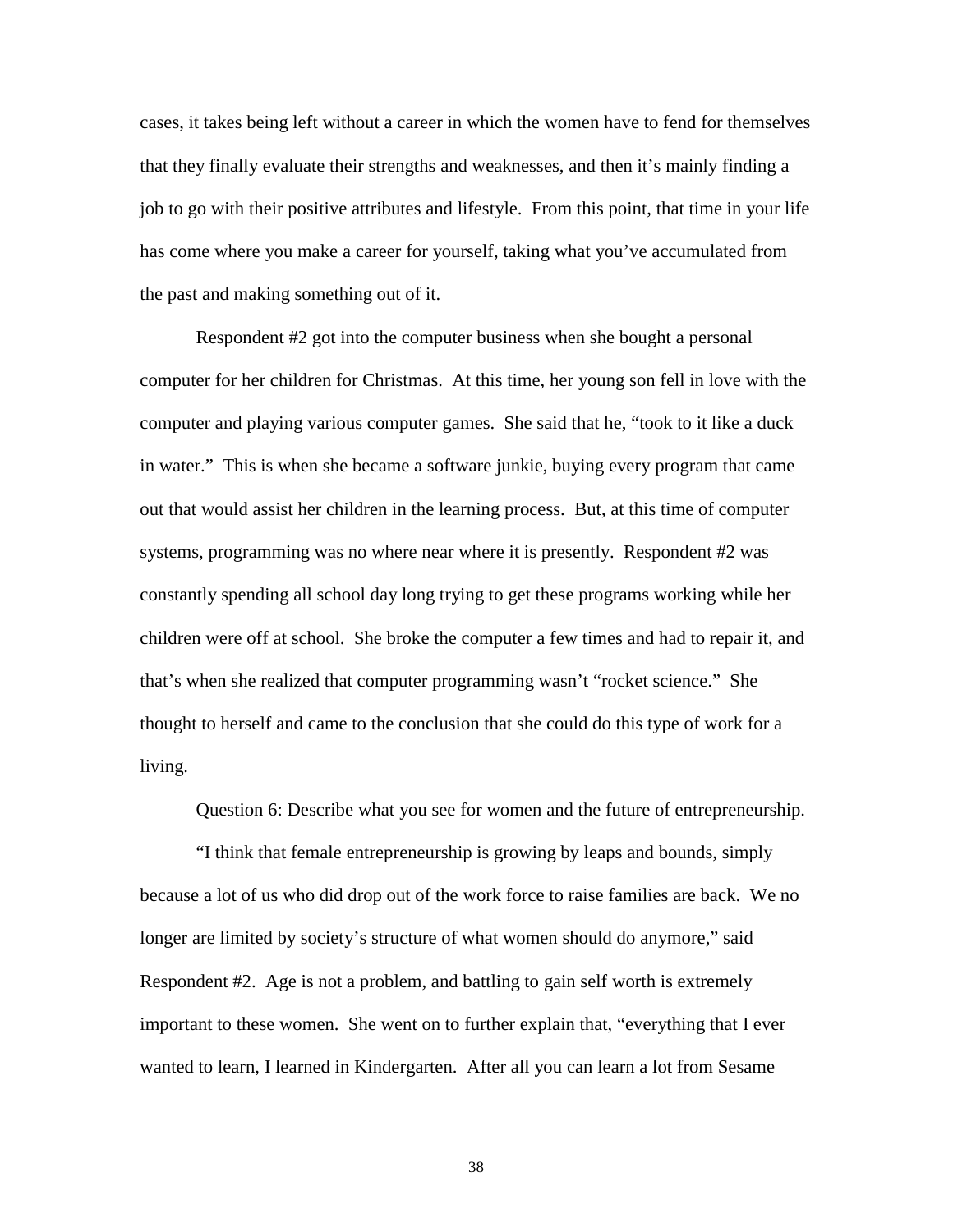Street." All you need to do is take those talents you've learned throughout the years and turn them into a business.

Respondent #2 confidently said that the limitations of being a female entrepreneur aren't as apparent. You can now actually compete and gain respect in the present day of business. There's been a turnaround, reverting back to the honest way of doing business even though we're immersed in a world of email and e-commerce. The idea of the personal factor, face-to-face business is starting to grow in popularity.

Women are really good at being mentors for one another. Women are willing to help and share information with other women, and there's no backstabbing which typically occurs between the male species. Respondent #2 strongly feels that this is the reason why women are making such headway in what used to be a male dominant world. Respondent #3

A consultant and trainer in Chippewa Falls, Wisconsin, Respondent #3 is a 39 year-old women who is married with a family. She has an advanced degree and has had various jobs before choosing entrepreneurship.

Question 1: What was the number one reason why you choose to go into business for yourself?

The main reason why this female entrepreneur chose to go into business for herself was primarily for the flexibility aspect of it. She wanted to be able to live where she wanted to, be able to move based on her family needs and not a company's requests. Respondent #3 was also attracted to the flexibility she would have for herself, scheduling on her own time and the flexibility time for her children, as well.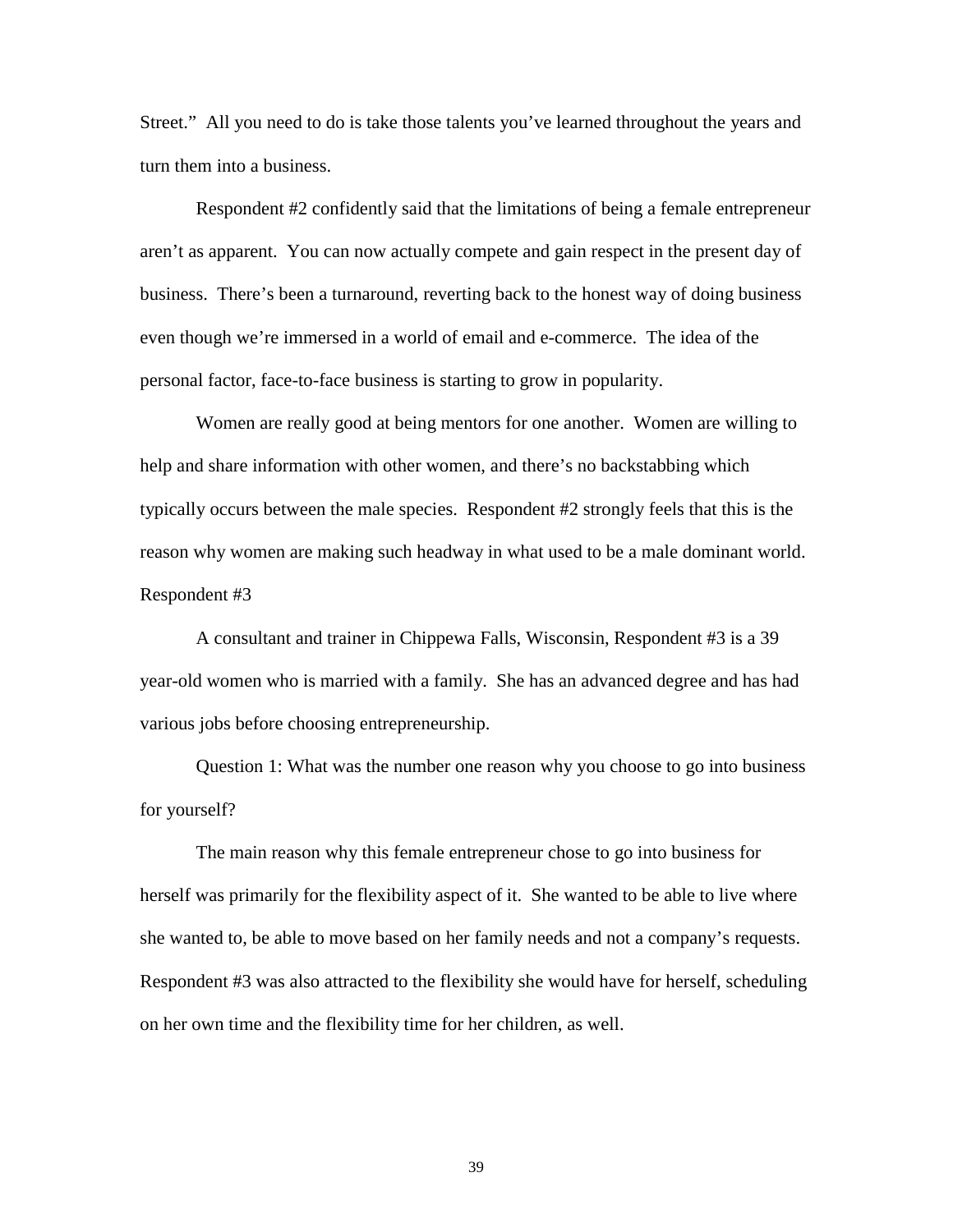Question 2: What are the skills and knowledge needed to start a successful business whether big or small, service or industry?

Respondent #3 felt that the strongest skill one must possess in order to start a business is to have expertise in the given field. One must be really good at what they want to do, and on the same token have the self-confidence, the belief that "you can do it." Other skills she believed contributed to success are sales and marketing skills, being able to market yourself, knowing what the best prospects are, and also knowing what associations to join in order to better yourself and others around you.

"Knowing how to ask for business is also a key asset to have in going into business for yourself," says Respondent #3. It's also important to have secure financial management and the "guts to do it." Lastly, the key to making a business run is knowing how to start out small and get larger, step by step. Plus, knowing the methodology of getting your name and services out to the public is equally important.

Question 3: Explain the characteristics you believe to contribute to being a successful female entrepreneur, from before the business was started to the present day.

Respondent #3 rattled off six basic characteristics that furnish to being a successful female entrepreneur. They are, content knowledge, persistence, partnership/collaboration, establishing relationships, integrity, and fundamental business skills. This equipment will guide you to success in the eyes of Respondent #3.

Question 4: Describe the barriers, obstacles, and challenges that you had to overcome as a woman entrepreneur, and how did you deal with them.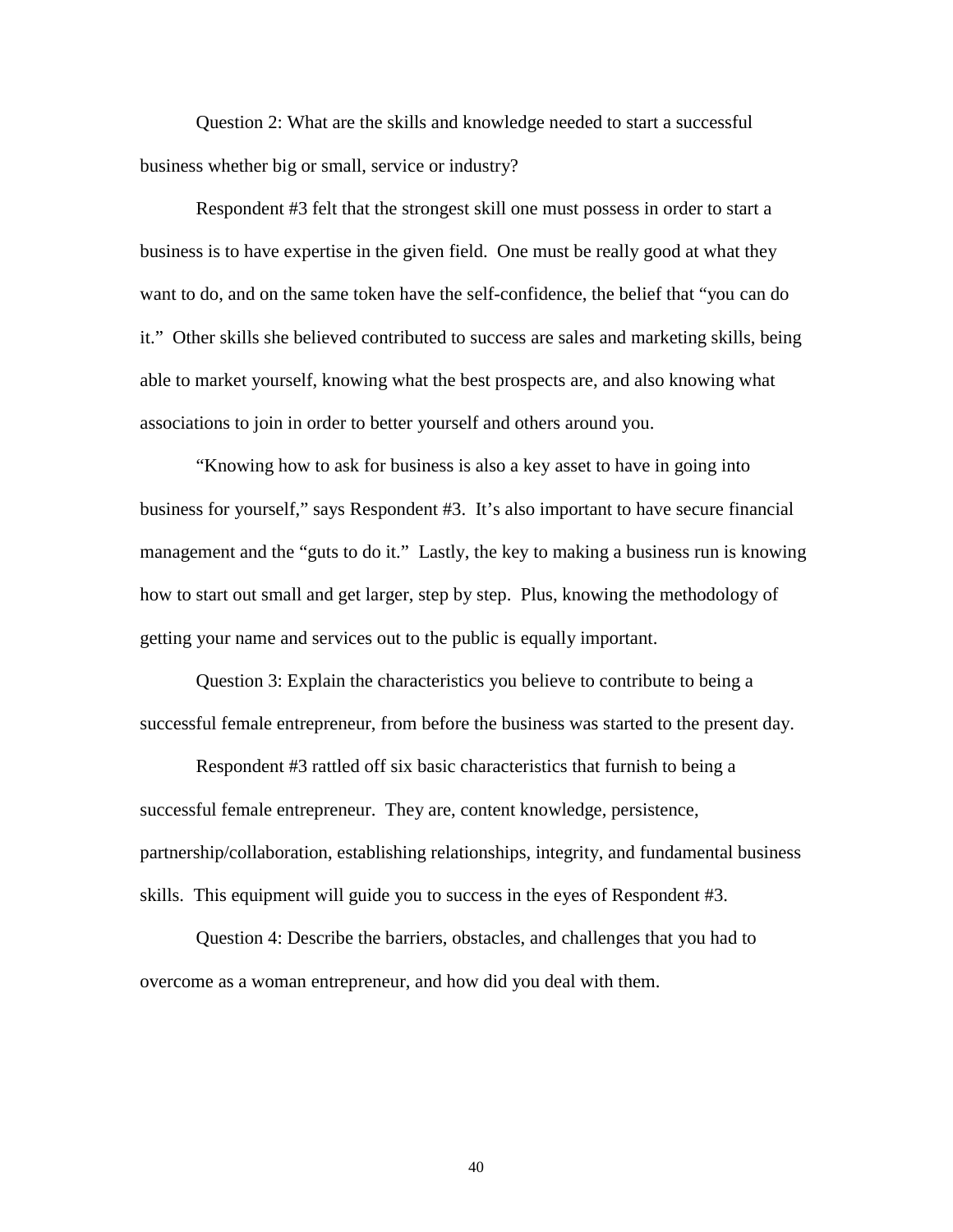Respondent #3 said that she encountered barriers in the workplace but not as a consultant/entrepreneur. She felt that by having a Ph.D. it gave her the versatility to move around, as well as the credibility issue associated with that level of education.

Question 5: Identify what you think are women's pathways to entrepreneurship, and more specifically what were your pathways to entrepreneurship.

One major pathway that was paved for Respondent #3 was the fact that someone else set up her business for her. She also says that networking, is of great importance, in other words finding people who can help you to your footpath to entrepreneurship. "Not only by asking questions and recommendations and how to do it, but also by observing how others' operations are run is a great benefit in getting yourself started," explained Respondent #3. "After all," she said, "why reinvent the wheel?" And as she also put it, "you don't need to know how to do it all, there's plenty of other people out there that were in your shoes at one point in time that are more than willing to share information with you. So why not use those resources?"

Question 6: Describe what you see for women and the future of entrepreneurship.

"Women and the future of entrepreneurship is pretty endless," exclaims Respondent #3. Women are collaborative, giving people that need to know how to network in order to move ahead in the business world. In the opinion of Respondent #3, "in the act of collaboration we all end up winning." She also believes the reason for the success of women reflects the way in which women starting acting more like men, for example in the way they dress. Women in the past didn't wear a suite and tie, but rather womanly clothes such as a skirt or a dress. A final comment made by Respondent #3 was that she knows many women starting their own businesses, and they are all successful.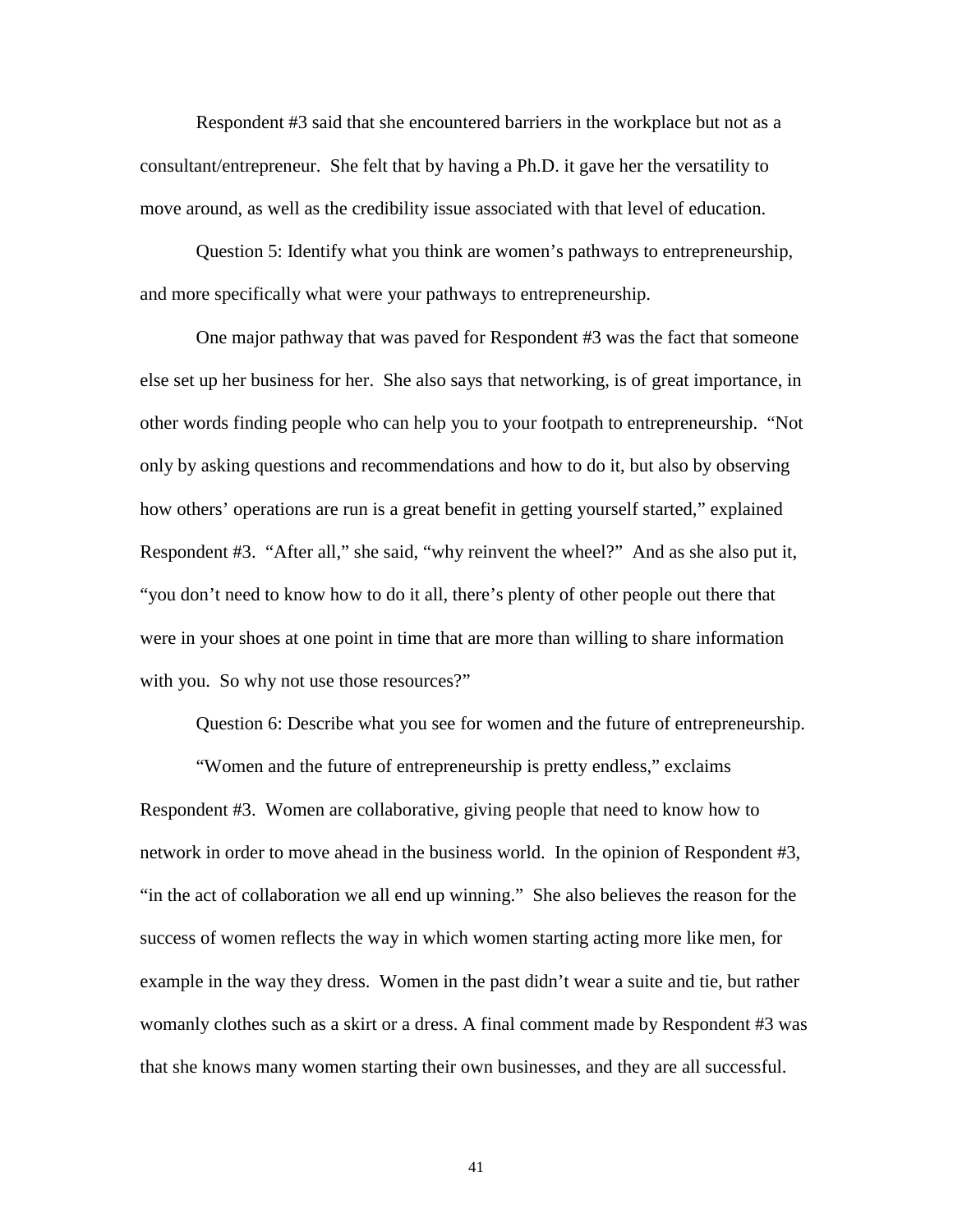## Respondent #4

A thirty-one year old child care provider, with a family of six, including her husband, all help out in some way, shape or form to run the business from their home in La Crosse, WI. She doesn't consider her daycare a small business due to the fact that her business is right in her home. But when the end of the year draws near and she has to file taxes, or when she has to act as the "bad guy," that's when she realizes that her enterprise is truly a business establishment. Respondent #4's education extends as far as receiving a technical degree.

Question1: What was the number one reason why you choose to go into business for yourself?

"I wanted to be an at home mom, therefore I choose to open a day care right out of my place of residency," was the answer from Respondent #4. One of her children had some medical problems and that's when she decided that she wanted to stay at home with her son. But at the same time she also wanted to do some sort of career on the side that was very low key. Plus, she came to the conclusion that it was silly to be paying for babysitting at another day care, when this was a business she could do herself.

Question 2: What are the skills and knowledge needed to start a successful business, whether big or small, service or industry?

"You must first of all have a desire for what you want to do and a really good reason for why you want to do it," admits Respondent #4. She reflected back to high school and college when her goals in life included being a professional with a skirt and occupying a nine-to-five job, but never did owning a daycare service cross her mind. "Because of where your life takes you, you have to sometimes rethink your program,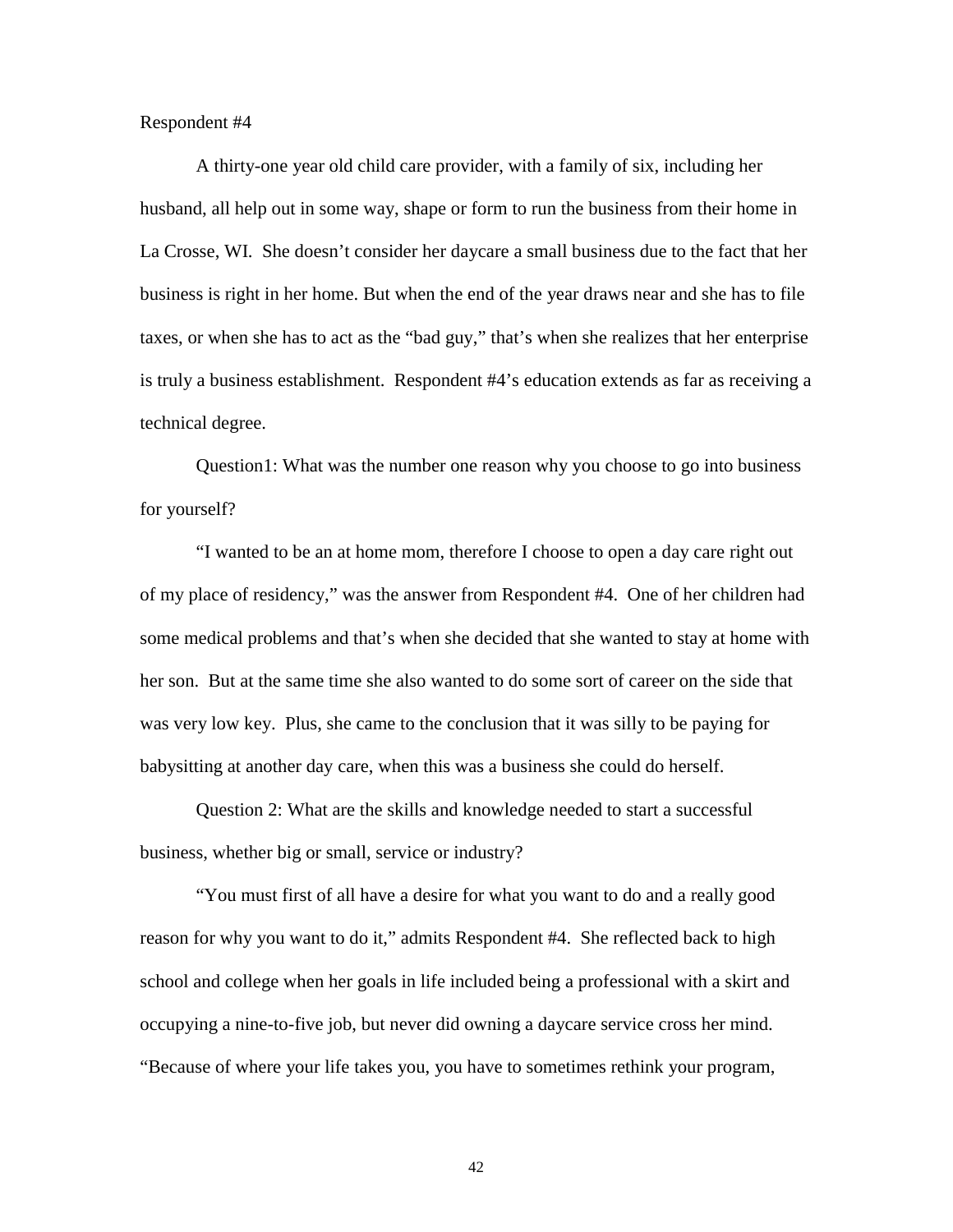such as the reason behind why you want to do certain things and if the desire is really in existence."

Question 3: Explain the characteristics you believe to contribute to being a successful female entrepreneur, from before the business was started to the present day.

Respondent #4 said that a dominant characteristic of entrepreneurship is that you start your business being completely "clueless," but you learn by growing, and also by trial and error. "Basically, if it's not working then rethink the plan," is part of her formula for success. Just like others, you go into the start-up blindly and then you stumble across a better way of doing whatever it was that you were doing. She said that you learn as you go and change different procedures, usually expanding them as the business develops. For example, Respondent #4 said that, "when I started out my contract for the daycare was only a page long, and now it's a fourteen page contract."

The characteristics she listed to contribute to her success, as a daycare provider where the desire to help children grow, being family orientated and offering the expected service to the clients. This is why Respondent #4 claims to be so successful in what she does.

Question 4: Describe the barriers, obstacles and challenges that you had to overcome as a woman entrepreneur, and how did you deal with them.

There were no barriers that Respondent #4 could recall as part of being a woman daycare provider. However, she has faced many challenges in her profession. She went on to explain that the daycare business in a demeaning job. "There is a stereotype some people have that a daycare provider is just a babysitter who sits at home and eats Bon-Bons all day," she complained. Therefore she decided to do something about that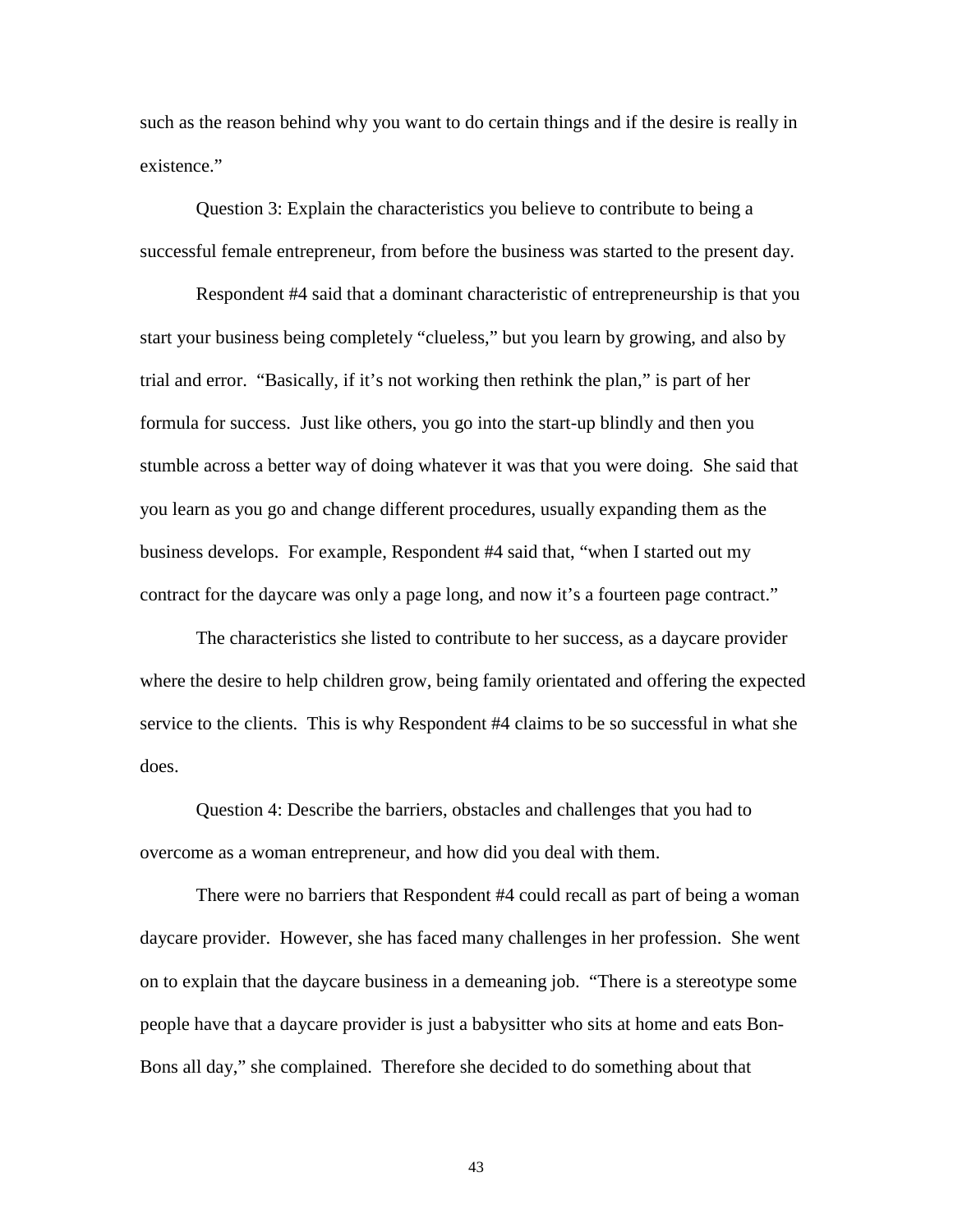stereotype. She went back to school to get an Early Childhood degree so that she could offer more than just "babysitting." Respondent #4 said, "I have to feel good about myself and my career in order to do a good job at it." Now she offers not only "babysitting," but also a curriculum that makes her feel better about herself and her business.

Respondent #4 also realized the magnitude of the isolation of being home all day with a bunch of small children whom she really can't carry on a conversation with. Sometimes the daycare service can be really unrewarding. There's no recognition from anyone, not even the parents; consequently she changes her philosophy to see rewards in different areas.

Question 5: Identify what you think are women's pathways to entrepreneurship, and more specifically what were your pathways to entrepreneurship.

The fact of having to answer to someone when you're employed for a company other than yourself starts to wear on you, and eventually you build up enough courage to go out on your own, explained Respondent #4. She had different entrepreneurial ideas, that someday she still might pursue, but again you have to have the courage to give up the security of being self-employed which is very scary. The idea of opening an antique shop intrigues this entrepreneur, but she said that it's easier to be an entrepreneur when you contract you services because it's legally binding.

Question 6: Describe what you see for women and the future of entrepreneurship.

Respondent #4 puts it this way, "many women don't think of themselves as entrepreneurs. So many more women are going to comprehend the fact that they don't want to work for someone else forever." "Plus," she said, "women can offer so many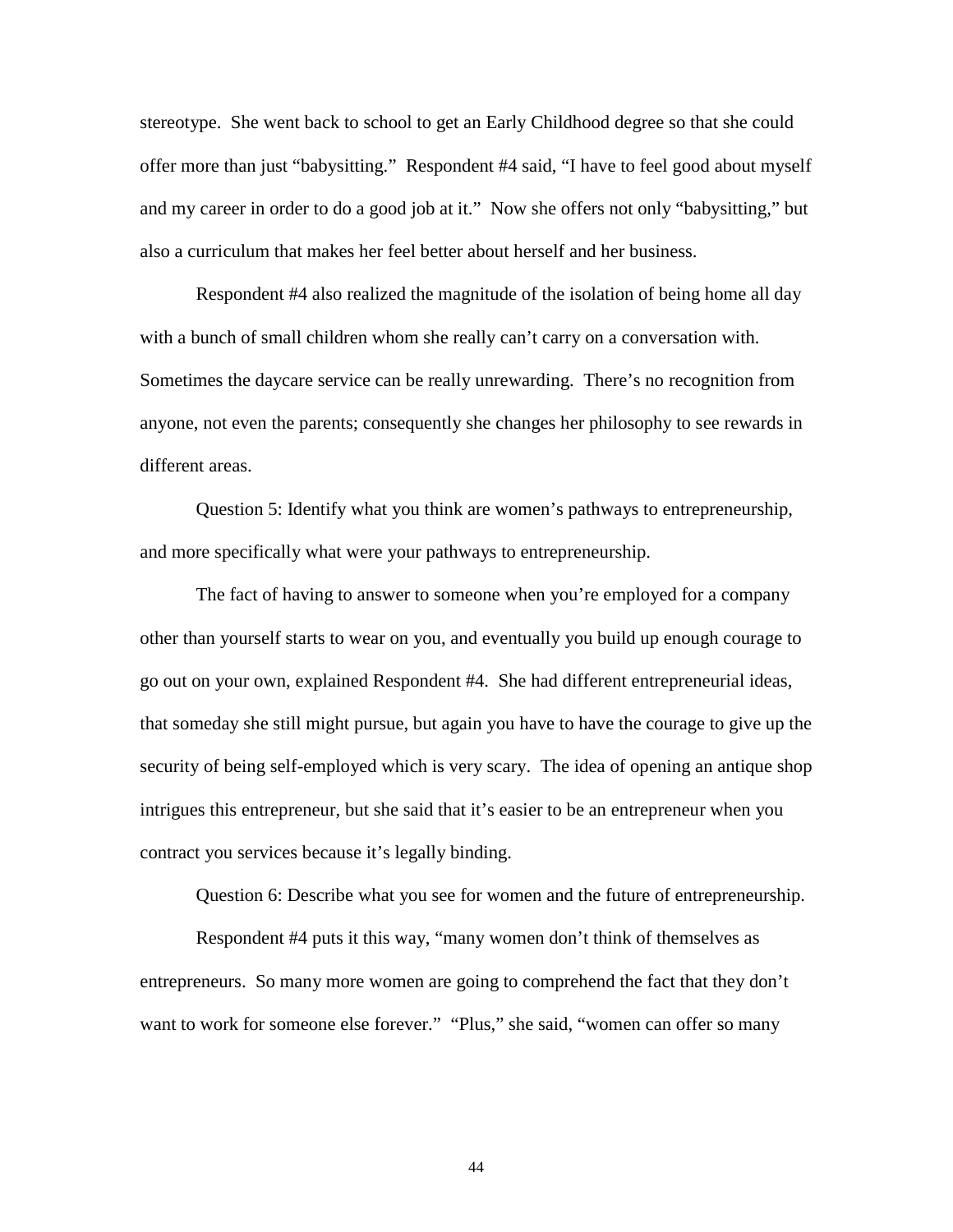more things and they'll grasp this idea when they start to see others doing it. Then it will dawn on them that it's not such as intimidating male dominated world after all!"

Respondent #4 also believes that there are so many more resources available, such as small business loans available through the Better Business Bureau and the state, that it's much easier, now, to start a business. Before, being a female entrepreneur was uncharted territory, but now if you go online you can see for yourself that there's plenty of aid obtainable by the click of a button. As Respondent #4 says, "the psyche is changing."

## Respondent #5

The owner of a natural health resources business in Eau Claire, Wisconsin, this 59 year old, female entrepreneur is married and has a college degree. She is a specialist in bioenergic screening and homeopathic remedies, such as flower remedies.

Question 1: What was the number one reason why you choose to go into business for yourself?

Respondent #5 traced her career path back to where she started out by receiving a nursing degree. From there she intended on being a nurse in her husband's chiropractor business, but the nursing license requires that you have someone looking over you, such as a doctor, of which a chiropractor did not qualify. After hitting that roadblock she stumbled upon the idea of opening a holistic clinic from someone she encountered who used special bioenergic screening equipment. And at that same time she came across a person who was very frustrated with the concept of drugs and doctors, and that's when she decided on her pathway to entrepreneurship.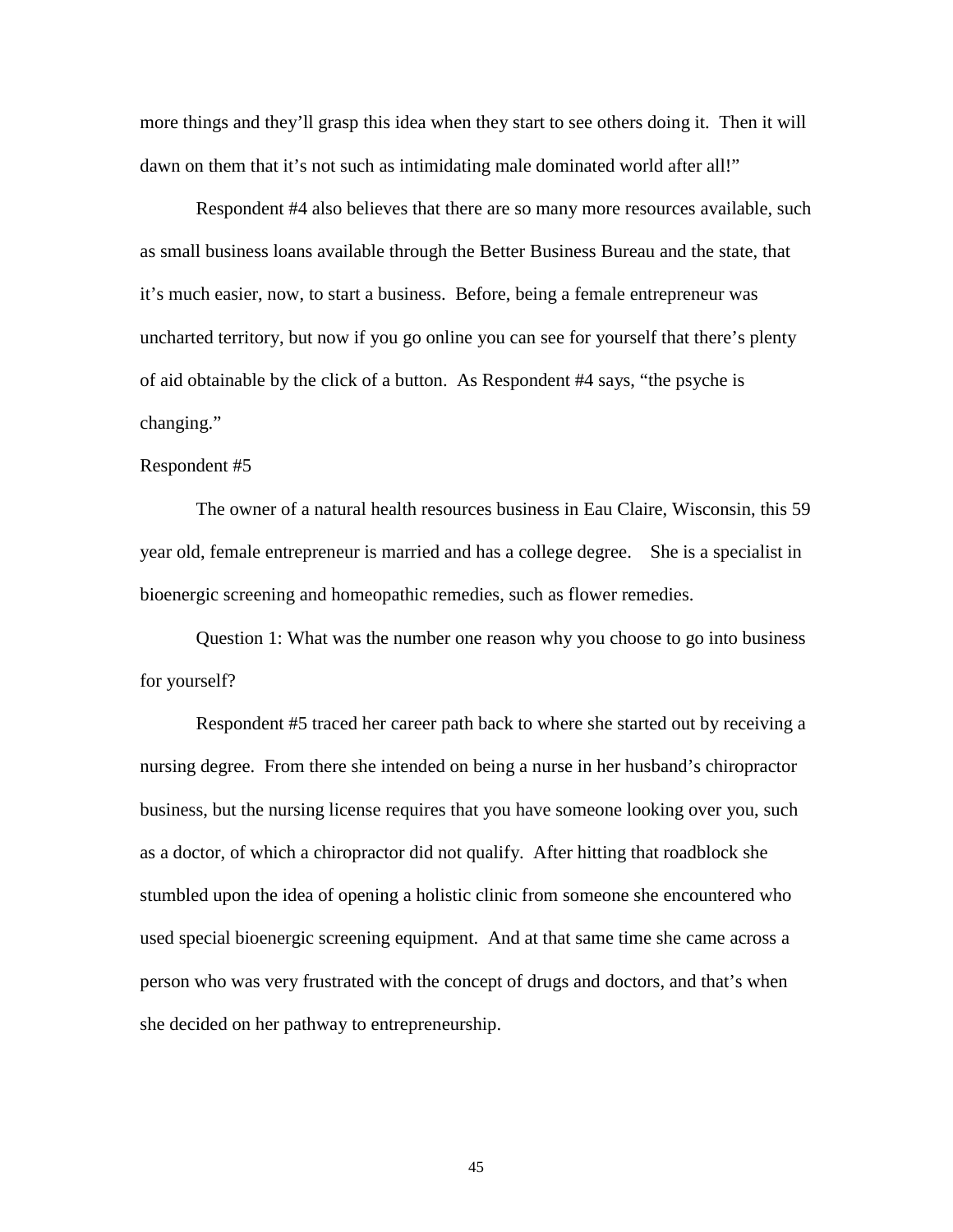Question 2: What are the skills and knowledge needed to start a successful business, whether big or small, service or industry?

Respondent #5 said that you must possess the skills in whatever you're going to pursue. "You must also learn how to sell yourself, have self-confidence, have some form of encouragement, and a mentor, as well. Then you must jump in over your head," she replied. And that's what she described as her recipe for being successful in starting a business.

Question 3: Explain the characteristics you believe to contribute to being a successful female entrepreneur, from before the business was started to the present day.

One characteristic that Respondent #5 believes to contribute to being a successful entrepreneur is intelligence, as far as the learning aspect is concerned, which should most definitely be a continuous process. She said that you must also have the desire, and in her case it was the desire to do something "that empowered" people to believe in the ability for the body to heal itself. Respondent #5 says, "that you must understand that you have something that has a price. You must think highly of yourself, enough to not undersell yourself. After all, if you're giving away services you have no business, and then you can no longer help anybody."

For this entrepreneur she took classes, furthering her own education, and also taught classes in which she learned from others valuable information. Of most importance she learned that she needed encouragement for being herself. She learned how to be whole by herself, not attached to her husband and a teammate in his business. She finally was able to say, "I am me and I have something separate to offer." Her husband and her still continue to be a team, but in two separate places.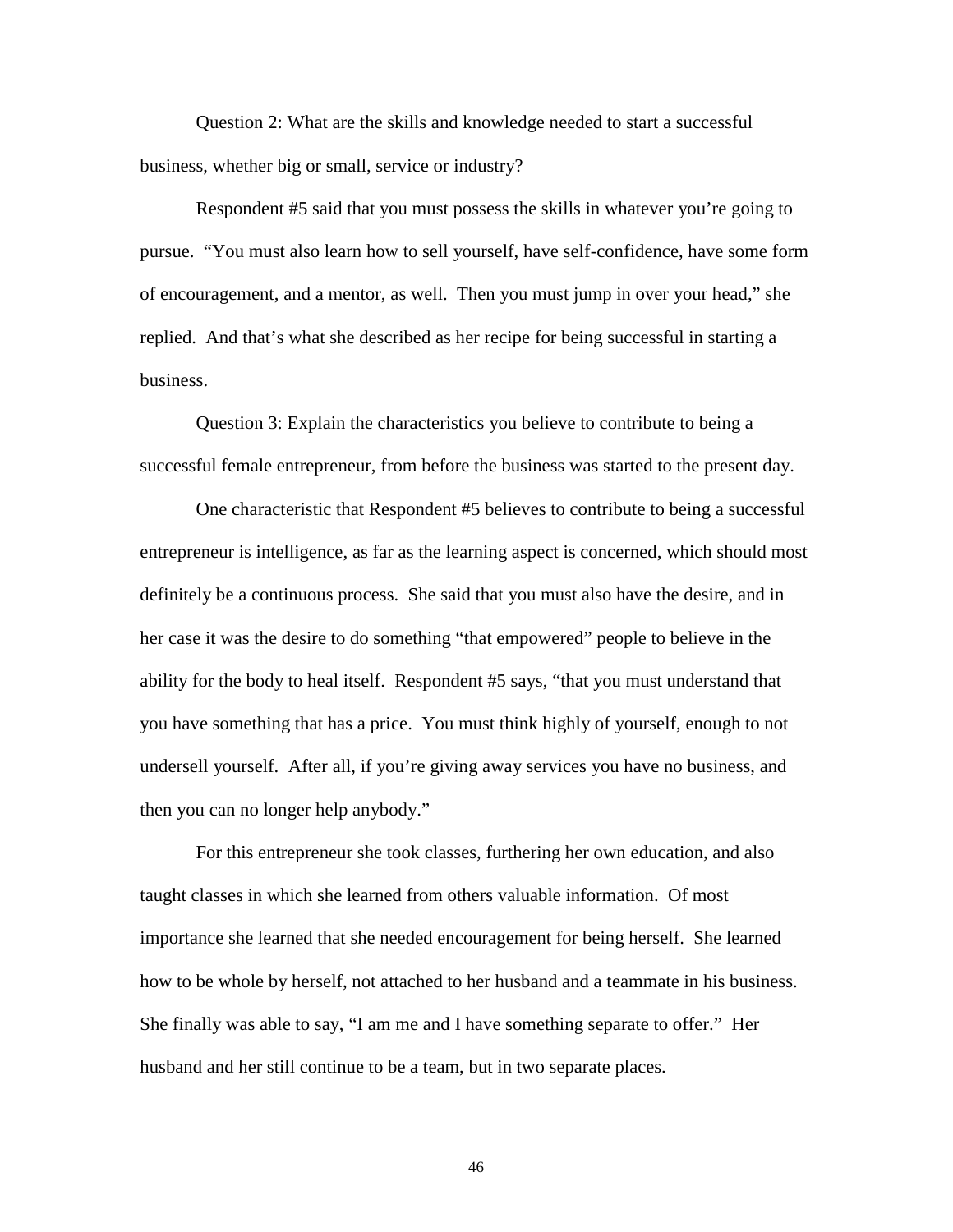Another characteristic that helped Respondent #5 was seeking advice from retired businessmen. Their best advice to her was to hang in there and not to give up right away. Most entrepreneurs give up within the first year, but you should really give yourself three years before you fold up shop. And that was a good perspective for her to see. These retired business men also told her that nine out of ten entrepreneurs that start up a business are doing the same thing that someone else is doing, and then they wonder why they failed. The recipe is to do it differently and that's when you'll gain recognition. Respondent #5 was in the 10% category of doing something unique; no one else in the area is doing what she does. Putting a distinct twist on it is what will make you stand out from the rest of the entrepreneurs in the world. Basically hanging in there long enough for it to happen is the key.

Question 4: Describe the barriers, obstacles and challenges that you had to overcome as a woman entrepreneur, and how did you deal with them.

Respondent #5 explained her frustrations this way, "I borrowed \$20,000 from the bank in my name, for it was my business and I would be the one paying back the loan. When I received the payment booklet it had my husband's name on it, but I was the one who was going to make the payments. I called the bank all upset, asking them why my husband's name had to be on the slips, and they told me that I could cross out his name and put mine on it instead." This didn't go over to well with Respondent #5. She understands that they needed some collateral but why couldn't it be in her name, it's her business and she's paying it off. But instead it seemed like she was paying it off for her husband. Not only that, but she also said that what bothered her was the bank's answers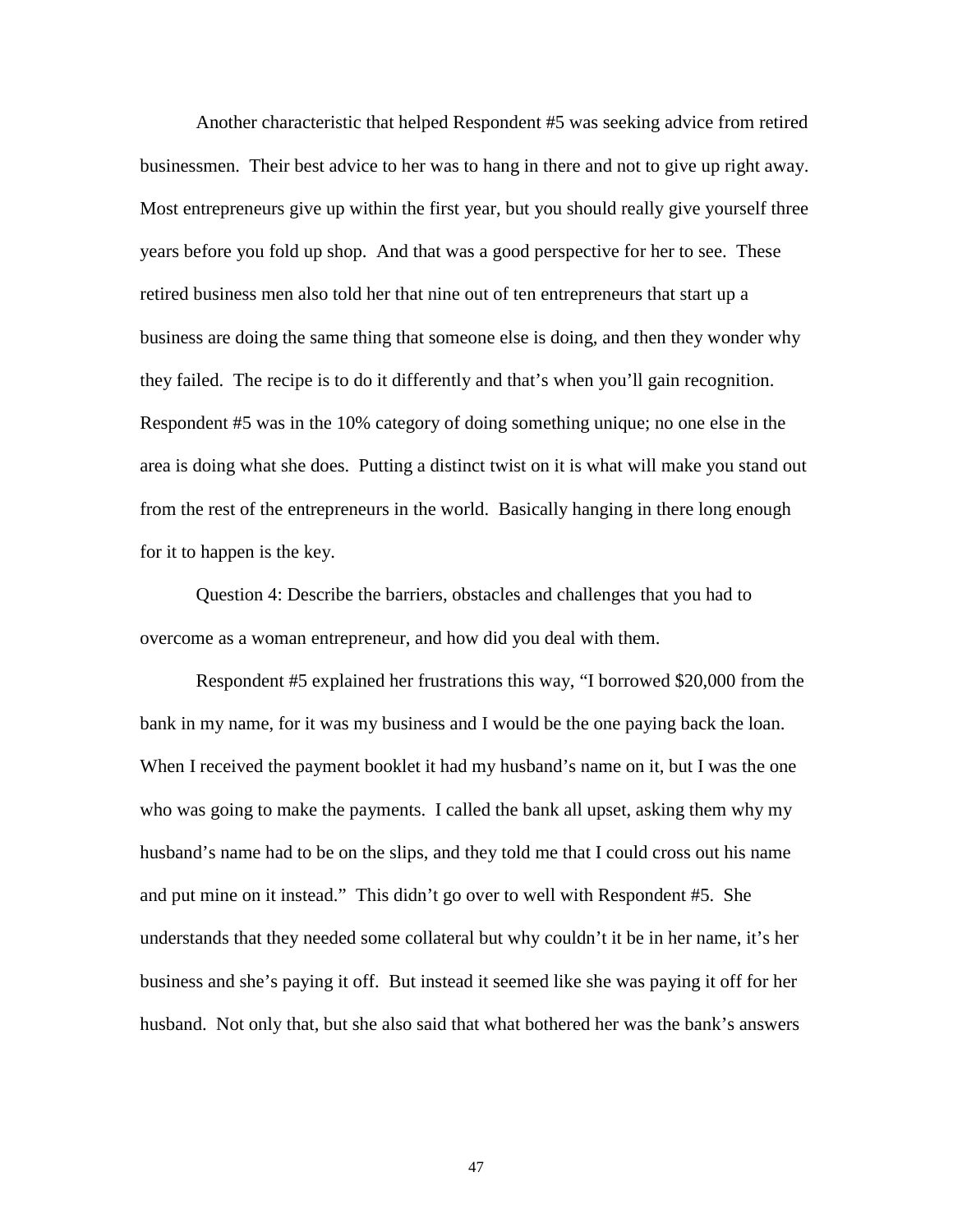to her questions, "well, if it bothers you so much…just cross it out." But as Respondent #5 says, that wasn't the point.

Finding renters to fill the other offices in the building that she had bought for her business was another major challenge. Respondent #5 said that it was really hard once she found male renters to put trust in them. She found it to be a bigger problem to allow herself to receive services from them. She decided that by overcoming this lack of trust she would personally grow and also be able to tell other people that she had in fact experienced their services and that they were good. In the end, they were all so complimentary, as far as their services go and it turned out wonderfully.

Question 5: Identify what you think are women's pathways to entrepreneurship, and more specifically what were your pathways to entrepreneurship.

Respondent #5 said, "The first half of my life was very much like my mother's. I had children, my husband and I lived on a farm and we had a big garden. I canned and froze all the vegetables and we also cared for foster kids. Plus, I baked all my own goods. I was totally into the independent, family focus. Then, the second half of my life was like my daughter's. Get an education, and make yourself marketable. That was not my mother's experience, she was a farm wife, and her idea of being a wife to her farmer was having a happy, healthy life with this farmer. So, that's were I got my identity at first, and then I sort of drifted off to the idea that I could be whole by myself."

On a different route, Respondent #5 said that her pathway started out very traditionally. After high school she knew that she wanted to go to college. The choices in her mind were teaching and nursing. She got into nursing only to realize that she liked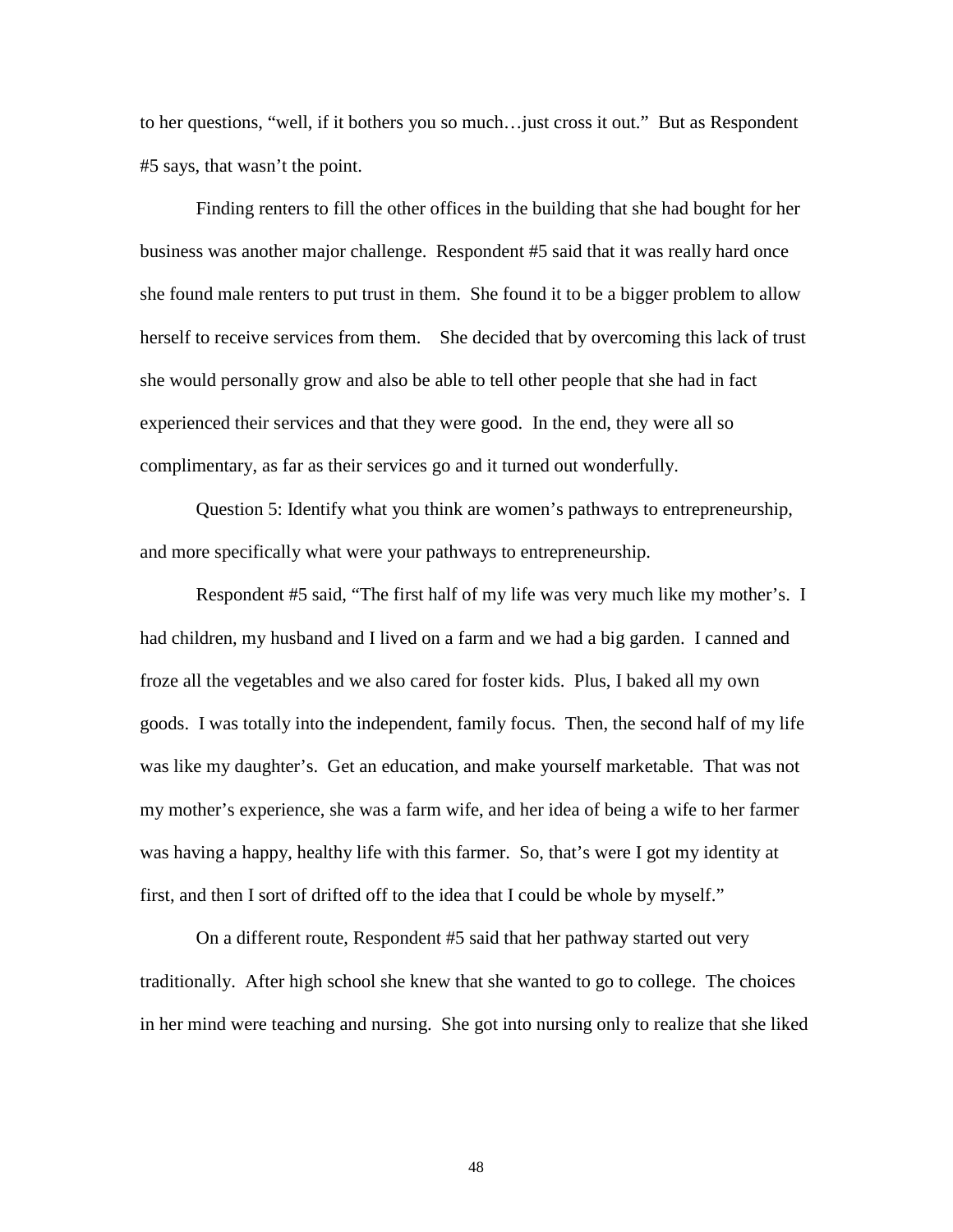the teaching part, so she combined the two. "Getting a good education is one route, but that can steer you to places you don't anticipate," explains Respondent #5.

Seeing that our society gives credibility to a college degree, Respondent #5 suggests getting some sort of base education. Respondent #5 believes that being computer illiterate is a factor in how far you'll go these days. "Having enough background to fit into the stream is important or you'll definitely be too far on the edge that you can't get into the stream, but after that you need to be a little different too. You must find out what your skills and joys are and then find a way to make those available to others," replied Respondent #5.

Question 6: Describe what you see for women and the future of entrepreneurship.

"One of women's strengths is nurturing, and another is human relations," replies Respondent #5. "Look at women in top management for example," she says, "they're going to do it differently then men who just look at the bottom line. Women see human resources being more important than the bottom line, and if you honor that, the bottom line will also show it. And from that viewpoint, whether you're in business for yourself, or you're in charge of someone else's business, women do bring a very dynamic approach to business."

Respondent #5's advice to fellow women entrepreneurs is to hang in there long enough, to eventually see the rewards that are awaiting them. "Keep on believing in yourself and if you're in tune with what's right for other people and what's right for you and not just greed and looking at the bottom line, you will succeed," are just a few words of wisdom from Respondent #5. She says that one last thing to remember is to never give up your principles.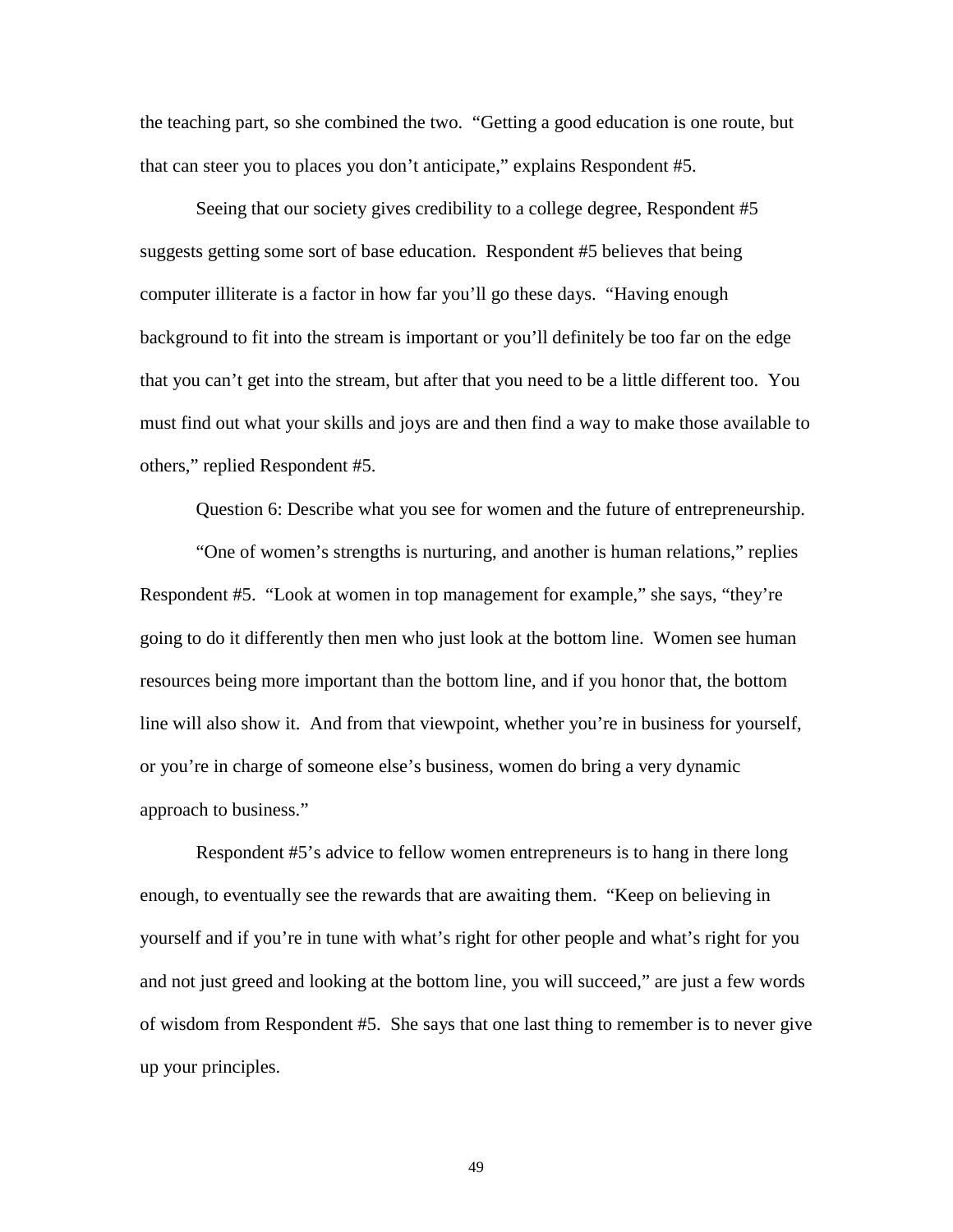#### Respondent #6

Respondent #6 is a 38 year-old female entrepreneur whose success is in the small business sector of owning and operating a coffeehouse in La Crosse, Wisconsin. She is a mother and wife, juggling all acts of life, especially between family and her business. Her past work experiences vary from one "walk of life" to another. Her experiences also include a college degree.

Question 1: What was the number one reason why you choose to go into business for yourself?

"The number one reason why I went into business for myself was to have flexibility with my family," Respondent #6 told the interviewer. She also said that she wanted to own a historic building downtown La Crosse, Wisconsin, and in order for that dream to transpire she had to have a business to support her love for preservation. Basically she said, "I was fed up with inflexibility with previous bosses." Therefore, she decided to venture out on her own, and after dreaming of always owning a fitness club or restaurant, she ended up with a coffee shop instead.

Question 2: What are the skills and knowledge needed to start a successful business, whether big or small, service or industry.

"First of all," Respondent #6 said, "you should go to the library and do research on how to start a business. Second step you should do, is to write up a business plan." She said that everything you need to know and should know is spelled out in the research. Respondent #6 also says, "You might think that the stuff found in the research won't apply to you, but it really will." As far as the appropriate skills needed, she said that management and financial skills are of great importance.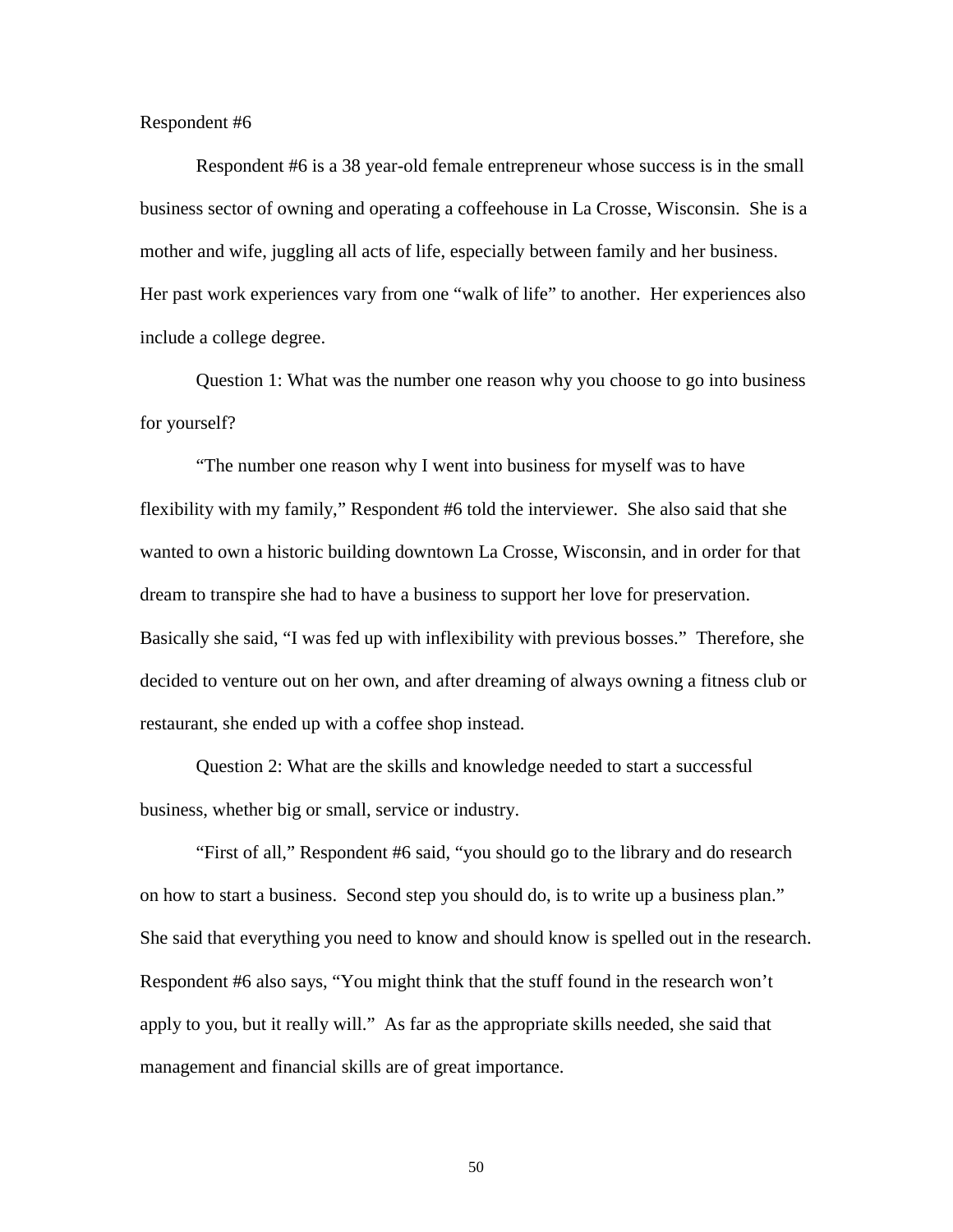Question 3: Explain the characteristics you believe to contribute to being a successful female entrepreneur, from before the business was started to the present day.

"In the service industry, service to the customer is by far the biggest characteristic that contributes to being successful," explained Respondent #6. She observes through her business that it's also valuable to make yourself visible in making sure that everything is running properly. Respondent #6 also says that risk taking is a massive quality to have in starting a business. She went on to further depict other characteristics of being a successful, such as having a positive attitude, and being able to give up financial things at first. Respondent #6 believes, "They tell you that you won't make any money in the beginning, and you won't." Another tip given by Respondent #6, "is to build sincere relationships with your staff. Everyone should pitch in whenever needed and the most admirable part an owner can play is to do anything/everything that your employees have to do." Again she greatly stressed the need to have good relationships with your employees.

Question 4: Describe the barriers, obstacles, and challenges that you had to overcome as a woman, and how did you deal with them.

One of the hurdles that Respondent #6 had to defeat was the fact that her male employees were thought, on various occasions, to be the owners. Some sales professionals wouldn't deal with her as a women business owner because they wanted to speak with whom they thought to be the owner in which in these cases happened to be her male employees. Since Respondent #6 has a name that could be male or female, she was always assumed to be a male.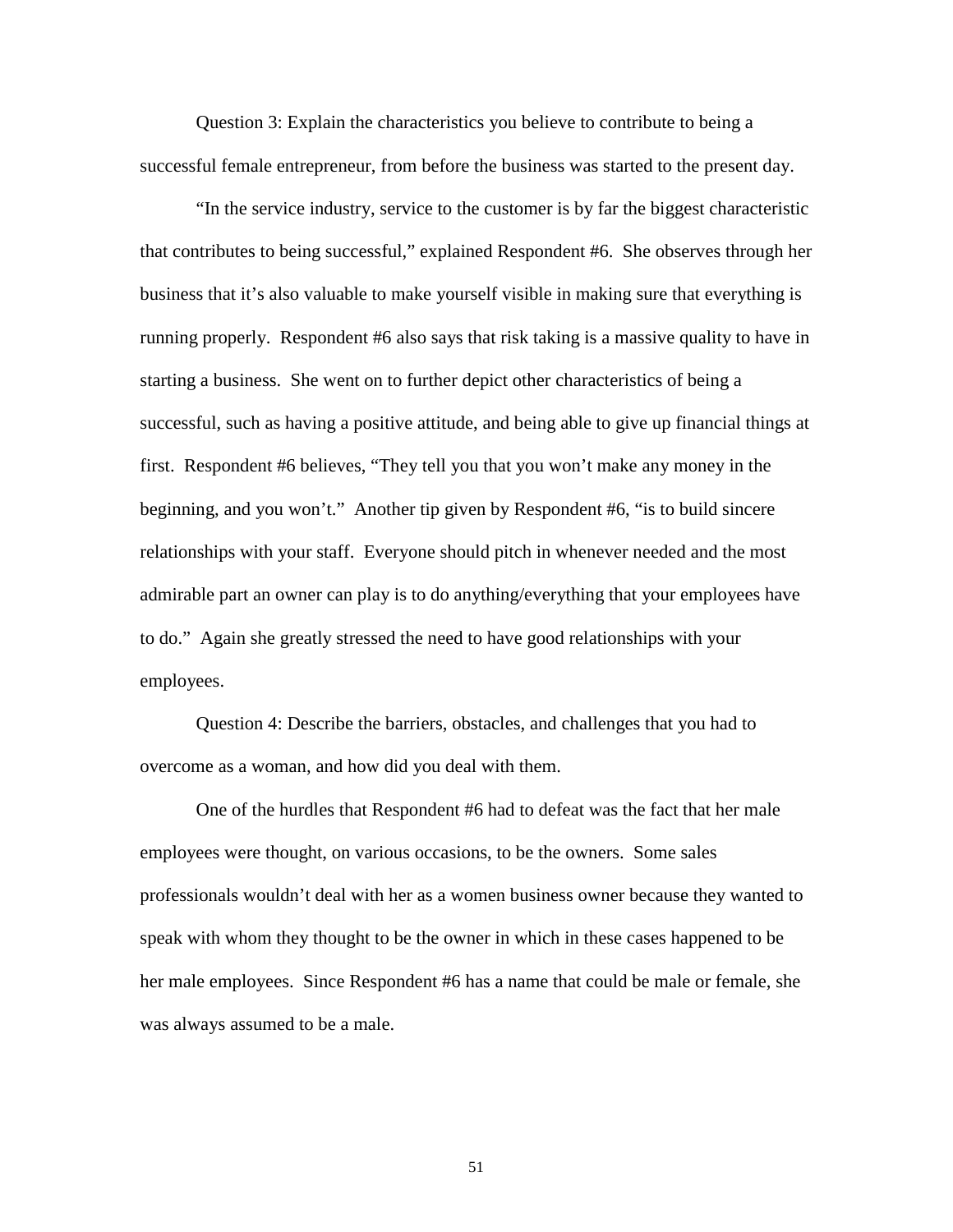Respondent #6 thinks that most people think that men own small businesses, but in reality women own most small businesses.

There are quite a few programs available in aiding in getting loans, but Respondent #6 noted that they are a lot of work and one must be willing to put in the extra work in order to receive financial help. "There is a lot of red tape to get through in order to take advantage of such loans," she remarked.

Question 5: Identify what you think are women's pathways to entrepreneurship, and more specifically what were your pathways to entrepreneurship.

Respondent #6, prior to becoming an entrepreneur, had a full-time job with a company that wasn't flexible with herself and her family. She was unhappy with the manager, with whom she felt had poor management skills. Looking for an out, Respondent #6 said that she had three options: "the first option was to take the law school admission test, the second option was to take a graduate course at the university in an area of interest, or she could own her own business." She planned on pursuing each one until she narrowed it down to the point when she knew which route she definitely wanted to follow. Then she found a building for sale, she put in an offer and it was accepted. She decided to go the route of entrepreneurship by means of fate.

Question 6: Describe what you see for women and the future of entrepreneurship.

"Women should stay at home with their children even if they're dirt poor," expresses Respondent #6. Her answer to daycare was, "no way." She believes, "that there are too many consumers, and not enough mothers staying at home to care for their families. Women need to see the importance of someone being home with their children." She declared, "that it's hard to have a full-time job that is set up in the 'man's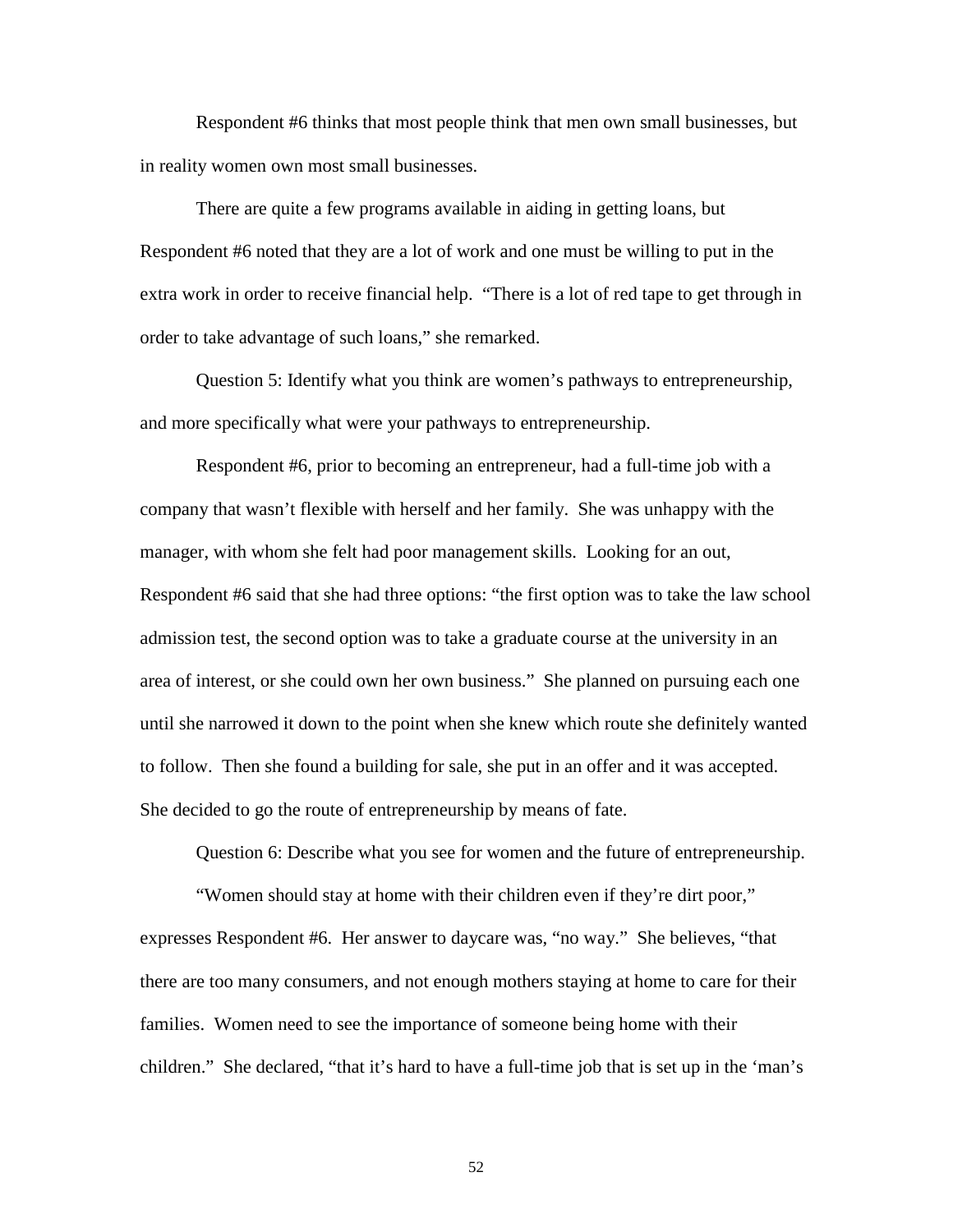world.'" She also hopes that family life will change, resulting in more women starting their own businesses.

#### Respondent #7

Respondent #7 owns a book store downtown La Crosse, Wisconsin. She is 43 years old, married and has a college degree.

Question1: What was the number one reason why you choose to go into business for yourself?

Due to the lack of fulfillment in her part time jobs, Respondent #7 decided to go into business for herself. She had also previously worked at a bookstore, before owning her own, and she knew that she could do a much better job of running and owning one on her own. After the closing of the store where she at worked, in Winona, Minnesota she got a call from the owner of the bookstore in La Crosse, Wisconsin. This former owner called employees of the store that has closed in Winona, asking if any of them would be interested in buying the bookstore, downtown La Crosse. Respondent #7 said, "She fell into it!"

Question 2: What are the skills and knowledge needed to start a successful business, whether big or small, service or industry.

"In the retail business," says Respondent #7, "no one comes with all the skills and trades, they are usually learned." According to Respondent #7 it is also important to have a vision and a confidence in being able to learn the necessary competencies included in being an entrepreneur. She also went on to clarify that she started out young and naïve, but had the confidence to learn as she went along. However, she did admit that she wishes that she had had a better business background before she started.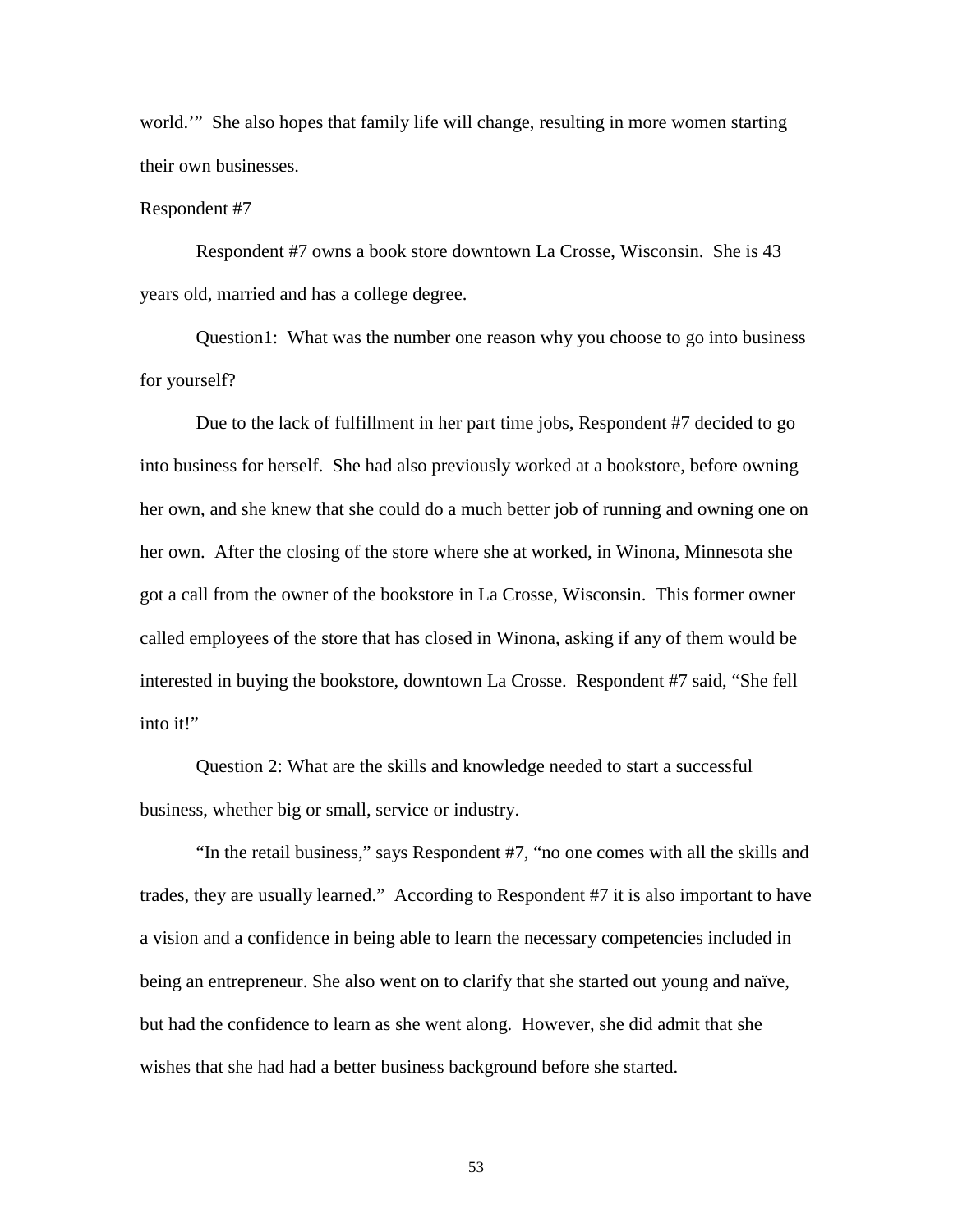Respondent #7 offered another piece of advice, "Be open to all walks of life, not only to those you encounter but also those you hire." During the interviewing process, you should interview to fathom what that person will be like as an employee. Again emphasizing interviewing skills which she felt are notably significant. Just as notably significant is fostering independence and self-motivation with your employees. Respondent #7 said, "Put trust in your employees, empower them and train everyone so they all know everything." She is also convinced that as the owner, you should do the jobs that you would ask others to do, expressing the fact that the skill of sharing responsibilities is necessary.

"Picturing your customers as though they are your own boss, you must learn how to serve them, know what they want, know what they want from you individually, and know what they want you to do," as Respondent #7 explained. A few last comments she made about the skills needed to be successful were valuing your employee's ideas, being able to be a multi-task person, and being able to possess organizational skills.

Question 3: Explain the characteristics you believe to contribute to being a successful female entrepreneur, from before the business was started to the present day.

The characteristics that Respondent #7 discovered to be substantial in being a successful female entrepreneur were openness to change, and more importantly not being afraid of this change. Her words of recommendation were," You can't jump into starting a business blindly, but rather believe and have faith in yourself. Obtain as much information as you can from every source. Then take from that information what you think is valuable and what will work for you, and from there make sure things get done."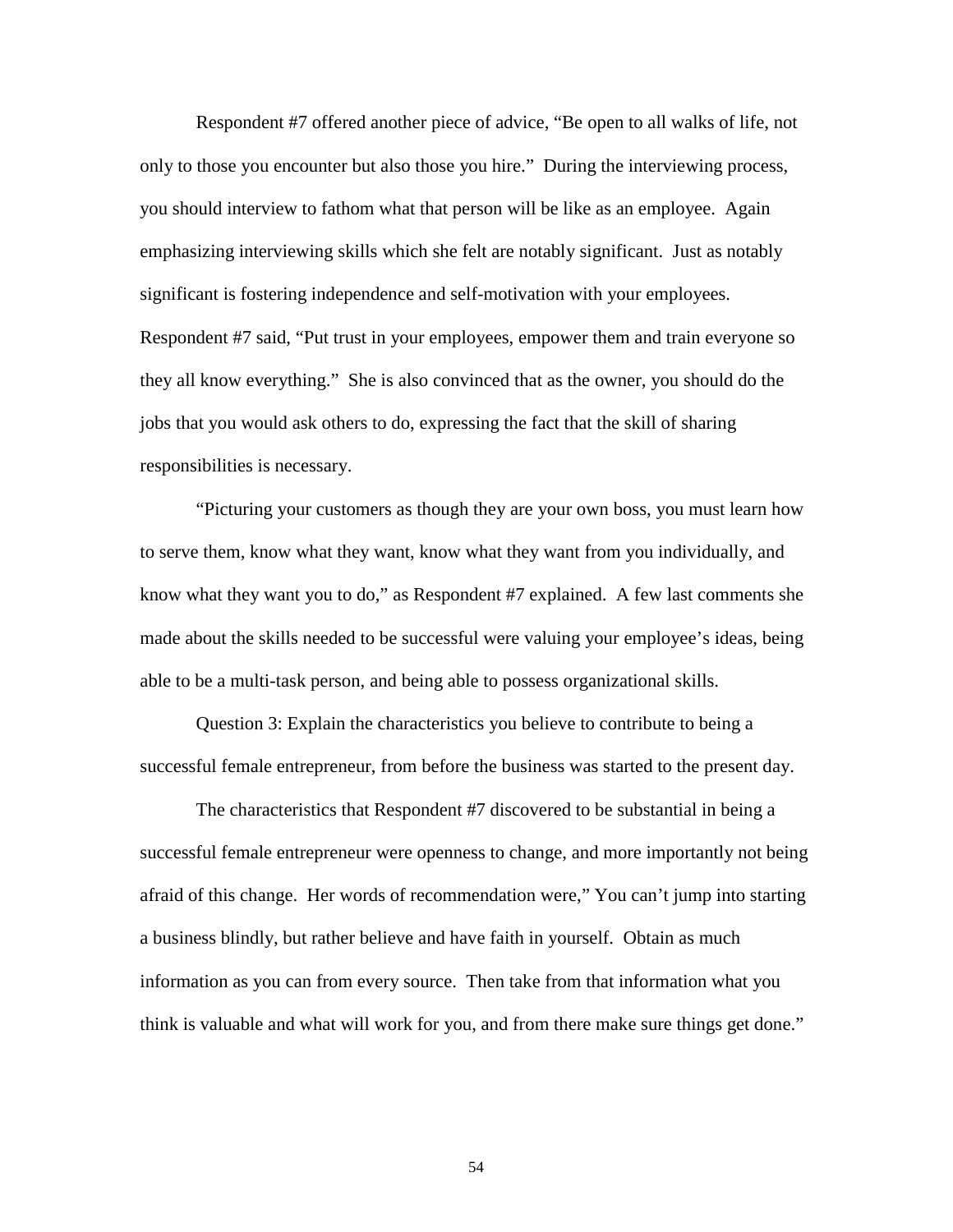She also indicated that it is valuable to talk to different people to get various opinions. "They bring up good points to be aware of, but make sure you talk to enough people to get an objective view of what you're going into.

Question 4: Describe the barriers, obstacles, and challenges that you had to overcome as a woman entrepreneur, and how did you deal with them.

The first obstacle that Respondent #7 talked about was the process she went through to get a small business loan from the city. She described it as being very discouraging. She felt that people thought she was crazy, not believing that she would ever make it in the bookstore business. The second hurdle she ran into was being a 30 year-old, short woman; people didn't take her seriously. At times salesmen would immediately approached the men employees as the owners of the store, ignoring the actual female owner due to her gender.

Joint martial property laws also discouraged Respondent #7 greatly as she tried to start her own business. She explained that the bank wanted information about her husband. Refusing to give them any, she felt that there was no reason why they had to get her husband involved, especially since she had been in business for eight years previously. After all, the bank would have never questioned her husband for his wife's information if it were the other way around.

Another instance that was challenging for Respondent #7 was a response made by the mayor of La Crosse, Wisconsin. He asked her and her business partner, "Do you girls know what you're getting into?" Other stereotypes made by male customers who didn't credit her for her business, some not even being able to talk to her at all, were also barriers that she overcame with time.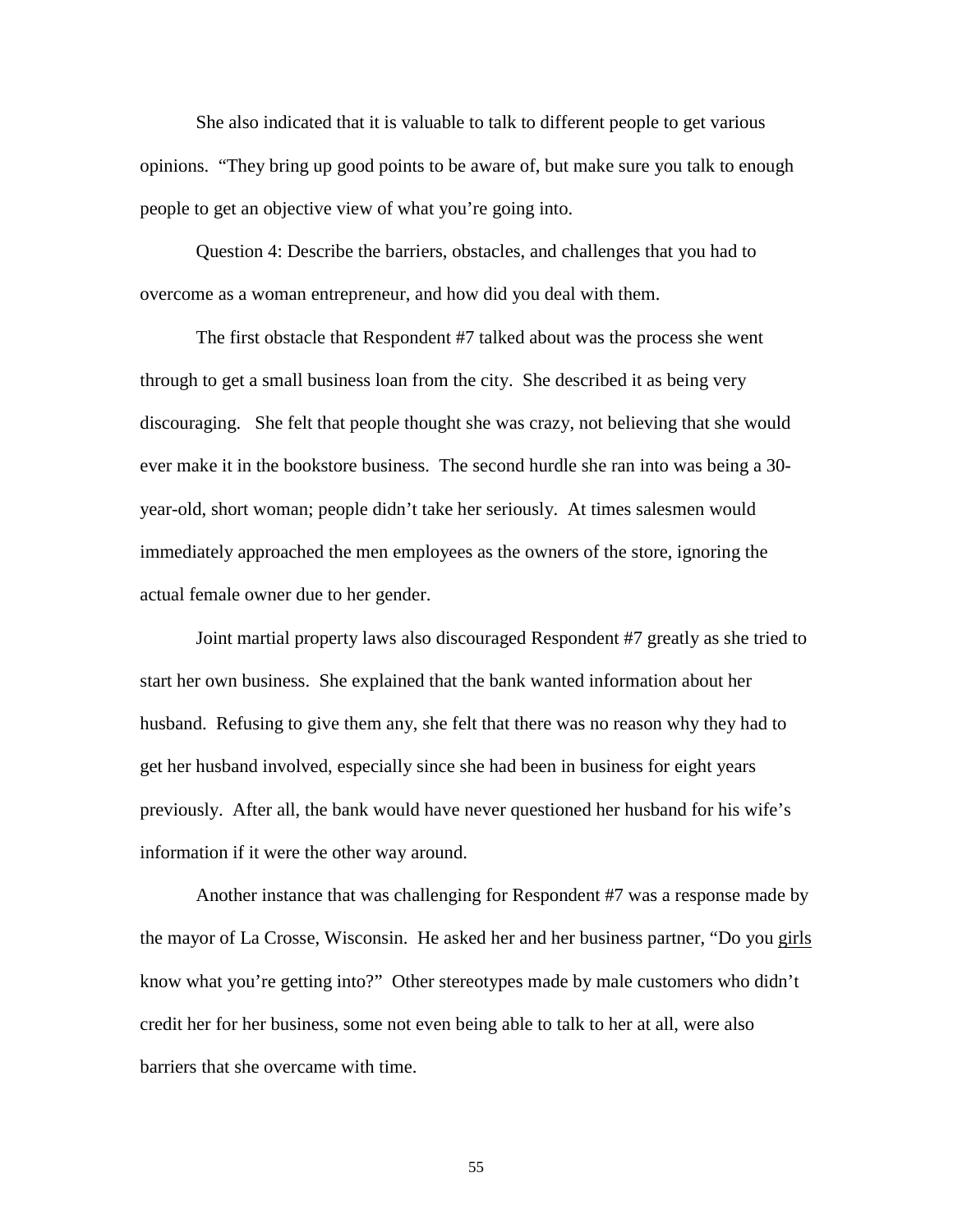Question 5: Identify what you think are women's pathways to entrepreneurship, and more specifically what were your pathways to entrepreneurship.

"I fell into it," exclaimed Respondent #7. Her dad had encouraged her and never questioned the idea that she would someday not have a career. Nonetheless, her mother was a stay at home mom, but she never saw that as an option. The pathway of Respondent #7 is credited to her father who always inspired the boys, and girls alike in their family to seek careers, from an early age on. He claimed each and every one of them could do anything they wanted, depending on their distinct interests.

Question 6: Describe what you see for women and the future of entrepreneurship.

First of all, Respondent #7 made it clear the meaningfulness of having a mentor. Secondly she said, "I think that the future for women and entrepreneurship is wide open. Women can do anything in any career." She went on to explain how women bring to business certain empathy. "Nurtured in women as children is the skill that women have used to be empathic and nurturing to their employees, as well as the people who they deal with on a day to day basis."

#### Respondent #8

Respondent #8 is a consultant by trade, but a mother and wife in nature. She is a forty-six year old, resident of La Crosse, Wisconsin who has an advanced educational degree.

Question 1: What was the number one reason why you choose to go into business for yourself?

Respondent #8 said, "I wanted the freedom, freedom to do business they way I thought it should be done." She basically stated that she wanted to be able to choose her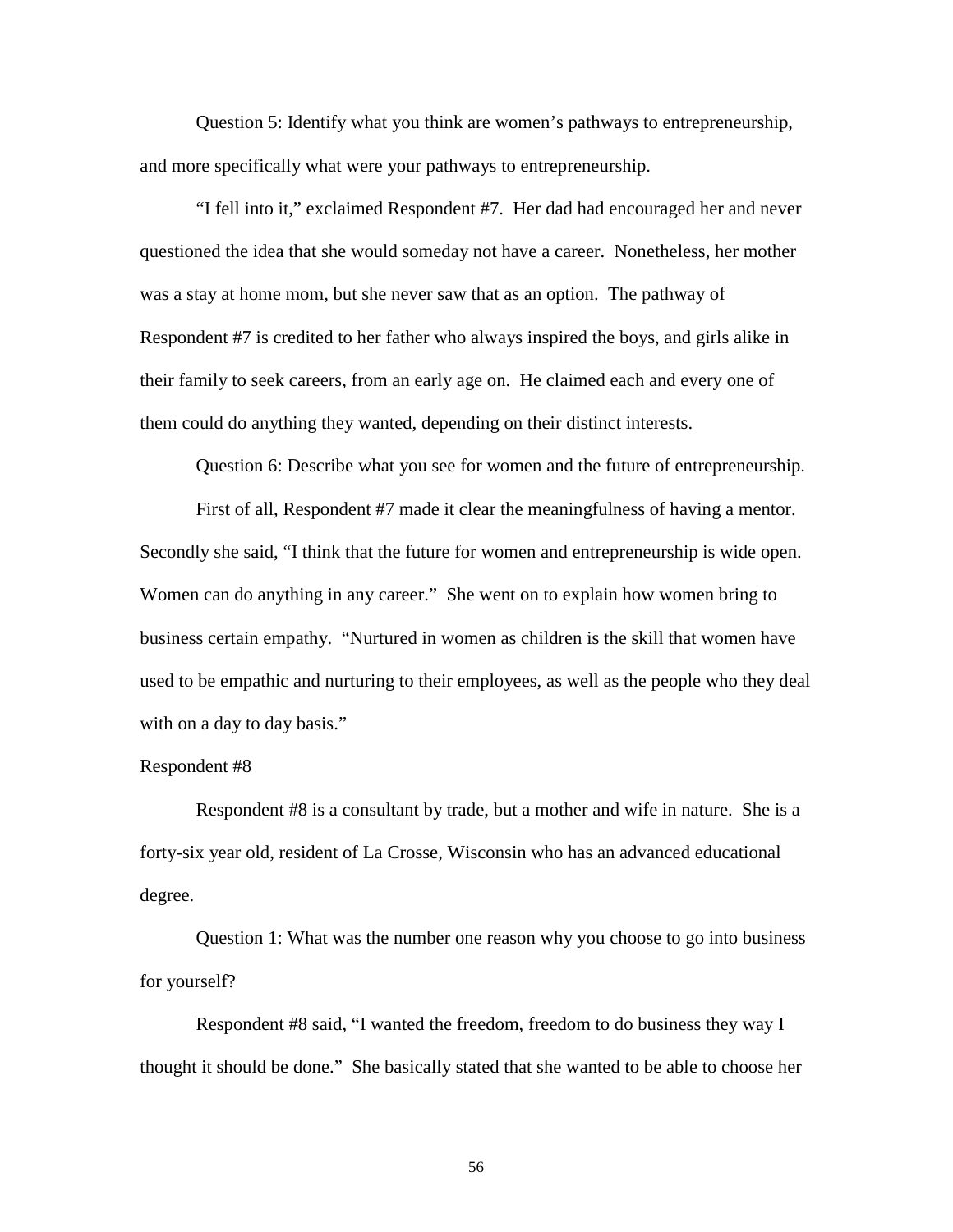own clients. She was feed up with various bosses, committees, politics, and a lot of policies. She also felt the need to be her own Human Resources professional.

Question 2: What are the skills and knowledge needed to start a successful business, whether big or small, service or industry?

"Number one, be good in the area of your expertise. Number two, understand a certain amount of tax work, unemployment compensation, book keeping, and be willing to travel and also be able to analyze finances," said Respondent #8. Other characteristics she listed were clerical and marketing skills. She said, "everything is in your hands when you're starting off, from A to Z." She also mentioned how important it is to be able to market yourself, for it's up to you to gain a spot in the market place.

Question 3: Explain the characteristics you believe to contribute to being a successful female entrepreneur, from before the business was started to the present day.

Respondent #8 said that an entrepreneur raised her, which was a considerable factor in her pathway to entrepreneurship. Her father was a self-made businessman who influenced her at their suppertime conversations. She said that she learned from him what it took to be an entrepreneur and how to be an independent thinker. After that she knew she had the willingness to do what it took to run a business, which is a lot more than being an employee.

Respondent #8 believes that an entrepreneur is usually someone who has an entrepreneur, or "an independent spirit," within their family. From that trait, a distinct work ethic is illustrated, along with a business career.

Question 4: Describe the barriers, obstacles, and challenges that you had to overcome as a woman, and how did you deal with them.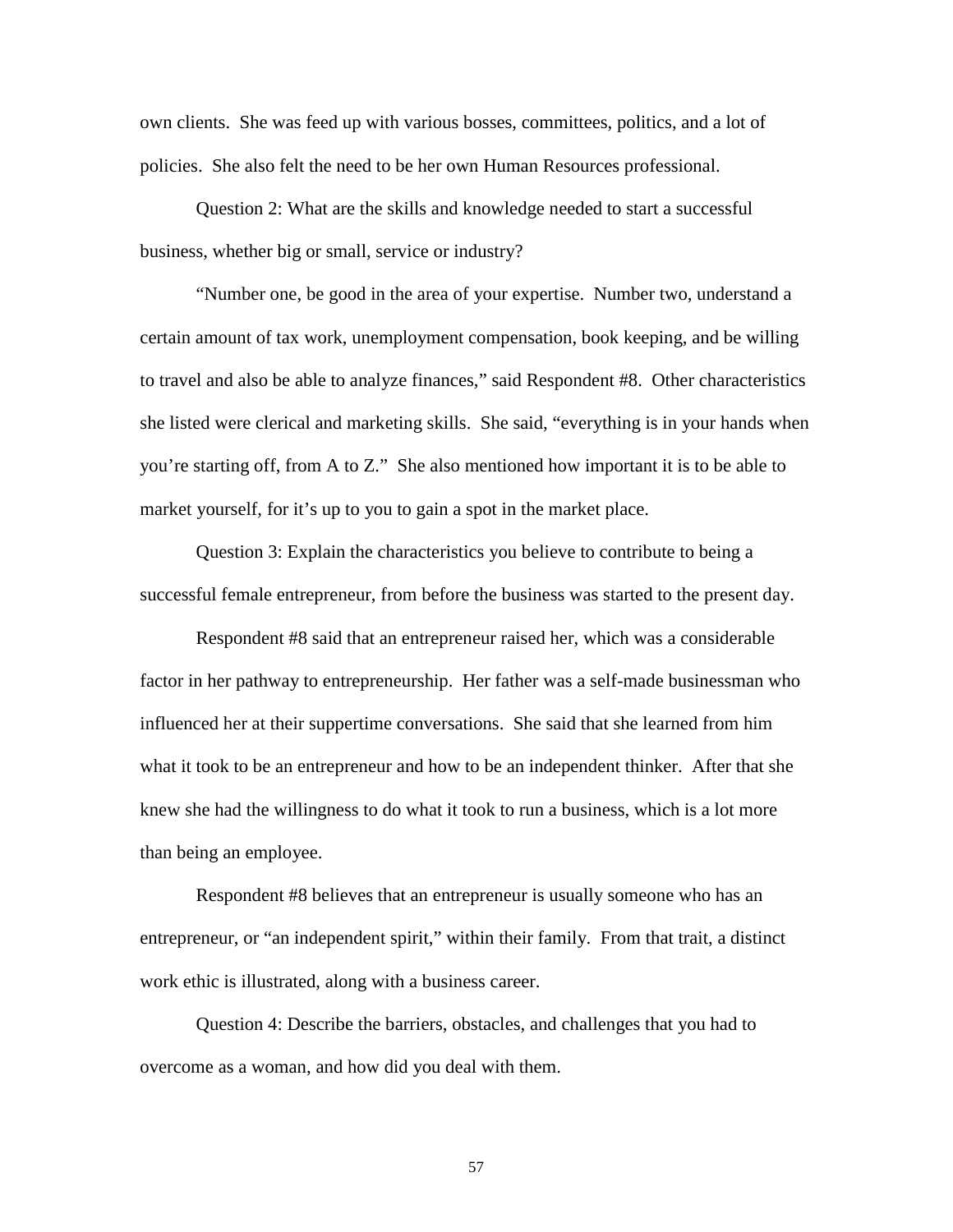Respondent #8 did not face any barriers as a woman.

Question 5: Identify what you think are women's pathways to entrepreneurship, and more specifically what were your pathways to entrepreneurship.

Three personality traits are associated with pathways to entrepreneurship for Respondent #8. They are being courageous, taking risks, and making decisions. Her helpful hint is, "don't wait for someone else to do it, just step in and use what you have to make it work for you."

Question 6: Describe what you see for women and the future of entrepreneurship.

Respondent #8 believes that women are leading the front in opening up their own businesses because women don't want to be in corporations any longer. She says, "Women can be successful, they're finding that out, and they will be the entrepreneurs of the future." She also suggests that, "all you have to do is believe in yourself." She also predicts that more and more entrepreneurs will be within the family, including mothers who will pass the influence of being entrepreneurs onto their daughters. In conclusion, "the agile one will be the one to survive."

## Respondent #9

This female entrepreneur owns a stamp and craft store downtown La Crosse, Wisconsin. She is married with a family and has had experience in many different careers, including consulting. She has a college education.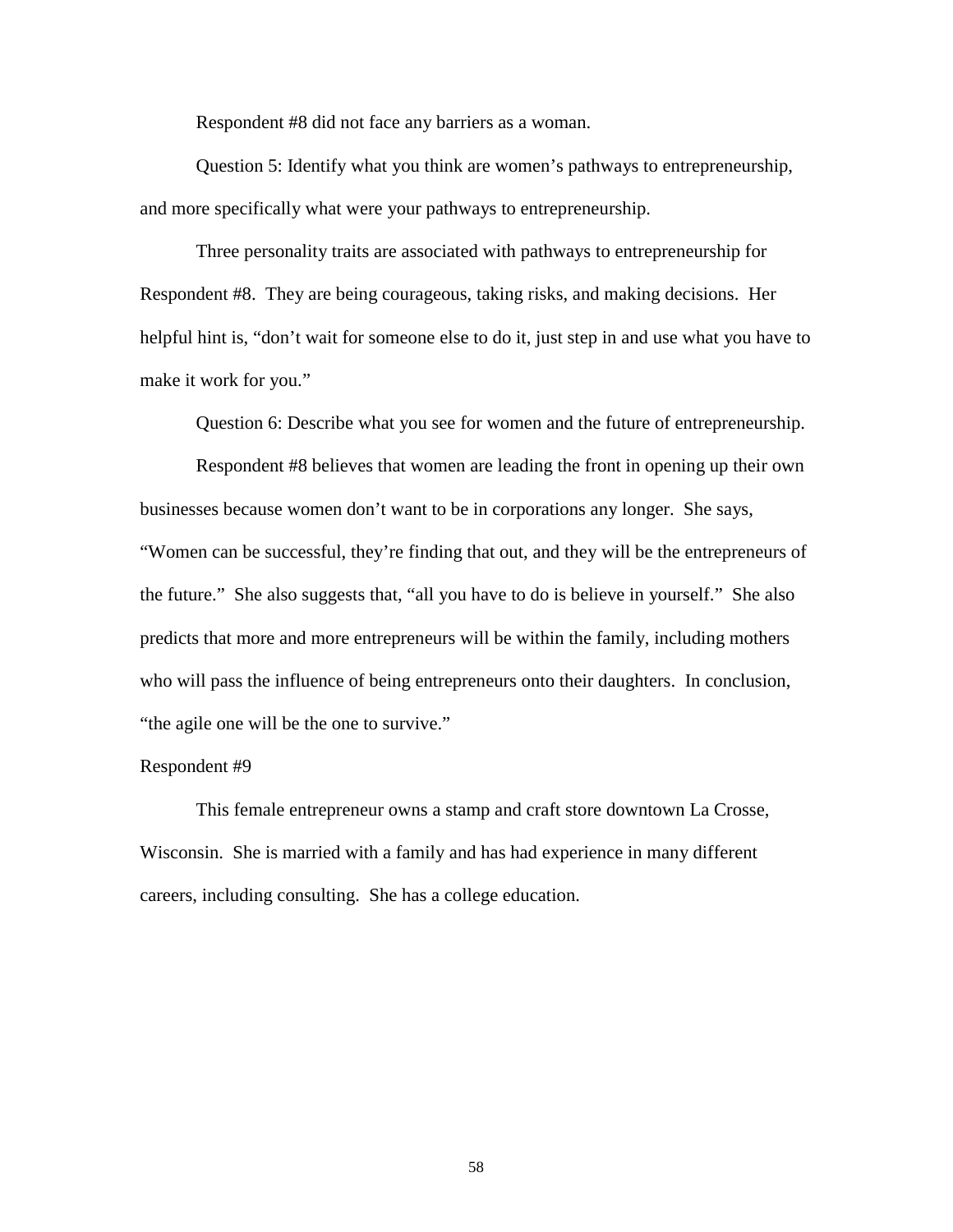Question 1: What was the number one reason why you choose to go into business for yourself?

"I had a gut feeling that I wanted to do something and the perfect answer was a stamp store because no one else in the area was in the stamping business at the time," was Respondent #9's response.

Question 2: What are the skills and knowledge needed to start a successful business, whether big or small, service or industry?

Respondent #9 remarked that you must be able to divide your personal and business goals into smaller tasks. This will allow you to stay on track. She said that you ought to also go into business for yourself because you really like doing it, and not because it's a job that needs to be done. In return you won't think about all the long hours and hard work you have to put into it.

Question 3: Explain the characteristics you believe to contribute to being a successful female entrepreneur, whether big or small, service or industry.

There are five characteristics that Respondent #9 saw as principal necessities to being successful. They were: staying flexible, being able to do more than one thing at a time, remembering not to get too frustrated when you can't do what you want to, having exceptional employees of whom you are willing to delegate the responsibilities and the courage not to give up what you've started.

Question 4: Describe the barriers, obstacles, and challenges that you had to overcome as a woman entrepreneur, and how did you deal with them.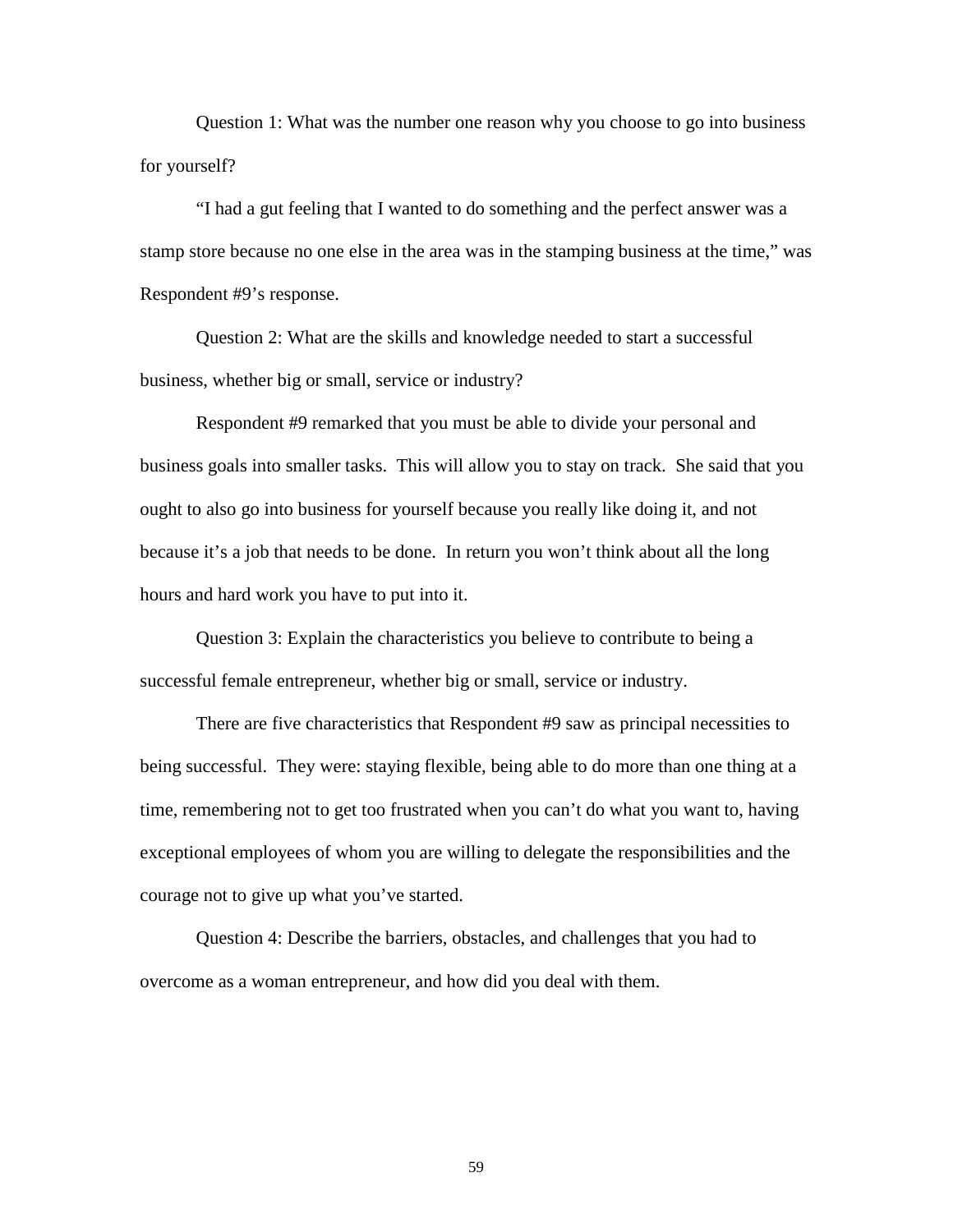Respondent #9 explained that, "Women entrepreneurship is not a problem." However, she did run into roadblocks locally, due to her eastern accent. She said the key is to not to take offense to people who aren't politically correct.

Question 5: Identify what you think are women's pathways to entrepreneurship, and more specifically what were your pathways to entrepreneurship.

"The main pathway," replied Respondent #9, " is to start little with a small loan, and then keep reinvesting back into the business to aid in the growth process." She says to remember that the more you expand, the more expenses you will have and the more employees you will have to hire.

Question 6: Describe what you see for women and the future of entrepreneurship.

"I think that it's going to be more of a natural thing," clarified Respondent #9. She hopes that it's not so much, "that she's a woman and she's successful, but rather there's another successful business person, with the emphasize not being on whether she's a female or not."

## Respondent #10

This feminist, small business owner of a floral shop in Eau Claire, Wisconsin is a 49-year old woman who is married and has a family. She had an advanced college degree and has occupied many different job titles.

Question 1: What was the number one reason why you choose to go into business for yourself?

"The primary reason why I choose to go into business for myself was because I needed to prove something to myself. And the floral business was the path with the least amount of resistance, compared to owning a sandwich/deli shop, train shop, or baseball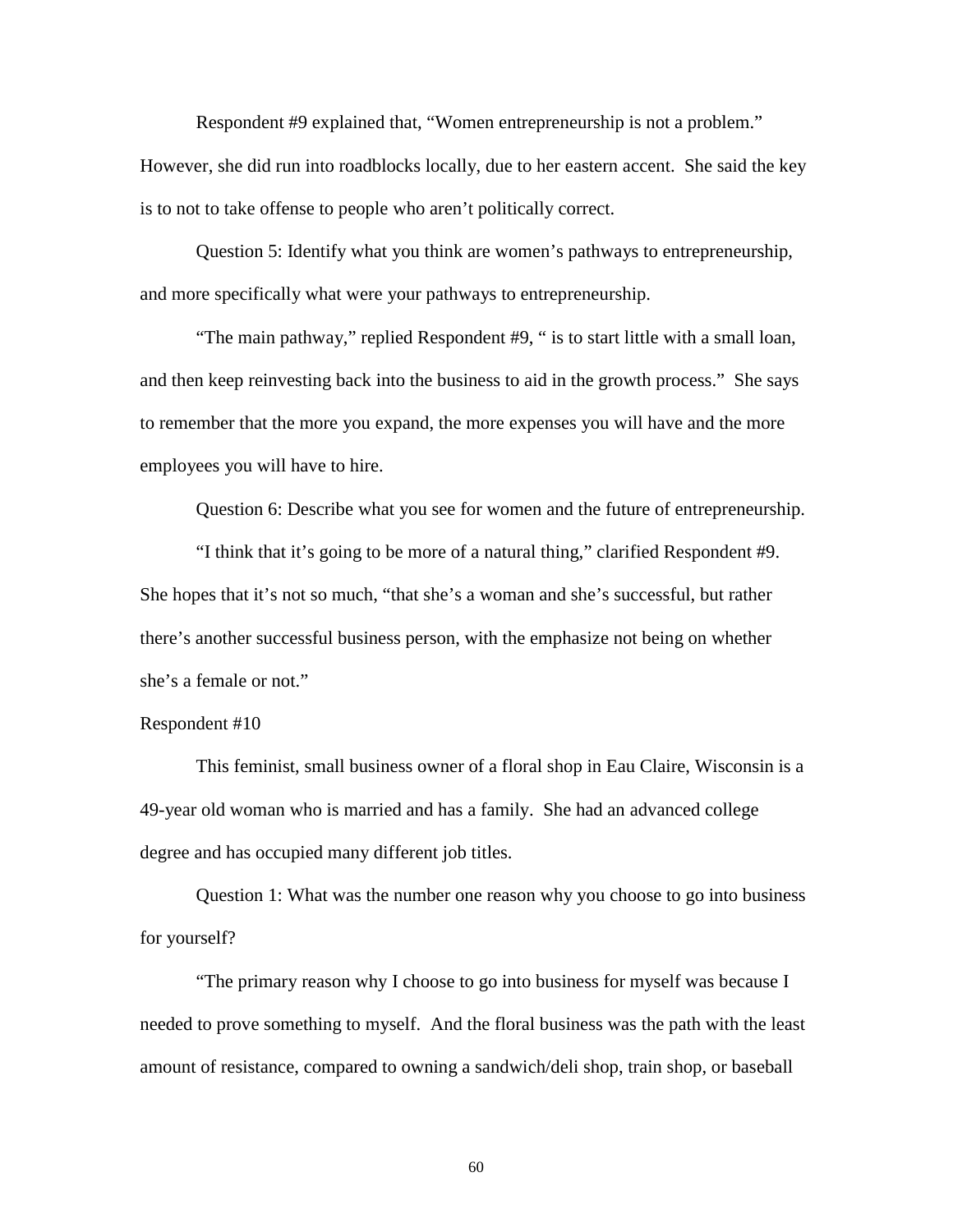bat shop. Plus, I woke up one day, at the age of 43 and thought to myself if I don't do this now and I wait 10 years, I won't have the energy to do it! So I did it."

Question 2: What are the skills and knowledge needed to start a successful business, whether big or small, service or industry?

"Smarts is a huge skill, I kept looking around and thinking to myself, there's a smarter way to do this," responded Respondent #10. When shopping similar boutiques she found that people didn't greet her, or even talk to her when she walked into their shops. Making some assumptions, she also found that for the most part florists tended to be "idiots."

Being a reader and a learner were some of the advantages that Respondent #10 felt were significant benefits. By picking up and reading some professional literature, she quickly gained insight on the politics of the floral industry. She did her homework, doing some work with the local university and also went from florist to florist, shopping each one. She not only shopped the ones that she wanted to resemble, but she also shopped those that were on the less attractive side. From doing this she picked up on the things that she could improve on.

Another characteristic that she said contributed to being successful was the fact that she was a people person, meaning that she was willing to be a teacher by trait. She feels that she is a trusting person because of the leadership training she has had. Knowing the difference between a manager and a leader has also helped her leadership skills immensely. Interested in community leadership, in a background kind of way has aided her in the process of growing as a woman business owner.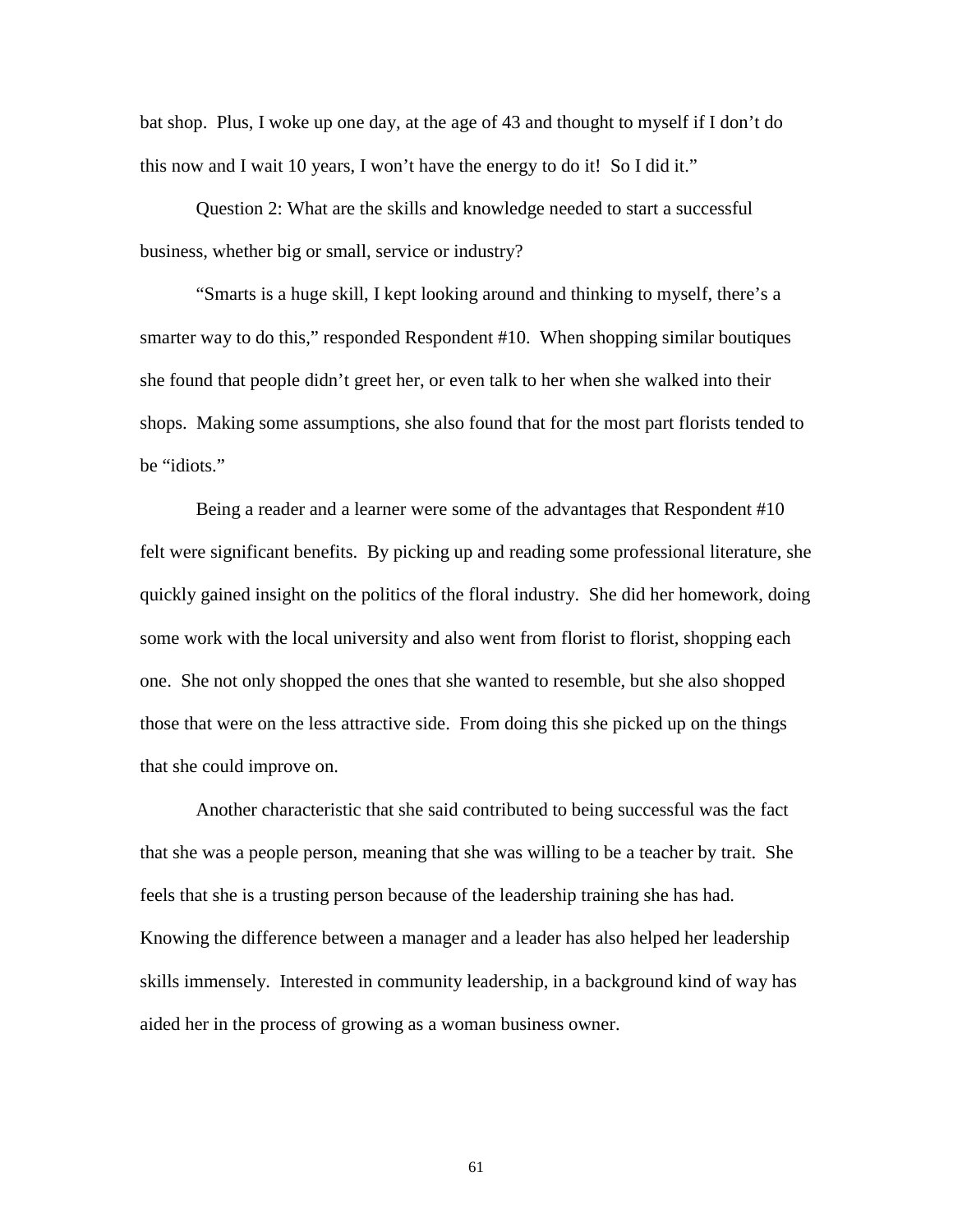Question 3: Explain the characteristics you believe to contribute to being a successful female entrepreneur, from before the business was started to the present day.

"For me," Respondent #10 said, "the asset that I had in place was a huge network. I knew that I had a built in customer base that would at least come in and check me out. I'm also a delegator so it was easy to do that piece of it. I think that I'm more of an entrepreneur than I am a manager or a technician." This she finds is unusual from most entrepreneurial women. She believes that most entrepreneurs stay in their same career and branch off from there, opening a business of similarity. But, Respondent #10 had more ideas than that; she had a vision of what she wanted to do. She said that, "I came into the floral business like a huge Monopoly game, and I'm winning!"

Respondent #10 credits her success to filling a niche in the market that was more upscale and not so "old fashioned." From there she figured out how much money she would need to invest. With the help of her sister who is a wholesale florist she was able to look at the market from a different view.

Question 4: Describe the barriers, obstacles, and challenges that you had to overcome as a woman entrepreneur, and how did you deal with them.

Respondent #10 said, "I never let women stuff get involved in the business. Plus, I'm in women's business, so they expect me to be a woman. So that kind of thing is a piece of cake. I'm in a traditional women's role and I'm not trying to break any barriers, so it isn't a problem."

Question 5: Identify what you think are women's pathways to entrepreneurship, and more specifically what were your pathways to entrepreneurship.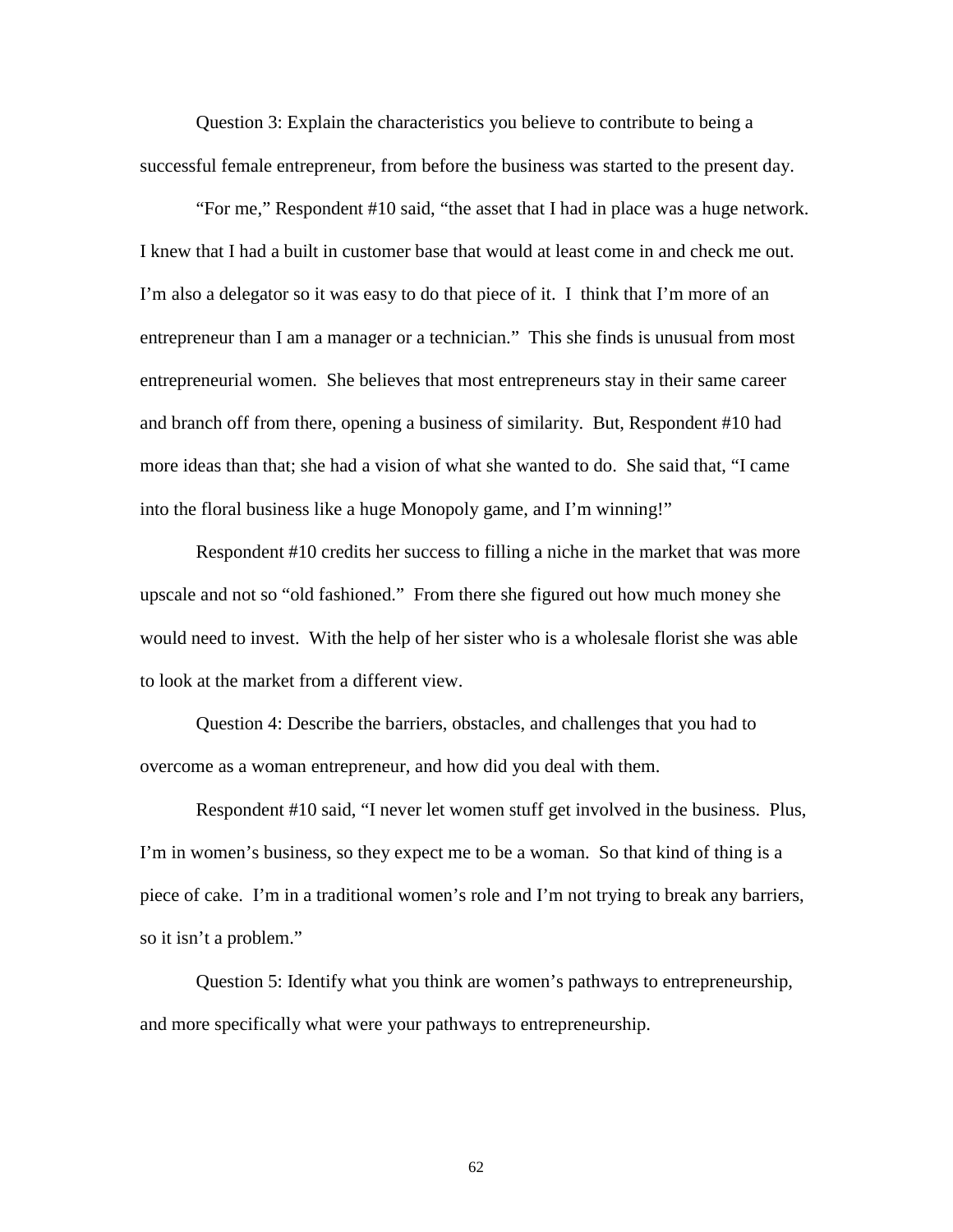"I've always been sort of a sales person, and I think sales is a huge piece of the entrepreneurial personality. I have the devil in me and I need a lot of reinforcement, so a shop where people could "whoo" and "aahhh" at different things was a perfect outlet for me." She believes that in any business, whether male or female you need drive, with women needing more than men do because they have other distractions.

To add to the list of pathways, Respondent #10 thought that it was important to have a strong work ethic and a supportive husband. Respondent #10 said, "I could have stayed home as a house wife, but I didn't want to. I don't get the strokes from being a house wife as I do from being a business owner." She felt that an entrepreneur must also acknowledge ambition, self-satisfaction and be able to coordinate and balance work, marriage and family. After all, Respondent #10 admits, "If I didn't have my husband, there would be no way I could have done it. He capitalized me, so he had the assets and I had the drive and ambition, which was a great combination."

Question 6: Describe what you see for women and the future of entrepreneurship.

"I see a lot more of the same, and entrepreneurship for women is a base problem and I think in some respects it will change, in the sense that women will get into business by following their fathers. We need to get women out of traditional businesses, like floral shops because you can't make enough money doing it. If I had to raise my family right now without my husband I would be back in the public school system as fast as you could say it. In the public school system there is the benefits, a salary and consistency that is not found in owning a floral shop." She hopes that women will move into some of their parent's businesses. Women are not choosing, even when given the opportunity, the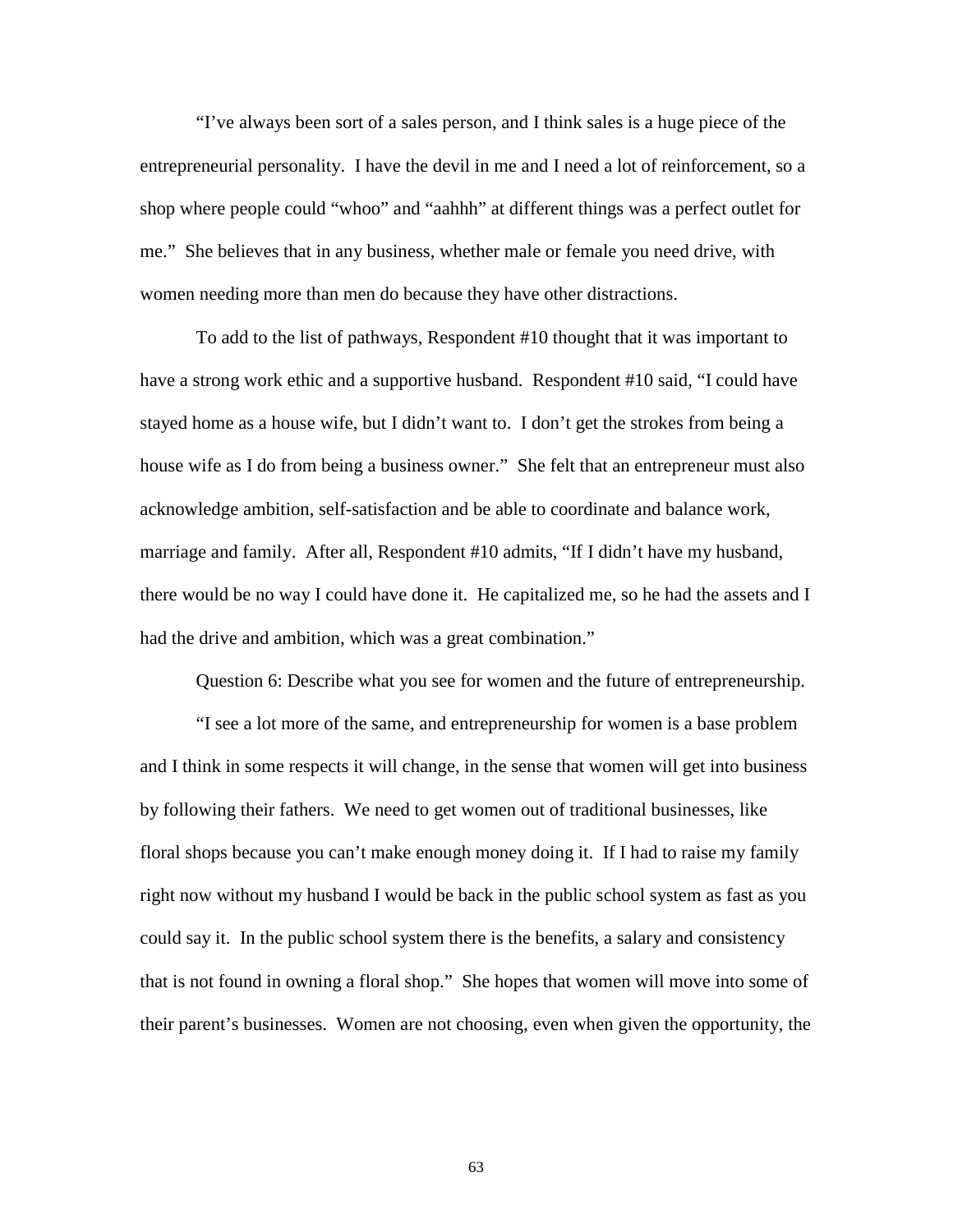fields where they could make good livings due to the fact that they like the public contact. But it's time to get women out of the retail mentality.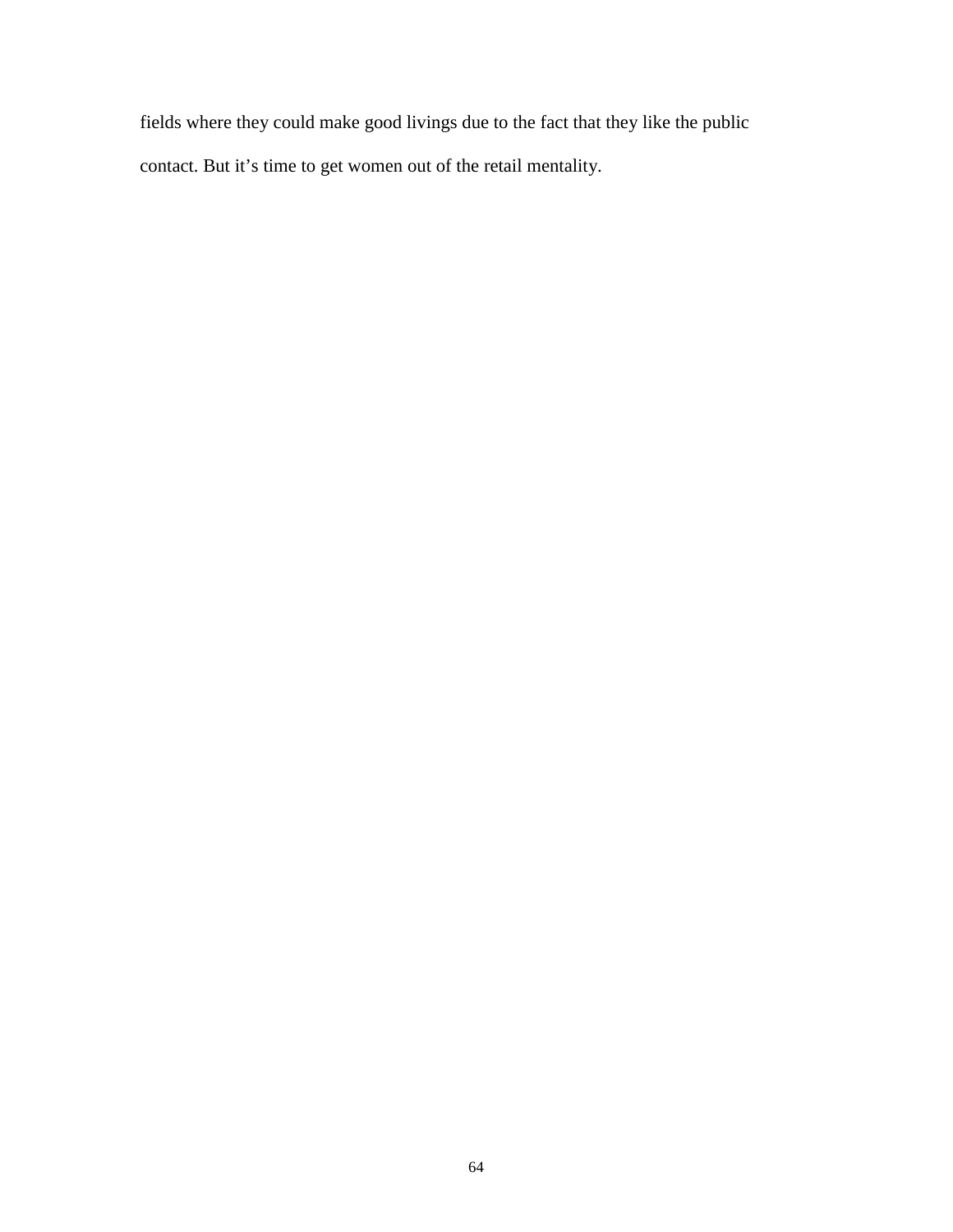#### Chapter V

## Summary, Conclusions, Recommendations

The purpose of this study was to gain additional insight on the characteristics of female entrepreneurs. In the introduction, the background of the problem, purpose of the study, method of the study, significance of the study, assumptions, limitations and the definition of terms were described. The review of related literature was divided into four parts: (1) Women's pathways to entrepreneurship, (2) Characteristics of a successful female entrepreneurs, (3) Barriers found by women entrepreneurs, and (4) How to build a successful business. Included in Appendix A, B, C is  $(1)$  the interview questions,  $(2)$  the demographic data sheet and (3) the Human Research Subjects Consent Form. Conclusions:

Among the women interviewed, the number one reason why women choose to go into business for themselves was due to the flexibility gained by running their own business. This flexibility included time with the family, being able to be an "at home" mom, servicing others and the freedom to do business the way they thought it should be done. Working for oneself gave these women the drive to become entrepreneurs. The number one reason why women went into business for themselves according to the review of literature, was to be able to implement an entrepreneurial idea.

According to the review of literature and the interviews, the skills and knowledge needed to start a successful business ranged from the skills acquired through past work experiences to being eager to learn new and different things. The list also included having a vast amount of energy and a drive to achieve. A vision or a sense of where the business will go in the future was also valuable knowledge to have in starting a business.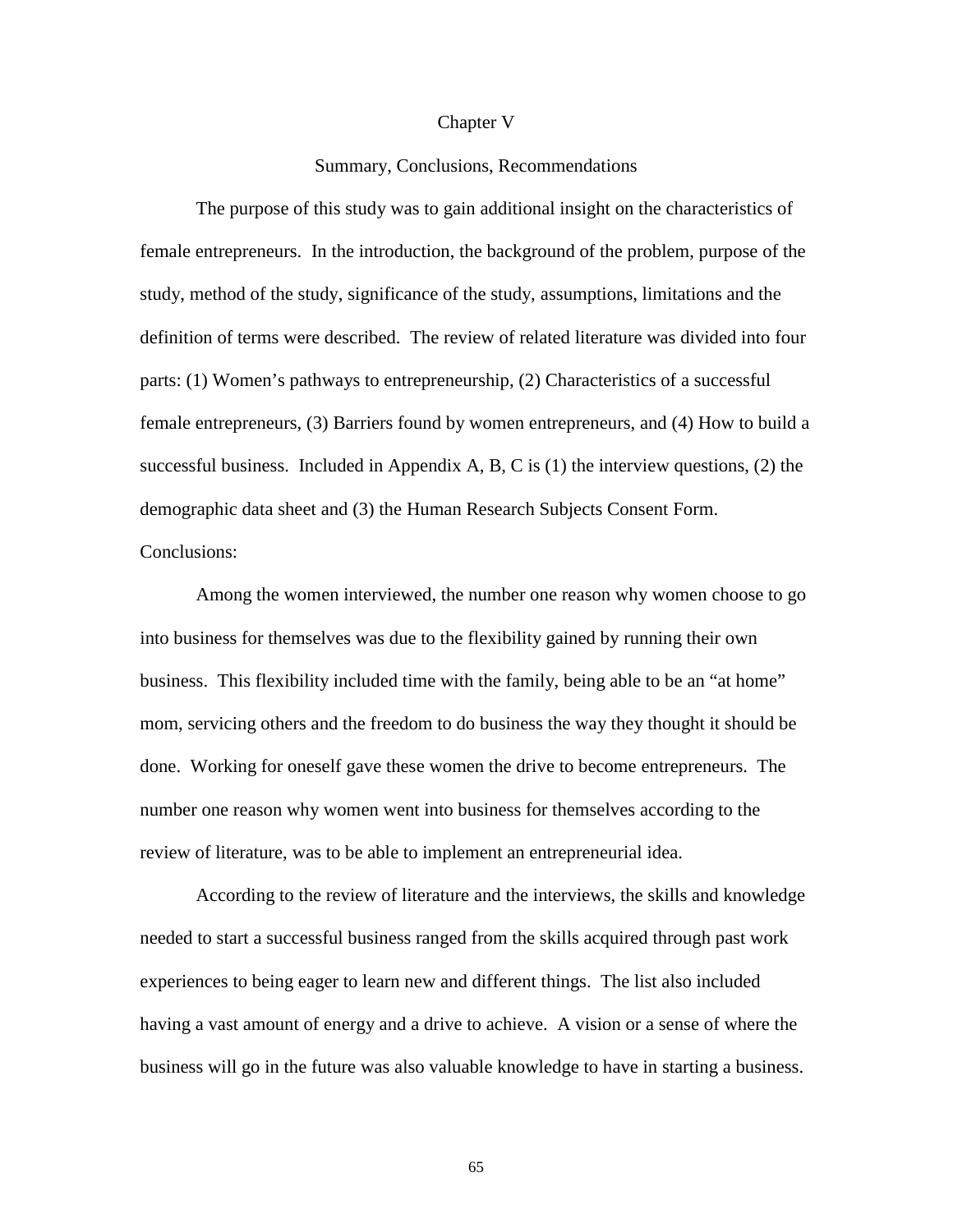Marketing skills, management skills, self-confidence and a strong networking community were also critical characteristics to possess in the beginning stages of entrepreneurship.

The characteristics involved in being a successful female entrepreneur, according to the review of literature and the interviews, included such things as an innovative idea, possessing entrepreneurial characteristics, and being a multi-task being. Women also bring to the table of entrepreneurship admirable listening skills, compassion that constructs strong ties with their customers, plus a positive working environment. There is also a sense of a human element that women also possess. This human element consists of emphasizing employee training, teamwork, and a less rigid management style. It's a certain kind of personal touch, meaning that they are very adaptable, flexible and not afraid of trial and error, that sets these successful female entrepreneurs apart from men.

According to the review of literature and the interviews, the barriers women face in starting a business vary from start-up, to start-up and business to business. Overall, common obstacles faced by women where the lack of collateral resulting in being rejected for loans, maintaining profitability, managing cash flow, finding quality employees, and gaining access to technology. Some of the more harsh challenges women had to overcome were the constraints imposed on them by society, family, and other women. Besides the previous mentioned challenges, some where faced with negative attitudes, stereotypes, and erroneous assumptions and perceptions. Another shared hurdle among the women was the idea that the traditional women's' careers only included such job paths as teachers, nurses, librarians or housewives.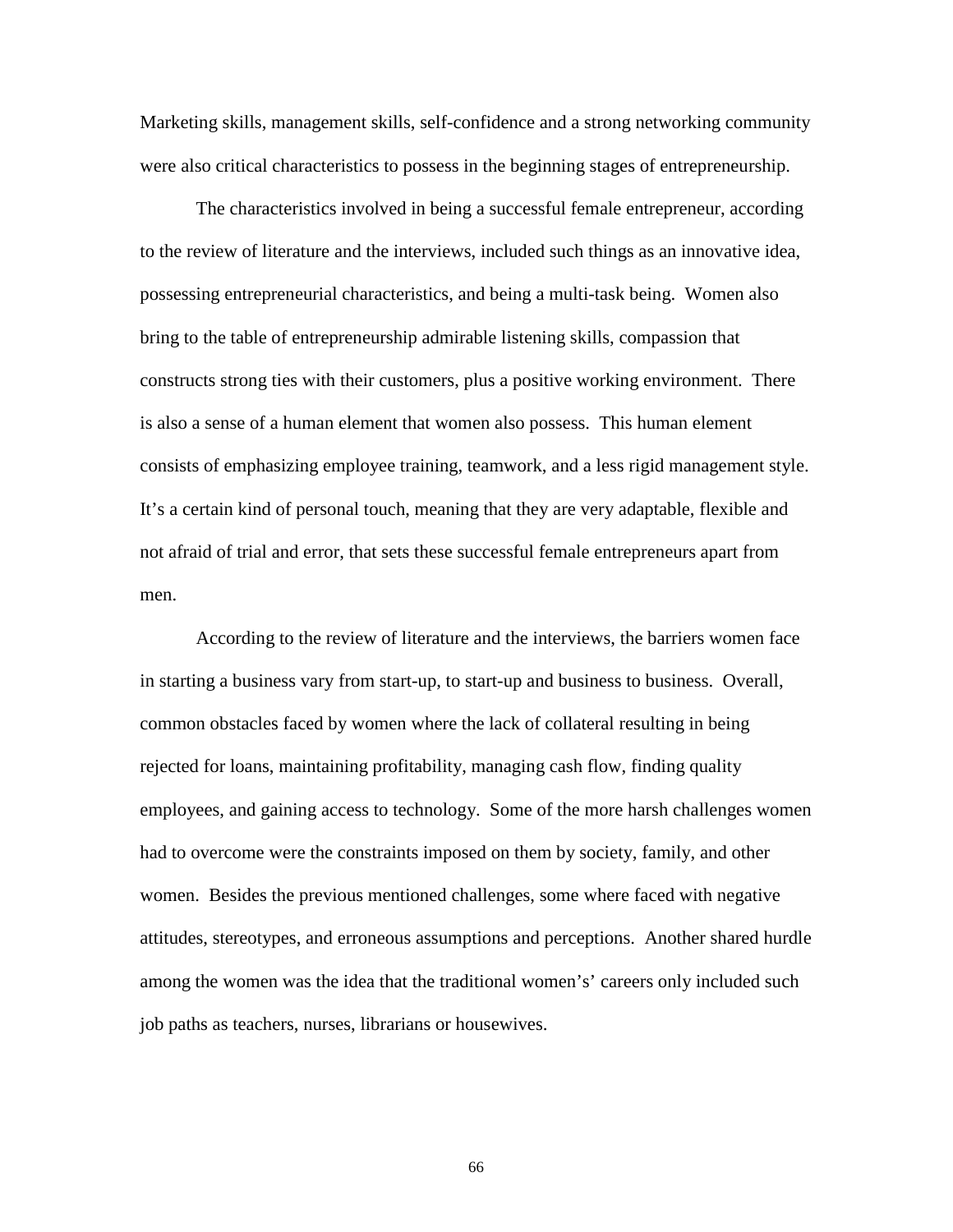Pathways for women starting their own business included various passages. Some female entrepreneurs where feed up with the "glass ceiling," and others wanted the bottom line flexibility and freedom associated with entrepreneurship. Women began to start realizing the solution to managing the work force and a family was to go into business for oneself. That way they could fulfill a life long dream, put their entrepreneurial ideas to work, try something different, become their own boss and satisfy their drive for achievement, all at the same time.

Most women see the future of entrepreneurship as something that is becoming more and more acceptable. The uncharted territories no longer include women small business owners. In fact, female entrepreneurship is growing by leaps and bounds and is only expected to continue to grow in popularity. There are no longer limitations placed on women by society's structure. With more resources available to women, it is becoming much easier to become an entrepreneur. In a sense, women are becoming more like men in the fashion that women can do anything in any career. One of steps women are taking towards this idea is the fact that they are getting out of the traditional businesses and realizing the joys and freedom associated with becoming an entrepreneur in other areas. Predications have been made that these entrepreneurial mothers will start passing the influence down to their daughters resulting in an endless sea of female entrepreneurs.

## Recommendations:

On the basis of the literature review, the data collected and reported in the study, and the conclusions reached, the researcher made the following recommendations:

(1) Additional research needs to be conducted on women and the future of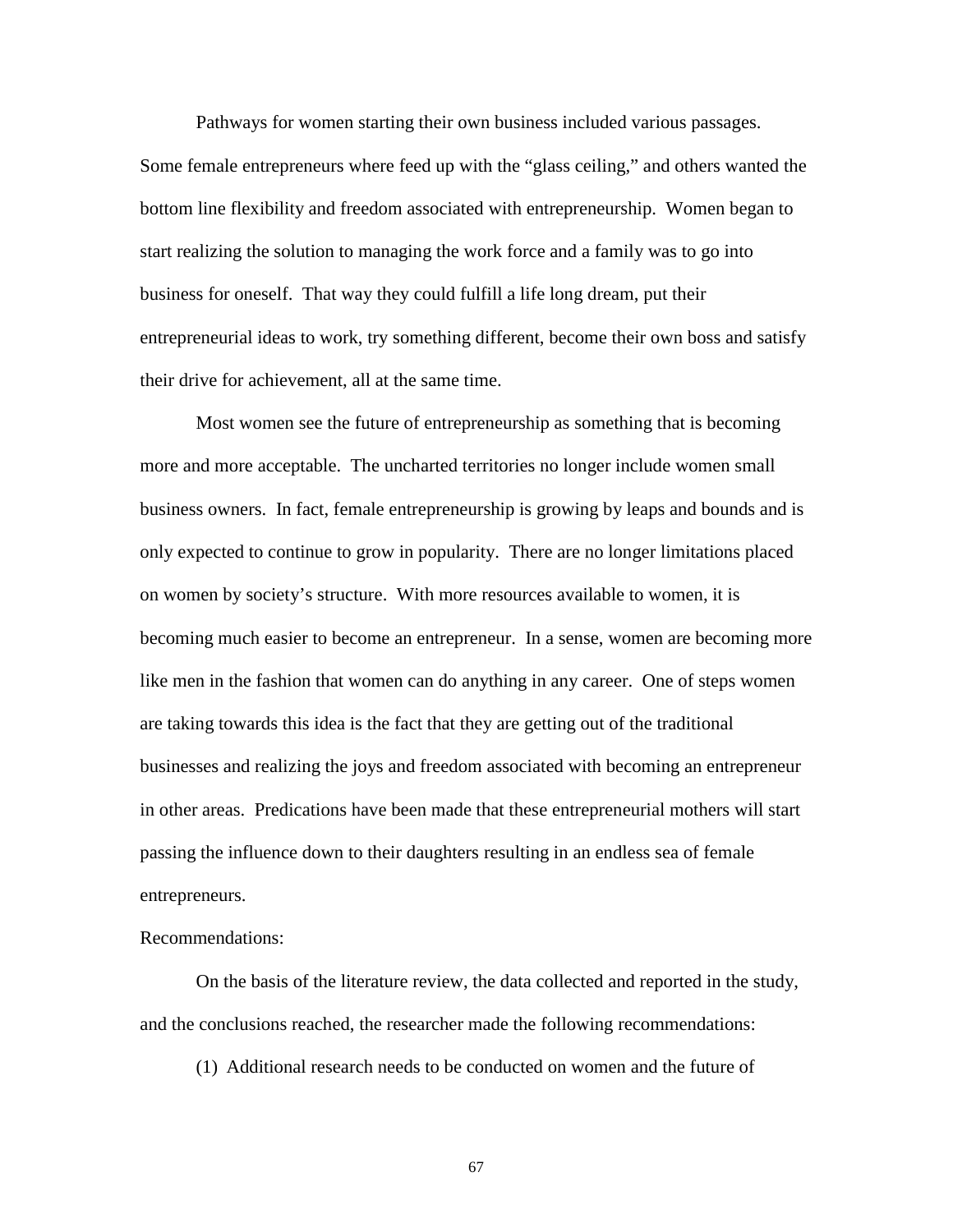entrepreneurship.

- (2) This study could be replicated with an addition of interviewing men to compare and contrast the similarities and differences between the genders.
- (3) This study could be conducted again in ten years to see what has changed in the area of female entrepreneurs.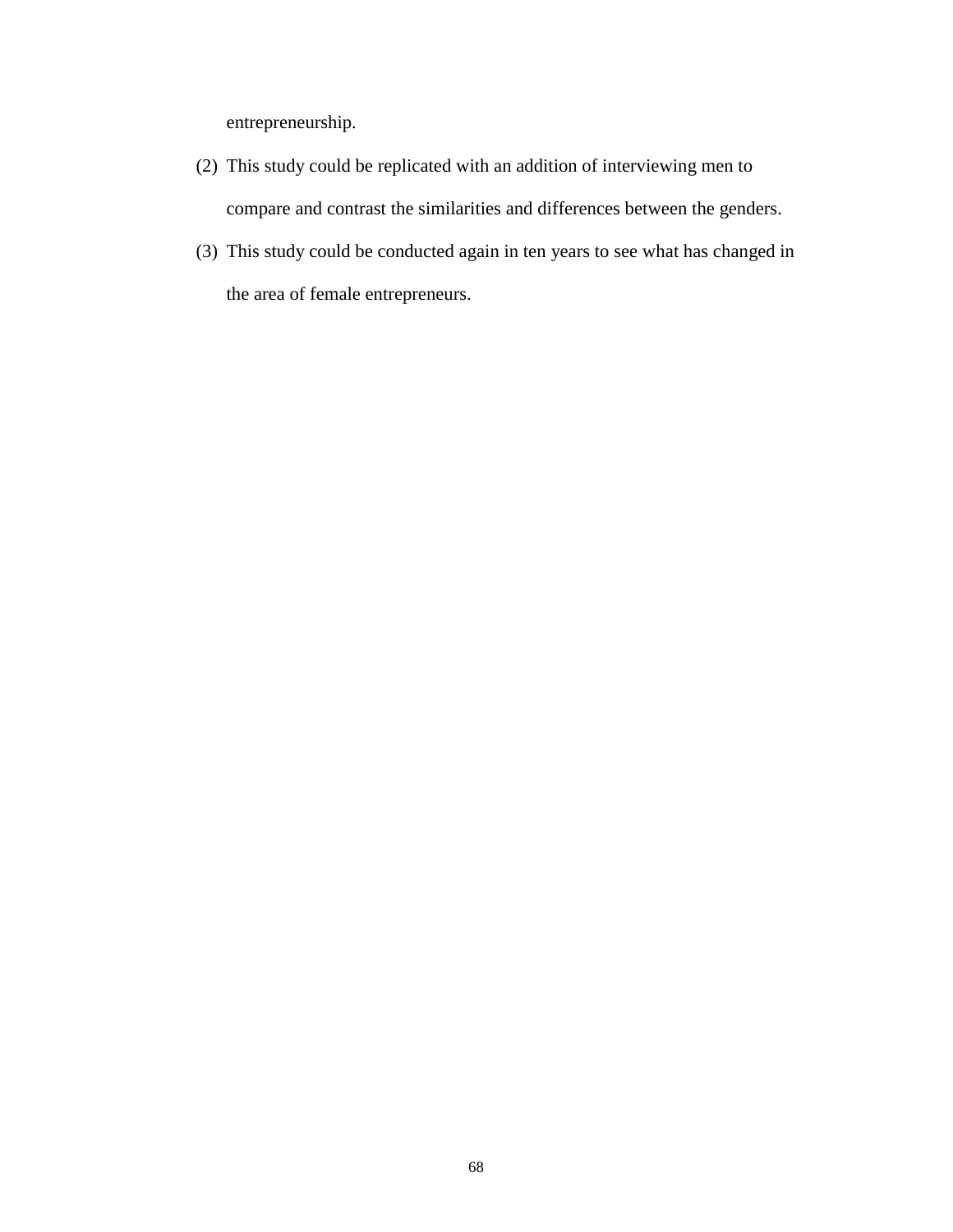## References

- Chestnut, Tammie. (1998, November 27). Facing Reality: New Era of Power for Women. Business Journal Serving Phoenix & the Valley of the Sun, 19, 55.
- Clark, Scott. (1999, August 6). Two Faces of Entrepreneurship: Finding the Attributes of Success. Houston Business Journal, 30, 42.
- Crampton, Suzanne M.; Mishra, Jitendra M. (1999, Spring). Women in Management. Public Personnel Management, 28, 87.
- Davis, Susan E.M.; Long, Dinah D. (1999, July-September). Women Entrepreneurs: What do they need?. Business and Economic Review, 45, 25.
- Erickson, Gregory. (1999). Women Entrepreneurs Only. New York: John Wily & Sons, Inc.
- Gitomer. (1999, September 10). Set a Goal of Being the Best and the Details Fall Into Line. Kansas City Business Journal, 17, 23.
- Holliday, Karen Kahler. (1998, October 26). Frustration a Factor in Women-Owned Business Growth. Mississippi Business Journal, 20, 28.
- Lesonsky, Rieva. (1998). Start Your Own Business.
- Mancuso, Joseph R. (1993). Mid-Career Entrepreneur: How to Start a Business and Be Your Own Boss.
- No Place for Women. (1997, September 22). Business First Western New York, 13, 55.
- O'Brien, George. (1999, March). What Women Need to Succeed. Business West, 15, 20.
- Rosenthal, Bruce. (1998, February 24). The National Foundation for Women Business Owners. {On-line}. Available http://www.womenconnect.com
- Ryneeki, David. (1994, September 22). Business Has New Face. *Birmingham Post Herald* [Business Newsbank]. 1206 words. Available: Record # 00004\*19940922\*09288.
- Sitterly, Connie. (1998, December 25). Businesses Need to Recognize Women as Intellectual Capital. Business Press, 11, 19.

What is an Entrepreneur?. (1997, March/April). Executive Female, 20, 35.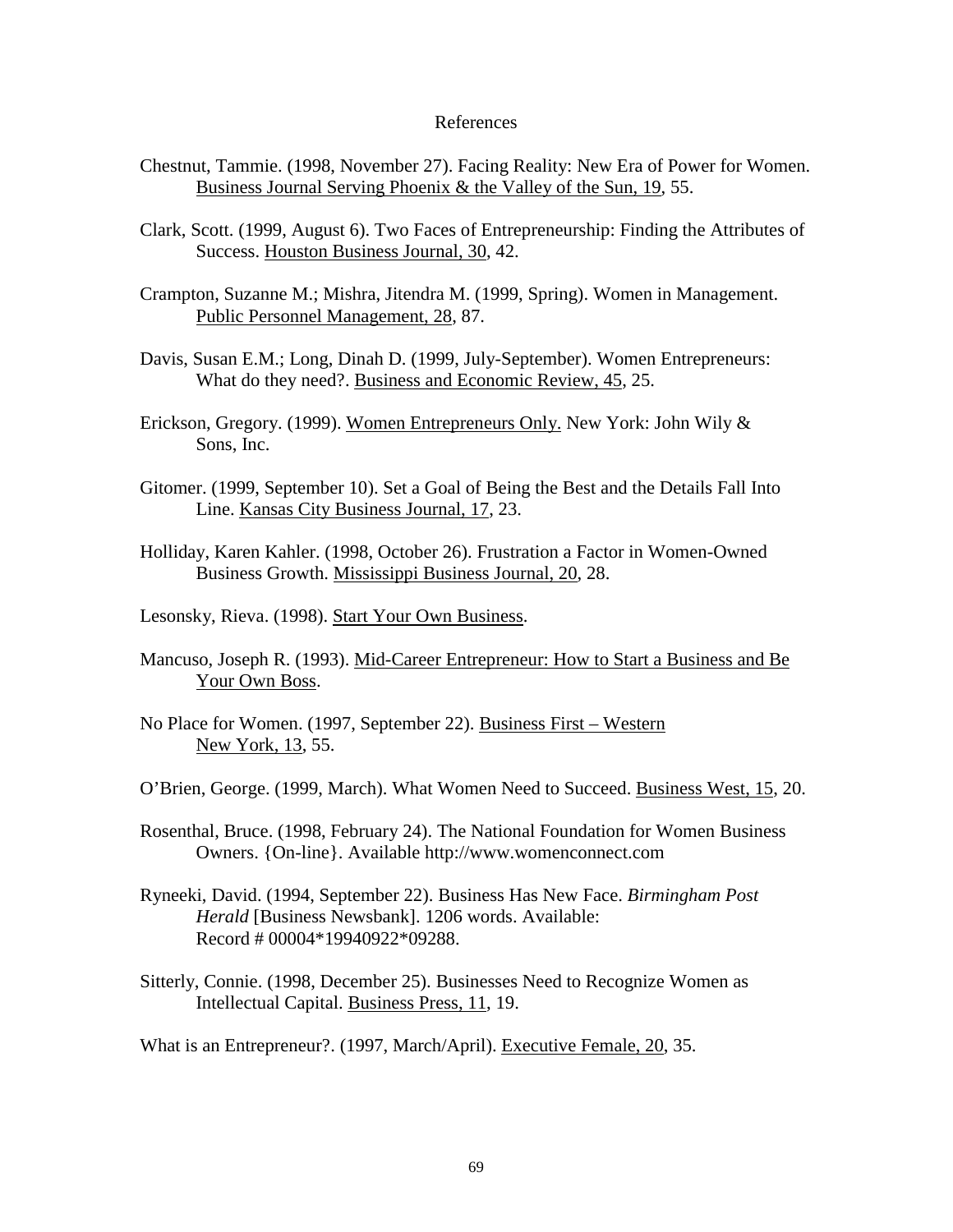- Willax, Paul. (1999, May 30. 'Entrepreneur' Refers to One's Behavior as well as Role. Business First-Louisville, 15, 18.
- Women-Owned Businesses Top 9 Million in '99; Clout Increases. (1999, May 24). Hudson Valley Business Journal, 10, 34.
- U.S. Department of Labor. (1999). Facts on Working Women. {On-line}. Available http://www.dol.gov/wb/public/wb\_pubs/wbo.htm
- U.S. Small Business Administration. (1999). Online Women's Business Center. {On-line}. Available http://www.onlinewbc.org/docs/starting/planning.html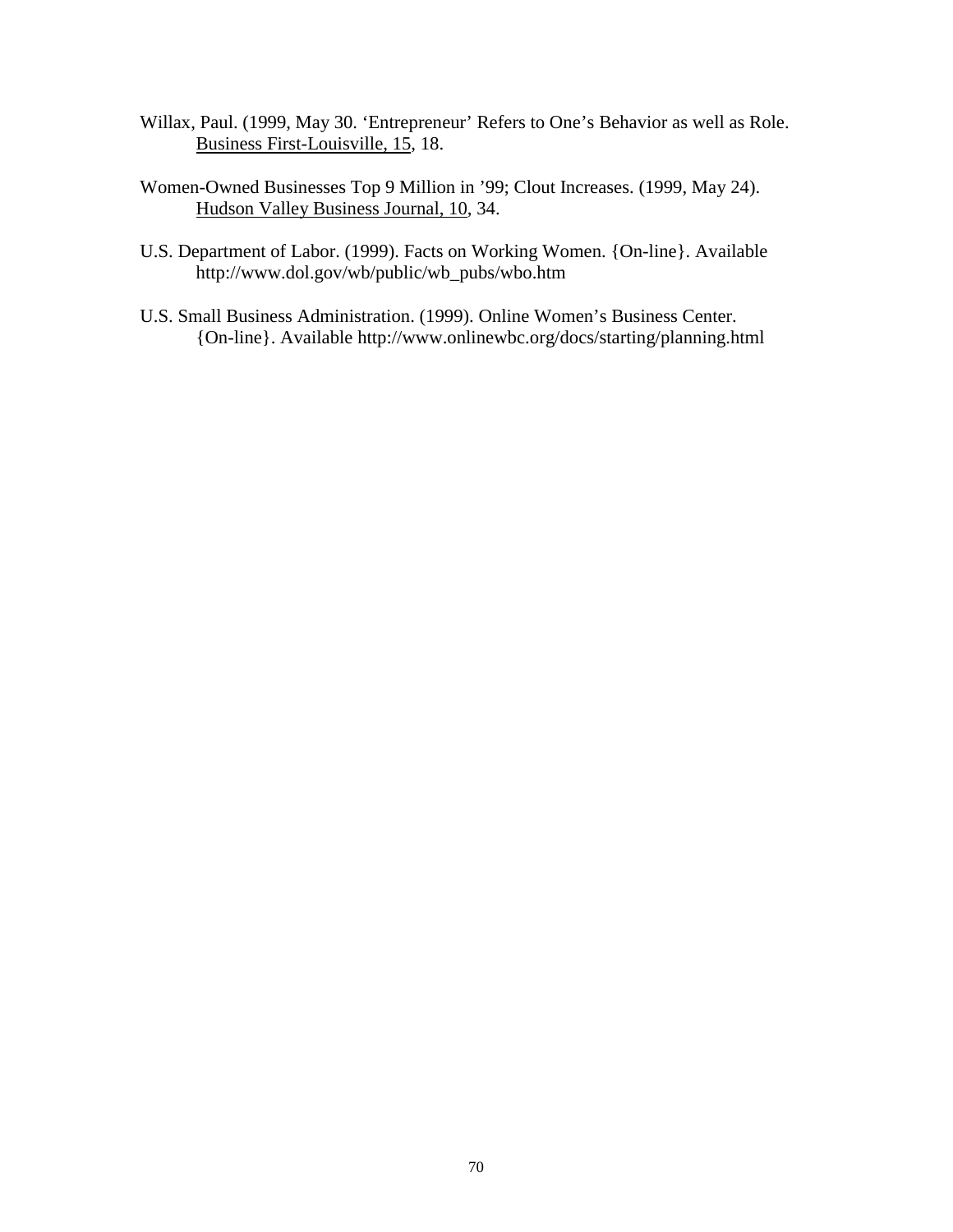## Appendix A

The questions for the interview are:

- 1. What was the number one reason why you chose to go into business for yourself?
- 2. What are the skills and knowledge needed to start a successful business, whether big or small, service or industry?
- 3. Explain the characteristics you believe contribute to being a successful female entrepreneur, from before the business was started to the present day.
- 4. Describe the barriers, obstacles, and challenges that you had to overcome as a woman entrepreneur, and how did you deal with these problems?
- 5. Identify what you think are women's pathways to entrepreneurship, and more specifically what were your pathways to entrepreneurship?
- 6. Describe what you see for women and the future of entrepreneurship.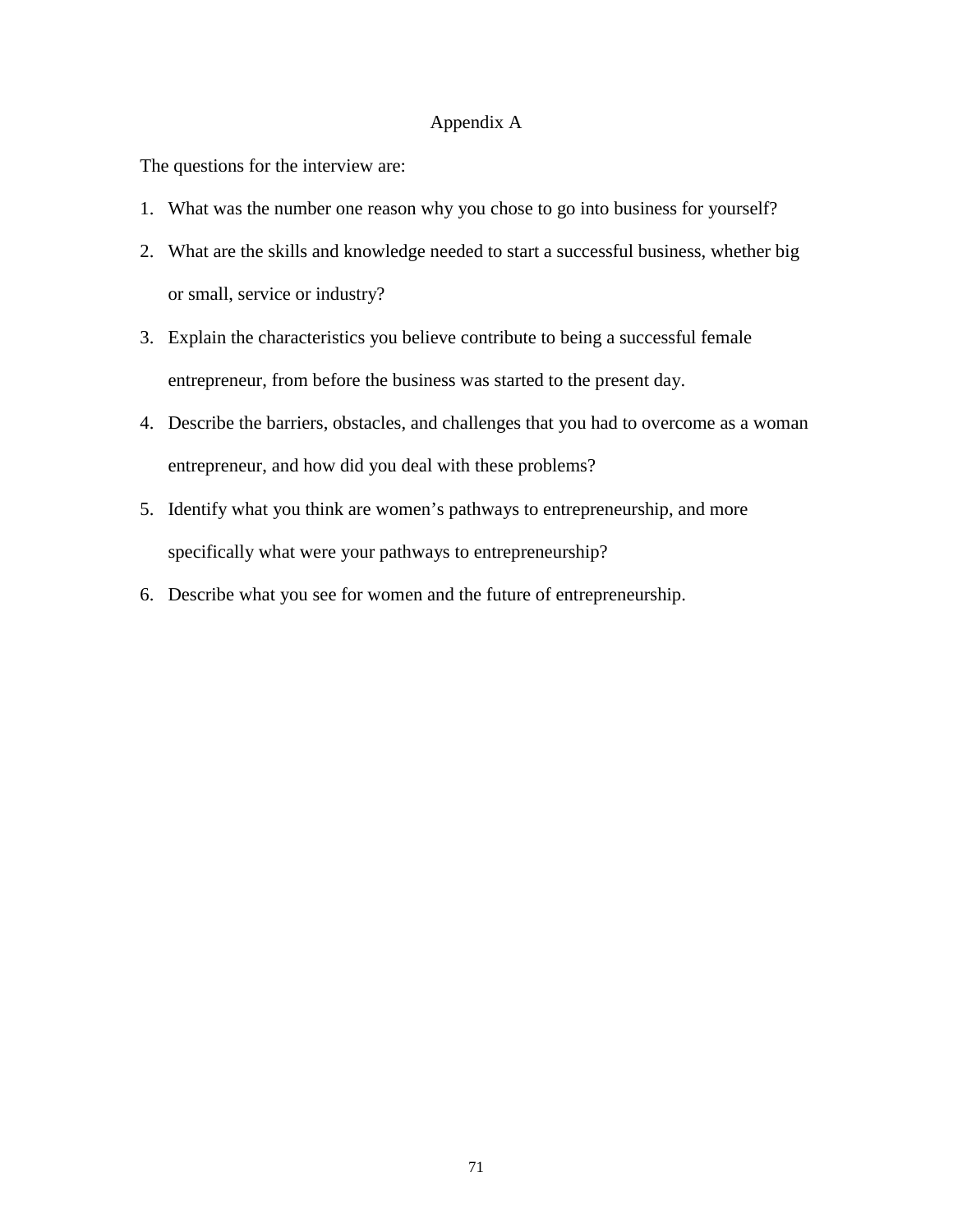# Appendix B

Demographic Data Sheet

 $Age:$ 

Married *or* Single *or* Divorced *or* Widowed

Education:

- a. High School
- b. Technical Degree
- c. Some College
- d. College Degree
- e. Advanced Degree

Work Experience (past three jobs):

Whom for: \_\_\_\_\_\_\_\_\_\_\_\_\_\_\_\_\_\_\_\_\_\_\_\_\_\_\_\_\_

For how long: \_\_\_\_\_\_\_\_\_\_\_\_\_\_\_\_\_\_\_\_\_\_\_\_\_\_

Position held: \_\_\_\_\_\_\_\_\_\_\_\_\_\_\_\_\_\_\_\_\_\_\_\_\_\_\_

For how long: \_\_\_\_\_\_\_\_\_\_\_\_\_\_\_\_\_\_\_\_\_\_\_\_\_\_

Position held:

| Whom for: |  |  |
|-----------|--|--|
|-----------|--|--|

For how long: \_\_\_\_\_\_\_\_\_\_\_\_\_\_\_\_\_\_\_\_\_\_\_\_\_\_

Position held: \_\_\_\_\_\_\_\_\_\_\_\_\_\_\_\_\_\_\_\_\_\_\_\_\_\_\_